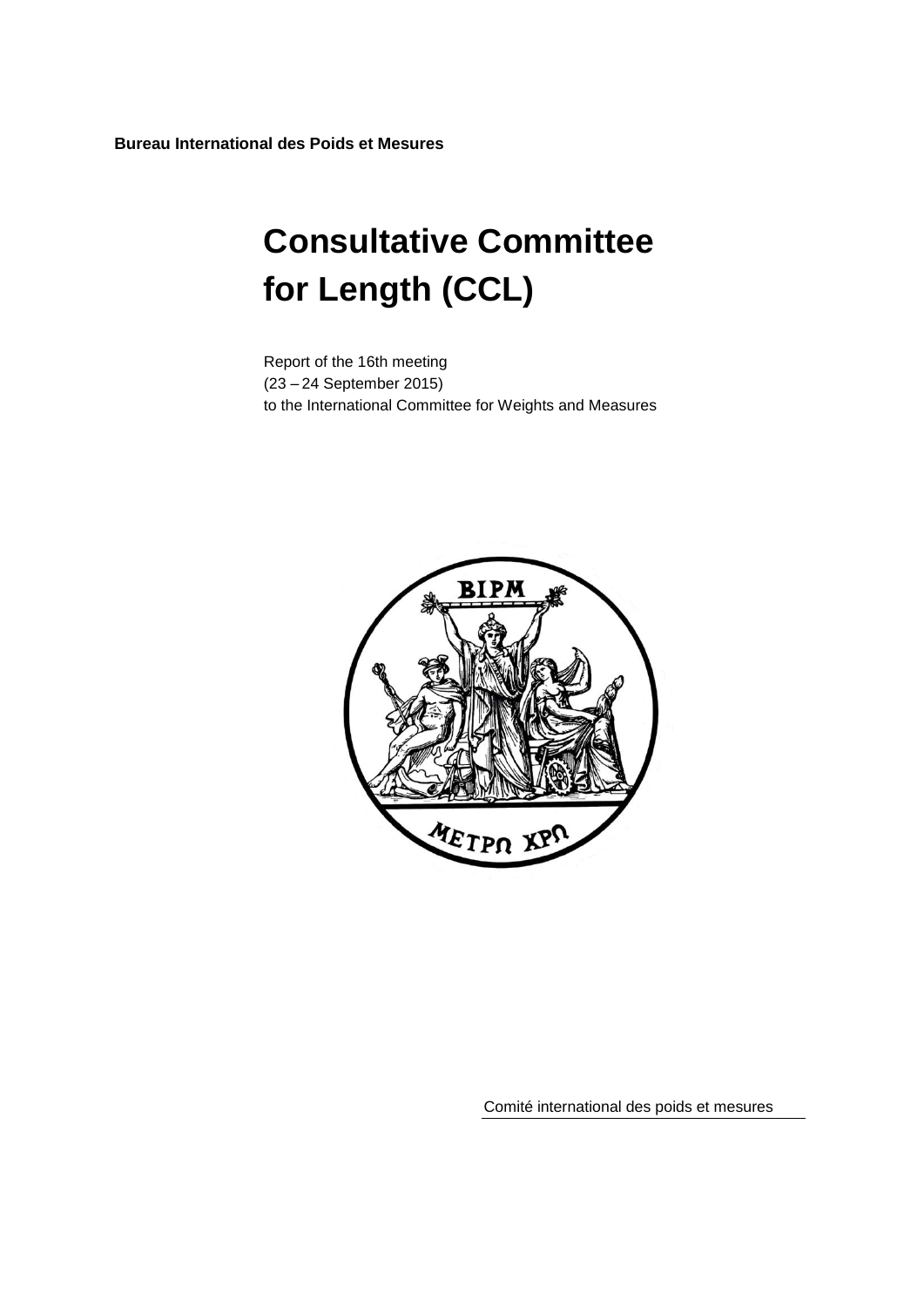Note:

Following a decision made by the International Committee for Weights and Measures at its 92nd meeting in October 2003, Reports of meetings of Consultative Committees will henceforth be published only on the BIPM website in the form presented here.

Full bilingual printed versions in French and English will no longer appear.

> M. Milton, Director BIPM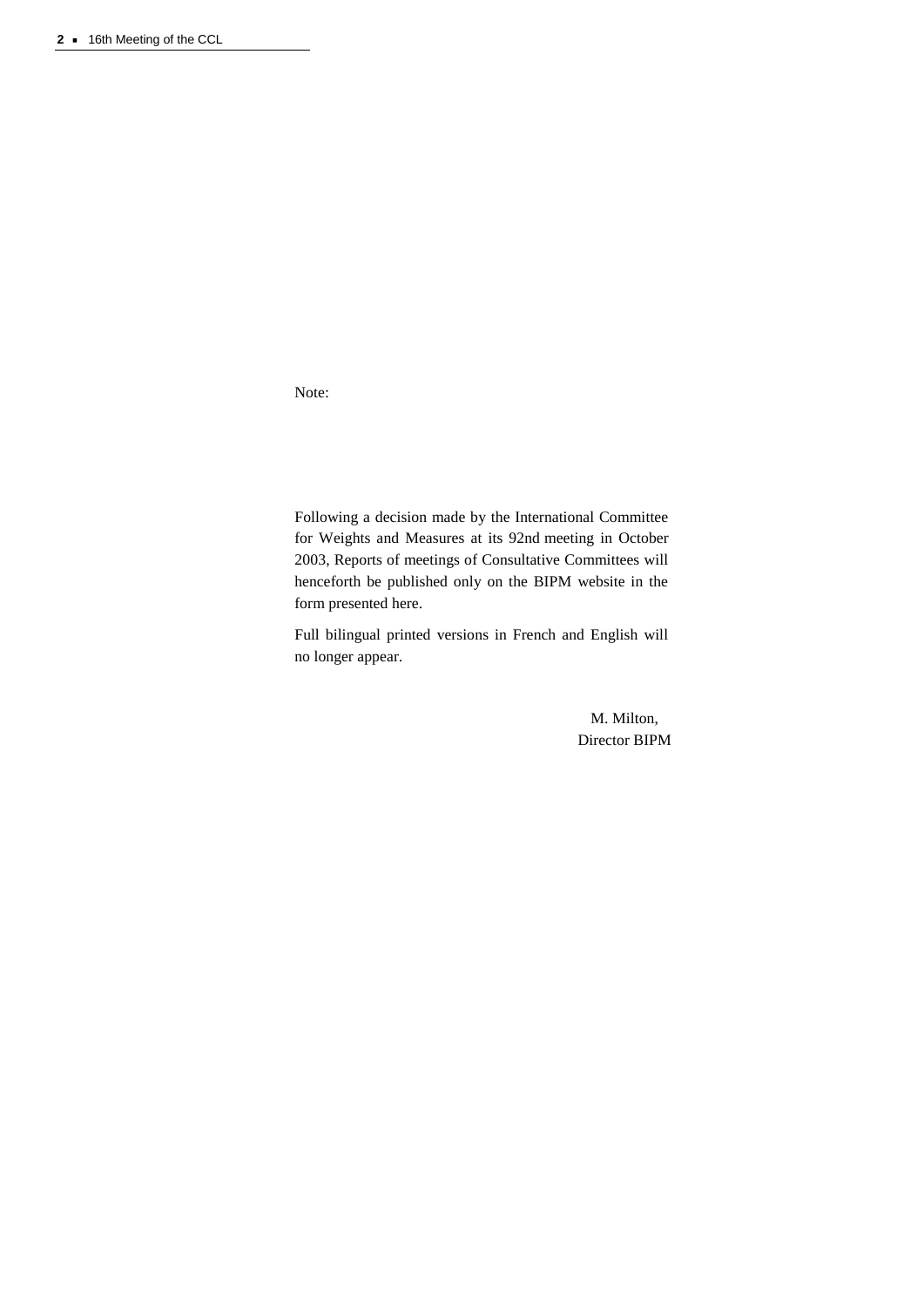# **LIST OF MEMBERS OF THE CONSULTATIVE COMMITTEE FOR LENGTH**

as of 23 September 2015

## **President**

Dr M. Inguscio, Member of the International Committee for Weights and Measures, Istituto Nazionale di Ricerca Metrologica, Turin.

#### **Executive Secretary**

Dr L. Robertsson, International Bureau of Weights and Measures [BIPM], Sèvres.

### **Members**

Agency for Science, Technology and Research [\[A\\*STAR\]](http://www.nmc.a-star.edu.sg/), Singapore.

Bundesamt für Eich- und Vermessungswesen [\[BEV\]](http://www.bev.gv.at/), Vienna.

Centre for Metrology and Accreditation/Mittatekniikan Keskus [MIKES], Espoo.

Centro Español de Metrología [CEM], Madrid.

Centro Nacional de Metrología [CENAM], Querétaro.

Conservatoire National des Arts et Métiers/Institut National de Métrologie [LNE-Cnam], La Plaine-Saint-Denis.

Czech Metrology Institute/Český Metrologický Institut [CMI], Brno.

D.I. Mendeleyev Institute for Metrology, Rosstandart, [VNIIM], St Petersburg.

Federal Office of Metrology/Office Fédéral de Métrologie [METAS], Bern-Wabern.

Instituto Nacional de Metrologia, Normalizacao e Qualidade Industrial [INMETRO], Rio de Janeiro.

Istituto Nazionale di Ricerca Metrologica [INRIM], Turin.

JILA, Boulder.

Korea Research Institute of Standards and Science [KRISS], Daejeon.

National Institute of Metrology [NIM], Beijing.

National Institute of Standards and Technology [NIST], Gaithersburg.

National Measurement Institute, Australia [NMIA], Lindfield.

National Metrology Institute of Japan, Advanced Institute of Science and Technology [NMIJ/AIST], Tsukuba.

National Metrology Institute of South Africa [NMISA], Pretoria.

National Metrology Institute of Turkey/Ulusal Metroloji Enstitüsü [UME], Gebze-Kocaeli.

National Physical Laboratory [NPL], Teddington.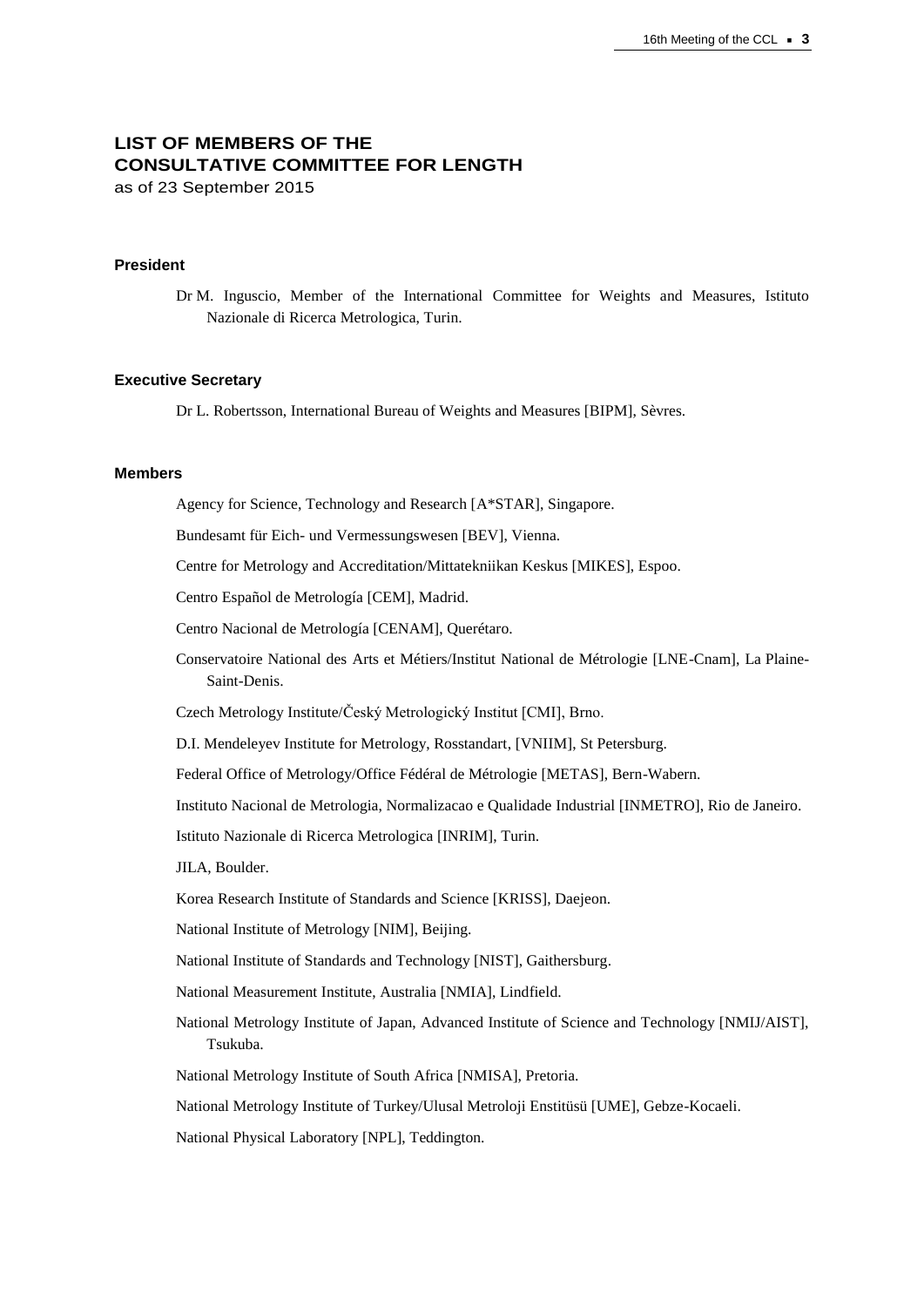National Research Council of Canada - Measurement Science and Standards Portfolio [NRC], Ottawa.

Physikalisch-Technische Bundesanstalt [PTB], Braunschweig.

Slovak Institute of Metrology/Slovenský Metrologický Ústav [SMU], Bratislava.

VSL [VSL], Delft.

The Director of the International Bureau of Weights and Measures [BIPM], Sèvres.

## **Observers**

Instituto Português da Qualidade [IPQ], Caparica.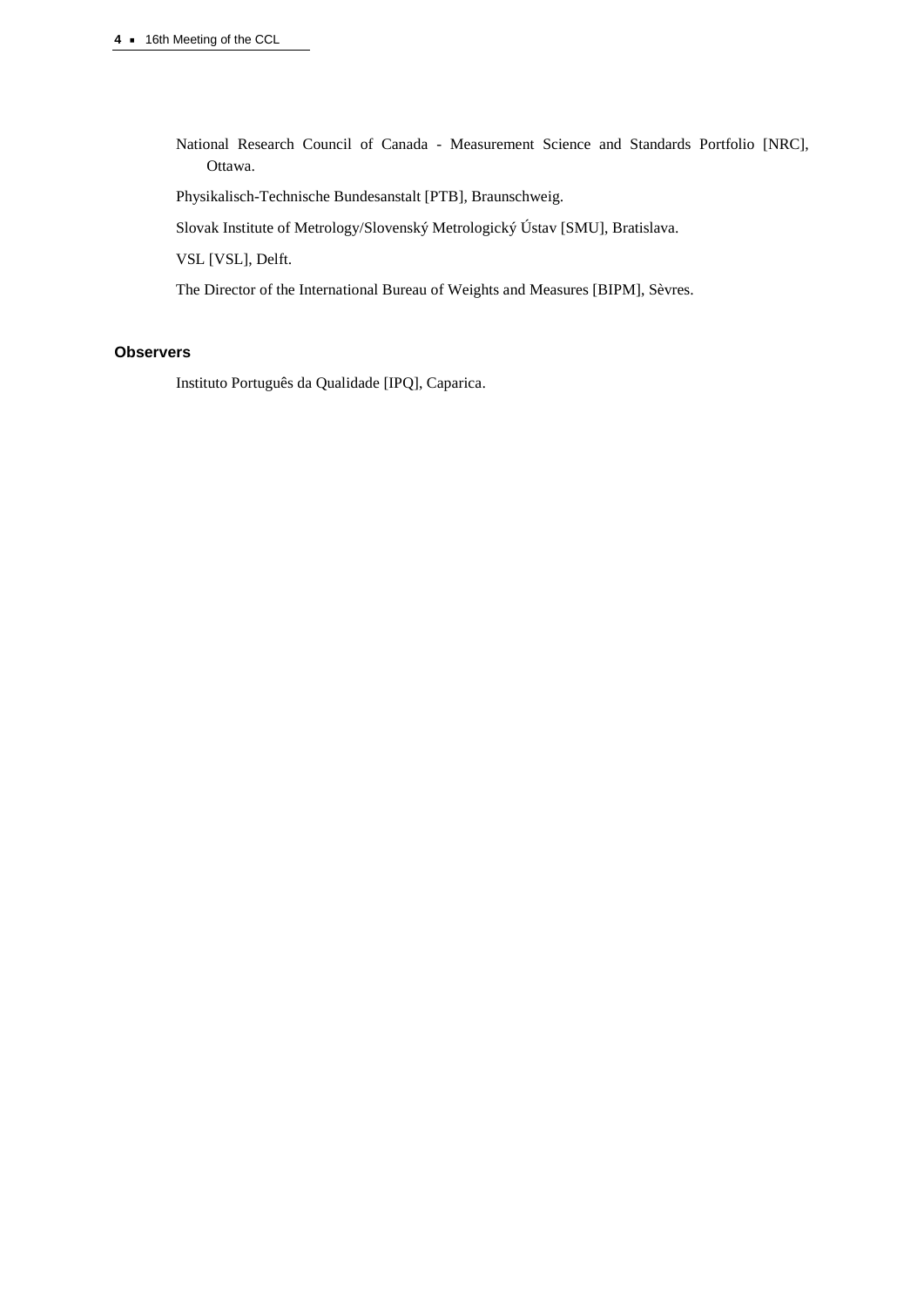# **1. OPENING OF THE MEETING; APPOINTMENT OF THE RAPPORTEUR; APPROVAL OF THE AGENDA**

The Consultative Committee for Length (CCL) held its 16th meeting at the International Bureau of Weights and Measures (BIPM) headquarters, Sèvres, on Wednesday 23 and Thursday 24 September 2015.

The following delegates were present:

A. Balsamo (INRIM), R.H. Bergmans (VSL), H. Bosse (PTB), R. Dixson (NIST), B. Eves (NRC), R. Fira (SMU), O. Ganioğlu (UME), S. Gao (NIM), P. Gill (NPL), J. Herrmann (NMIA), A. Hirai (NMIJ/AIST), K. Hosaka (NMIJ/AIST), F. Hungwe (NMISA), M. Inguscio (INRIM), J. Jin (KRISS), C.S. Kang (KRISS), P. Křen (CMI), O. Kruger (NMISA), A. Lassila (MIKES), Y. Lecoq (LNE-SYRTE), A. Lewis (NPL), M. Matus (BEV), H. Nouira (LNE-LCM), F. Riehle (PTB), J. Saldago (LNE-LCM), D. Sendogdu (UME), Y. Shi (NIM), J. Stone (NIST), T. Takatsuji (NMIJ/AIST), R. Thalmann (METAS), J.P. Wallerand (LNE-Cnam), S. Wang (A\*STAR) and M. Zucco (INRIM).

Guests: N. Alqahtani (SASO), Y.-P. Lan (CMS/ITRI).

Also present: E.F. Arias (BIPM), M. Milton (Director of the BIPM), S. Picard (KCDB Executive Secretary, BIPM), L. Robertsson (Executive Secretary of the CCL, BIPM).

Apologies: J.C. Oliveira (INMETRO).

Dr Inguscio, President of the CCL, welcomed the participants to the 16th meeting of the CCL and thanked Dr Thalmann and Dr Lewis for the help they gave him in the preparation of the meeting and thanked Dr Milton, Director of the BIPM, and Dr Robertsson, Executive Secretary of the CCL for the support from the BIPM.

Dr M. Milton welcomed the delegates.

Dr Zucco was appointed as Rapporteur after being proposed by Dr Inguscio.

The agenda was approved by attendees with no changes or additions.

Dr Robertsson mentioned a few items of housekeeping.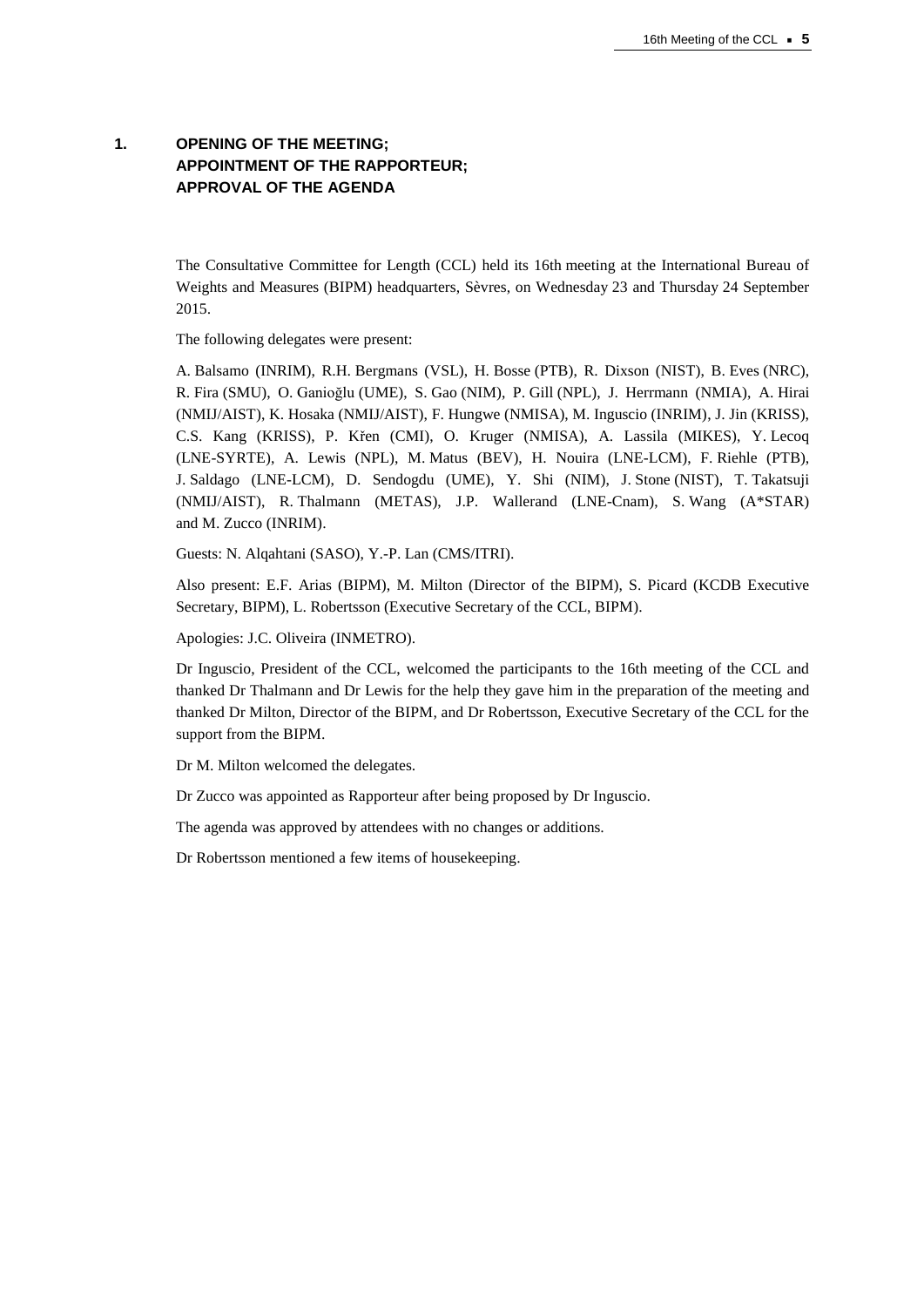# **2 REPORT ON ACTIONS ARISING FROM THE SEPTEMBER 2012 CCL MEETING**

Dr Thalman presented the action list from the previous meeting of the CCL together with the updated status, as reported in the following table.

| N <sub>0</sub> | <b>Action</b>                                                                                                                                                                                                                                   | <b>Status</b>                                         | <b>Who</b>             |
|----------------|-------------------------------------------------------------------------------------------------------------------------------------------------------------------------------------------------------------------------------------------------|-------------------------------------------------------|------------------------|
| A.1            | The WG-MRA will send additions, if any, to the FSWG<br>single frequency list.                                                                                                                                                                   | in progress,<br>ongoing                               | Lewis                  |
| A.2            | The WG-N will prepare a document proposing new standards<br>for nanometrology.                                                                                                                                                                  | abandoned<br>for the<br>moment,<br>priority on<br>A.5 | Dixson<br><b>Bosse</b> |
| A.3            | Dr J.C. Oliveira to inform officially (in writing) to Dr C.<br>Thomas on the COOMET problems. Dr M. Kühne, BIPM<br>Director, will raise this issue in the next JCRB meeting                                                                     | completed                                             | Oliveira               |
| A.4            | CCL shall propose to CCPR to group all service categories<br>related to refractive index in their classification scheme, thus<br>to transfer DimVIM service 6.7.1 to CCPR, and to introduce<br>new entries for spectral properties of material. | completed<br>(AL on<br>30.10.13                       | Lewis                  |
|                | Alternatively CCL would be ready to keep entry 6.7.1, but<br>does not intend to include material properties.                                                                                                                                    |                                                       |                        |
|                | Dr M. Matus to introduce a new input in DimVIM (1D<br>artefact) and to decide on the possible measurands.                                                                                                                                       | in progress by<br>DG6                                 | Matus DG6              |
| A.5            | WG-N/CCL, with possible input and cooperation of the<br>CCQM, to prepare a document stating a position on the use<br>of TEM in dimensional nanometrology and realizing SI<br>traceability through the Si lattice                                | almost<br>completed                                   | Dixson<br><b>Bosse</b> |
| A.6            | CCL-CCTF invited to confirm the approval of the full list of<br>new recommended frequencies, before full approval by CCL                                                                                                                        | completed                                             | Robertsson             |
| A.7            | Dr T. Takatsuji to contact CCT for a possible action with<br>respect to possible common services.                                                                                                                                               | completed<br>(cf. minutes<br>WG-MRA-<br>14)           | Takatsuji              |
| A.8            | Dr M. Matus to contact CCM in order to clarify in DimVIM<br>a possible overlapping with respect to hardness indenter's<br>geometry.                                                                                                             | abandoned                                             | <b>Matus</b>           |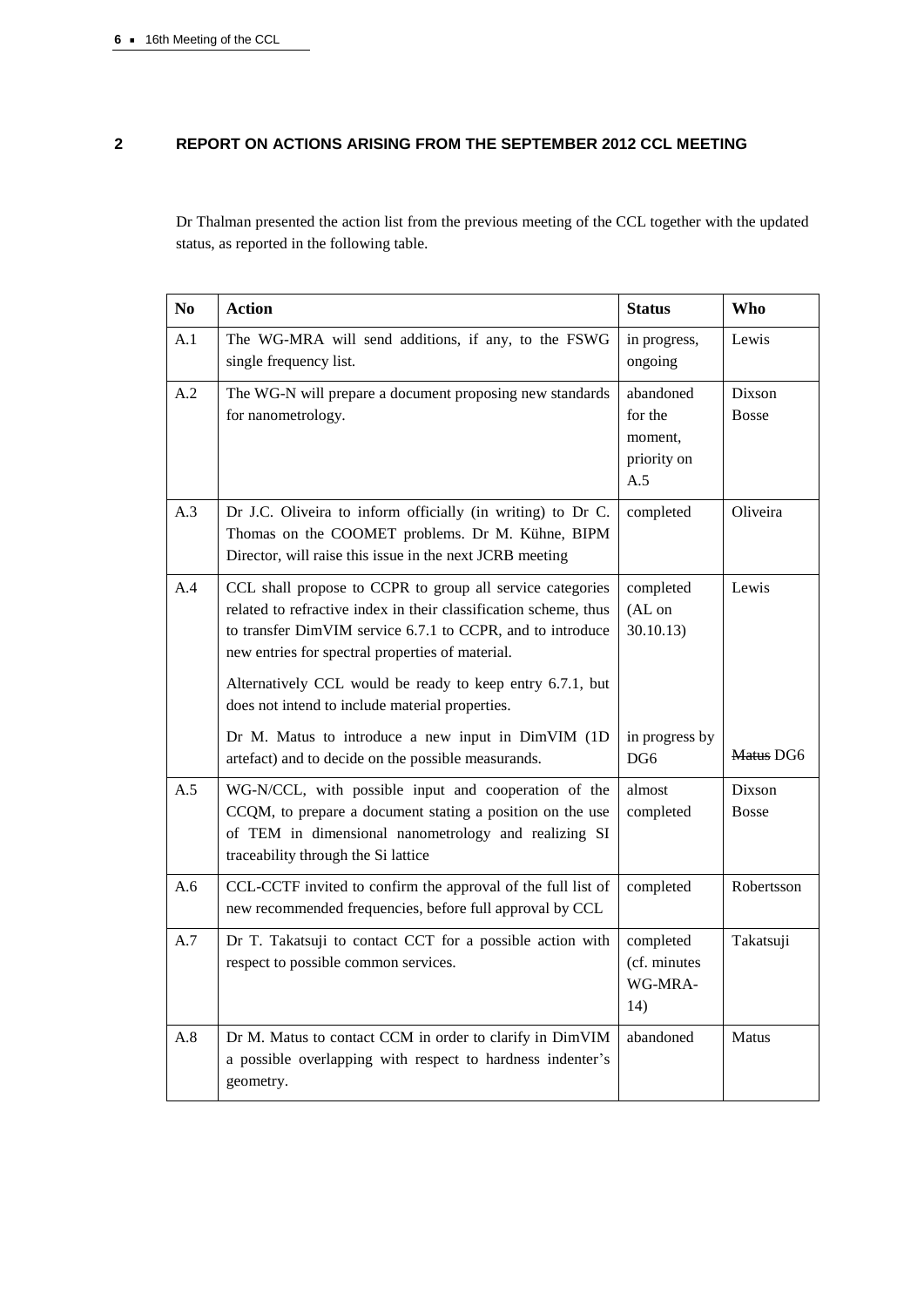| N <sub>0</sub> | <b>Action</b>                                                                                                                                                                                                                                                   | <b>Status</b>       | Who             |
|----------------|-----------------------------------------------------------------------------------------------------------------------------------------------------------------------------------------------------------------------------------------------------------------|---------------------|-----------------|
| A.9            | WG-S to include in the strategic report the conclusion of Dr<br>Kruger after the survey on angle standards and to consider<br>which are the best standard(s) to satisfy angle needs.                                                                            | completed           | Kruger<br>Stone |
| A.10           | Dr M. Matus to prepare a proposal to modify CCL-K11<br>protocol, if needed, and DimVIM categories (merging 1.1.1)<br>and $1.1.2$ in a unique category $1.1.1$ ?)                                                                                                | completed           | Matus           |
| A.11           | Dr A. Lewis to take note of the last version of the WG-MRA<br>ToR and as a consequence update the ToR                                                                                                                                                           | completed           | Lewis           |
| A.12           | Dr L. Robertsson (BIPM) to upload the modified/approved<br>ToR to the CCL website and verify if the acronym FSWG is<br>the official acronym, making the corresponding correction if<br>needed                                                                   | completed<br>(WGFS) | Robertsson      |
| A.13           | CCL to send a communication to Dr I. Mills (CCU) stating<br>that the CCL does not fully agree with the wording of the<br>new SI definitions, in particular the metre. The CCL<br>recognizes the reasons for the new definitions and has taken<br>note of these. | completed           | Thalmann        |

The actions were approved and they were not carried forward to the action list for this meeting, which may be found in Appendix L3.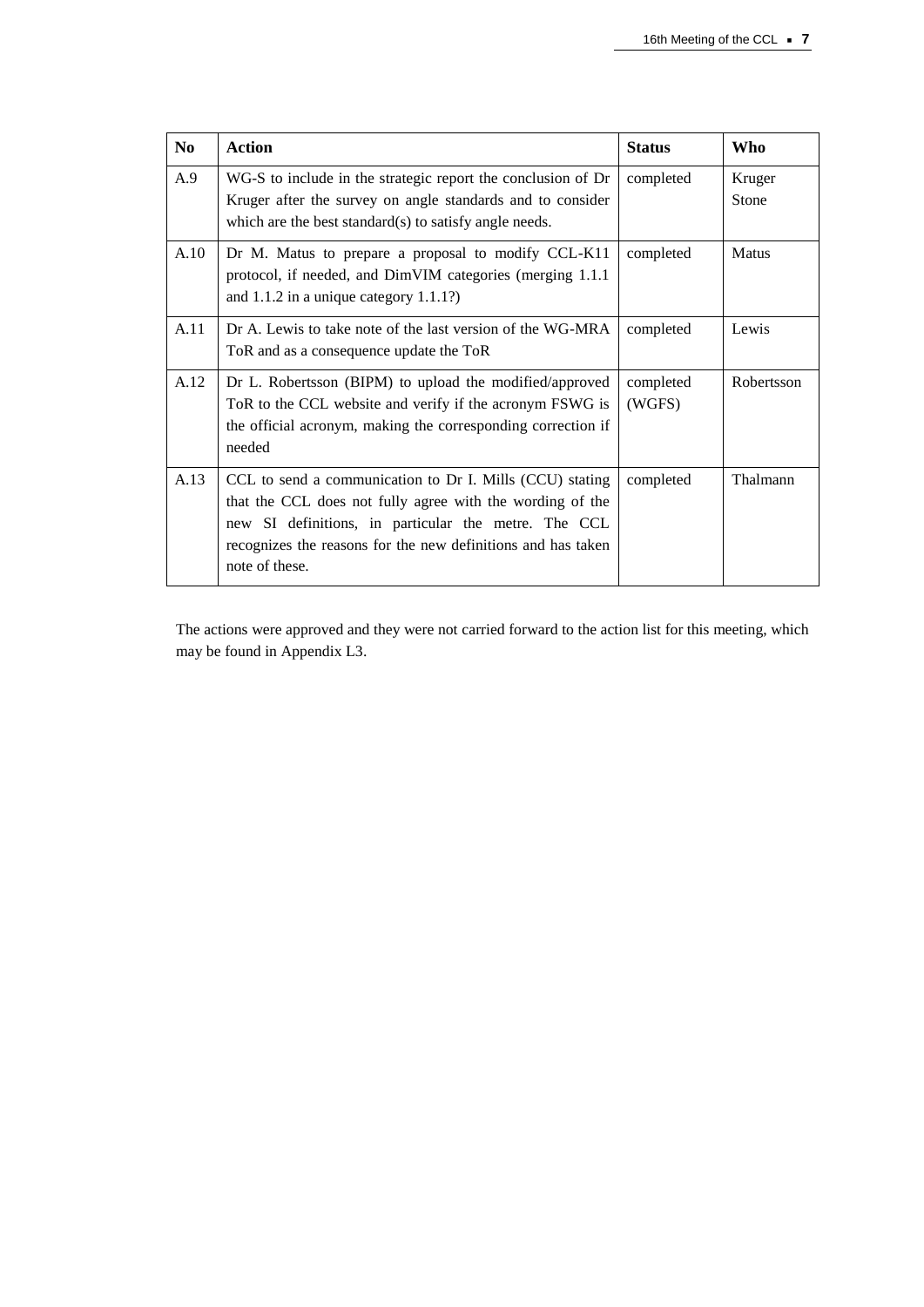### **3 OUTCOMES OF MEETINGS: THE 25TH CGPM, THE 103RD CIPM (MARCH 2015)**

Dr Milton informed the delegates about the meeting of the CGPM that was held on 18-20 November 2014 in Versailles. A total of 46 Member States and 20 Associate States and Economies participated. The meeting was chaired by Prof. Philippe Taquet, president of *French Académie des Sciences*.

Five resolutions were adopted by the CGPM:

Resolution 1 "On the future redefinition of the International System of Units, the SI"

Resolution 2 "On the election of the International Committee for Weights and Measures"

Resolution 3 "On the Pension and Provident Fund of the BIPM"

Resolution 4 "On the Dotation of the BIPM for the years 2016 to 2019"

Resolution 5 "On the importance of the CIPM Mutual Recognition Arrangement".

There is a proposal for a visitor programme in order to increase the capability of NMIs of all Member States. The proposal was not supported with a budget but Resolution 4 urged Member States, as well as international organizations, private organizations and foundations, to maintain the provision of additional voluntary support of all kinds to support specific BIPM mission-related activities, particularly those that facilitate participation in the activities of the BIPM by those countries without a well-developed metrology infrastructure.

The BIPM offers training activities, especially for new Member States, and there is engagement with the Global QI capacity building community to carry out new types of comparisons of particular interest to Member States that are also developing countries.

Dr Milton commented that there is a new CCM road map to prepare for the proposed redefinition of the kilogram in 2018 and that an "Extraordinary Calibration" has been carried out with the International Prototype of the Kilogram and its official copies. The results have been published in *Metrologia*. The April 2015 edition of *Metrologia* included new data published for the Avogadro constant determination.

Dr Milton said that a review of the CIPM MRA has been initiated after 15 years of successful operation. The KCDB contains 887 key comparisons, 404 supplementary comparisons and 25 000 published CMC entries. The review should also address proposals from some Member States calling for a rationalization of the workload.

Dr Milton ended the presentation by reminding delegates that the NMI Director's meetings would be held at the BIPM in October 2015 and that the World Metrology Day 2015 had been a success.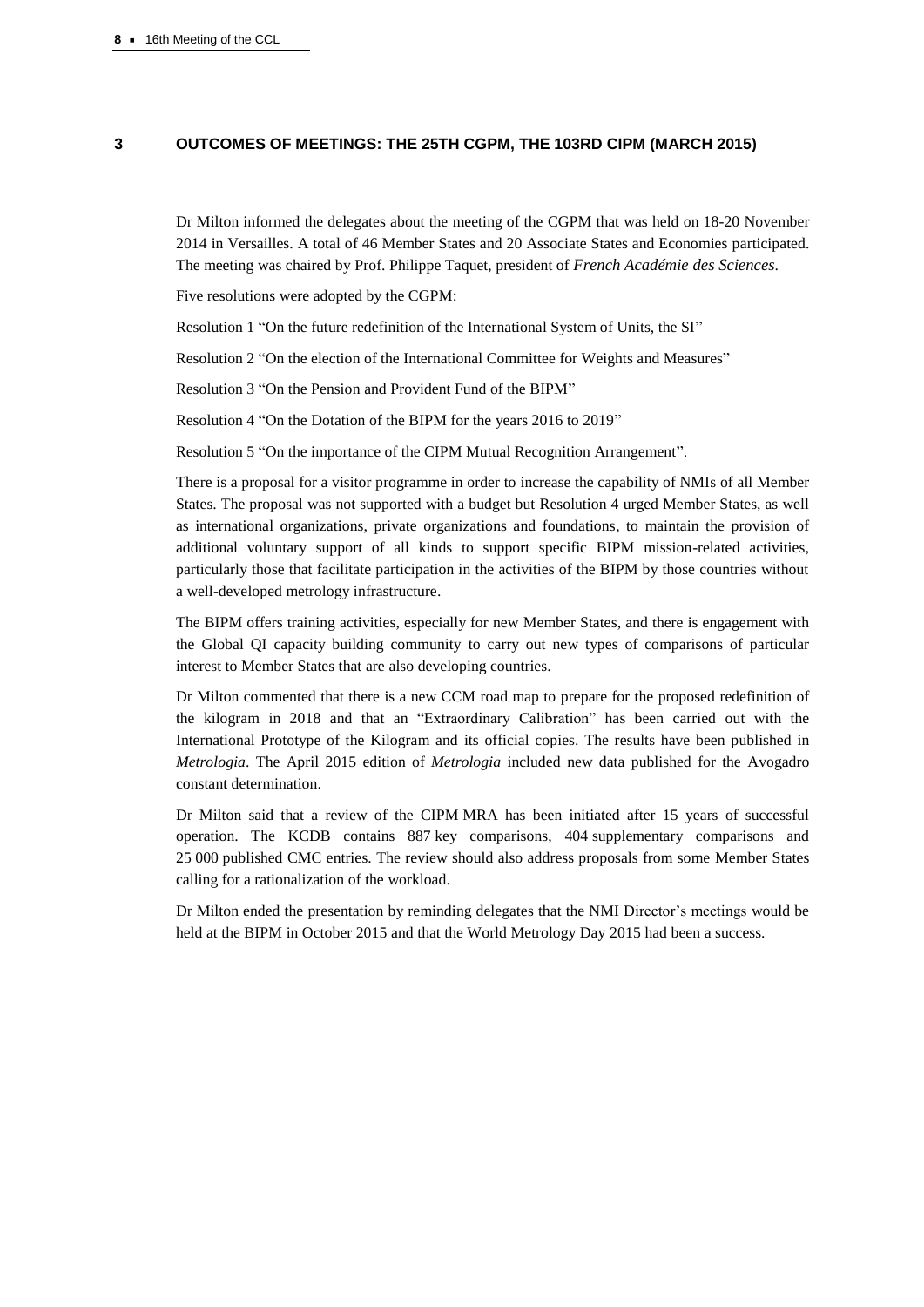## **4 REPORT FROM THE CCL WORKING GROUP ON THE CIPM MRA (WG-MRA)**

The chairman of the CCL Working Group on the CIPM MRA (WG-MRA) Dr Lewis presented the report of the 2015 meeting (WG-MRA-6) and of two other meetings which had taken place since the previous meeting of the CCL.

Dr Lewis recalled that the WG has a large workload associated with running the activities related to the CIPM MRA and for delivering its benefits. Dr Lewis presented the structure of the CCL, with the different Working Groups and Discussion Groups and reported the terms of reference which dictate the structure and the workload.

Since the previous meeting of the CCL, the WG-MRA has met three times. WG-MRA-4 was held in Taipei, (Chinese Taipei) before the ASPEN 2013 conference in November 2013, and was chaired by Dr Lewis with Dr Thalmann as rapporteur. The WG-MRA-5 was held at BEV, Vienna (Austria) following the MacroScale conference in October 2014, chaired by Dr Lewis, with Dr Thalmann and Dr Bergmans as rapporteurs. Finally the most recent meeting, WG-MRA-6, was held on 21-22 September 2015, at the BIPM, chaired by Dr Lewis, with Dr Thalmann as rapporteur.

The topics discussed in the meetings included: KC/SC planning and reports; work on CMC foresight; how to manage corrective actions after comparison reports; how to change CMC categories in the DimVIM; next steps with Coordinate Measuring Machine 'generic' CMCs and comparisons (DG6); and greying out of CMCs after poor comparison results.

Dr Lewis mentioned the important work to be done between meetings, such as KC and SC progress, instigating detailed 'peer review' of comparison reports, CMC review, CMC corrective actions and technical discussions in DGs.

Dr Lewis commented that there had been 39 comparisons in the 'active' status in the last 3 years, and reported the table with the individual comparisons with the different timing. A detailed summary and plan of all length comparisons is available in an Excel file. Guidance documents and templates are available on the open access site - the sWG-KC had prepared and updated eight guidance documents to aid pilots with the operational aspects of running comparisons and reporting on them.

The WG-MRA decided that in order to speed up the reporting of comparisons all results will be due six weeks after the end of circulation, the Draft A report is due within one month after all results have been received (unless outlier checking is required, in which case 1.5 months is allowed), and the Draft B report within six months after Draft A. The Final Report is due within 12 months of the first Draft B report (Draft B often requires significant discussion). The Executive Report is due three months after the Final Report (90 days for any corrective actions to be listed).

The CCL WG-MRA sWG-CMC: Sub-group on CMCs and the DimVIM had prepared and updated a guidance document 'GD5' with writing rules and rules for reviewing CMCs. It is responsible for examining comparison reports and reviewed the new Executive Reports of eight key comparisons and three supplementary comparisons. The sWG-CMC discussed actions on CMCs after poor comparison performance and a new procedure was agreed.

The WG-MRA decided to reword the line 1.1.1 of DimVim called "stabilized lasers of the *mise en pratique*" to "frequency stabilized lasers" and to delete line 1.1.2 "other stabilized lasers". This would have important benefits since it reflects actual calibration capabilities: the uncertainty values are not limited by the MeP. This interpretation of CMCs is in line with the main part of DimVIM: there is no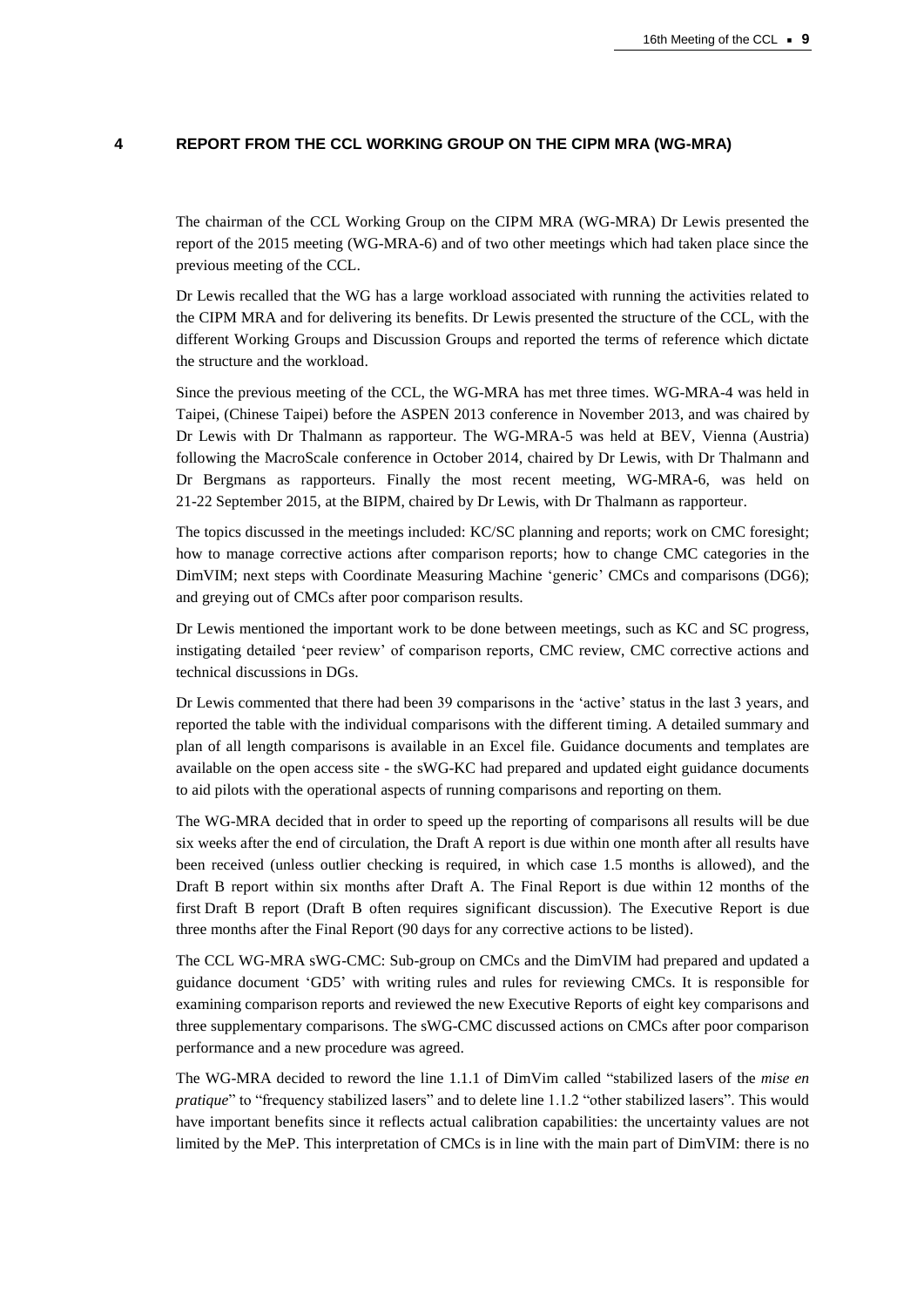need to implement new categories as new technologies emerge and finally it avoids danger of confusion.

*The CCL agreed to this decision on amending the DimVIM* (**Decision CCL 1**).

The task group on linking, TG-L, proposed and applied three linking schemes for comparisons:

(1) Primary comparison links into secondary comparison (classical MRA), one comparison provides the reference value into another comparison; (shown as an example in *Metrologia* **45** 2008, 223-232).

(2) Independent loops need to be linked and both loops are treated equally – distributed linking (Bayesian); (technique published in arxiv.org/abs/1501.07134)

(3) Visual linking (common graph approach) the two reference lines are lined up (shown in *Metrologia* **47** 2010, 473).

In TG-L there had been further work on the Bayesian approach and some correlation analysis used in the gauge block comparison [EURAMET.L-K1.2011.](http://kcdb.bipm.org/appendixB/KCDB_ApB_info.asp?cmp_idy=1194&cmp_cod=EURAMET.L-K1.2011&prov=exalead)

Dr Lewis introduced the five recommendations from the WG-MRA that had been referred to the CCL for approval.

Regarding the first recommendation "On the procedure on discrepant results/corrective actions", Dr Lewis introduced the subject by saying that the sWG-CMC had collected from all published comparison reports, all of the discrepant results raised by pilots in Executive Reports (more than 30 items). It was found that not all corrective actions were at the same level: corrective actions had not always been proposed and sometimes the source of any problem was never identified. Furthermore, it was sometimes difficult to chase NMIs/RMOs for information about what is going on. The question is whether there is a more efficient way to handle these issues.

By checking official documents the WG-MRA had noted slight discrepancies between MRA T.7 and CIPM [MRA-D-05;](https://www.bipm.org/utils/common/documents/CIPM-MRA/CIPM-MRA-D-05.pdf) according to T.7 the NMI should 'grey out' the CMC (no time limit), whereas according to D-05, the RMO of the affected NMI should 'grey out' the CMC (time limit of 90 days + 6 months). Since the WG-MRA had noted that there was no formal requirement to inform anyone other than the JCRB when 1) RMO requests greying out of a CMC due to failed corrective action and 2) a RMO requests reinstatement of a CMC after previous greying out, the WG had decided to follow CIPM MRA-D-05 guidance in outline but with some reduction in administration, after having asked the JCRB Secretary.

The WG-MRA decided that there is no requirement for immediate greying out of CMCs. The email pointing out the problem is copied to the affected NMI, TC-L and sWG-CMC. The NMI and TC-L decide the corrective action. The WG-MRA will not provide advice on what is an appropriate corrective action, however the WG-MRA will give advice on what is a 'significantly discrepant result'. The TC-L or other RMO organization should request reinstatement (if a CMC is greyed out) and this request is to be copied to the sWG-CMC. The existing discrepant results listed in the sWG-CMC document will be sent to RMOs for action.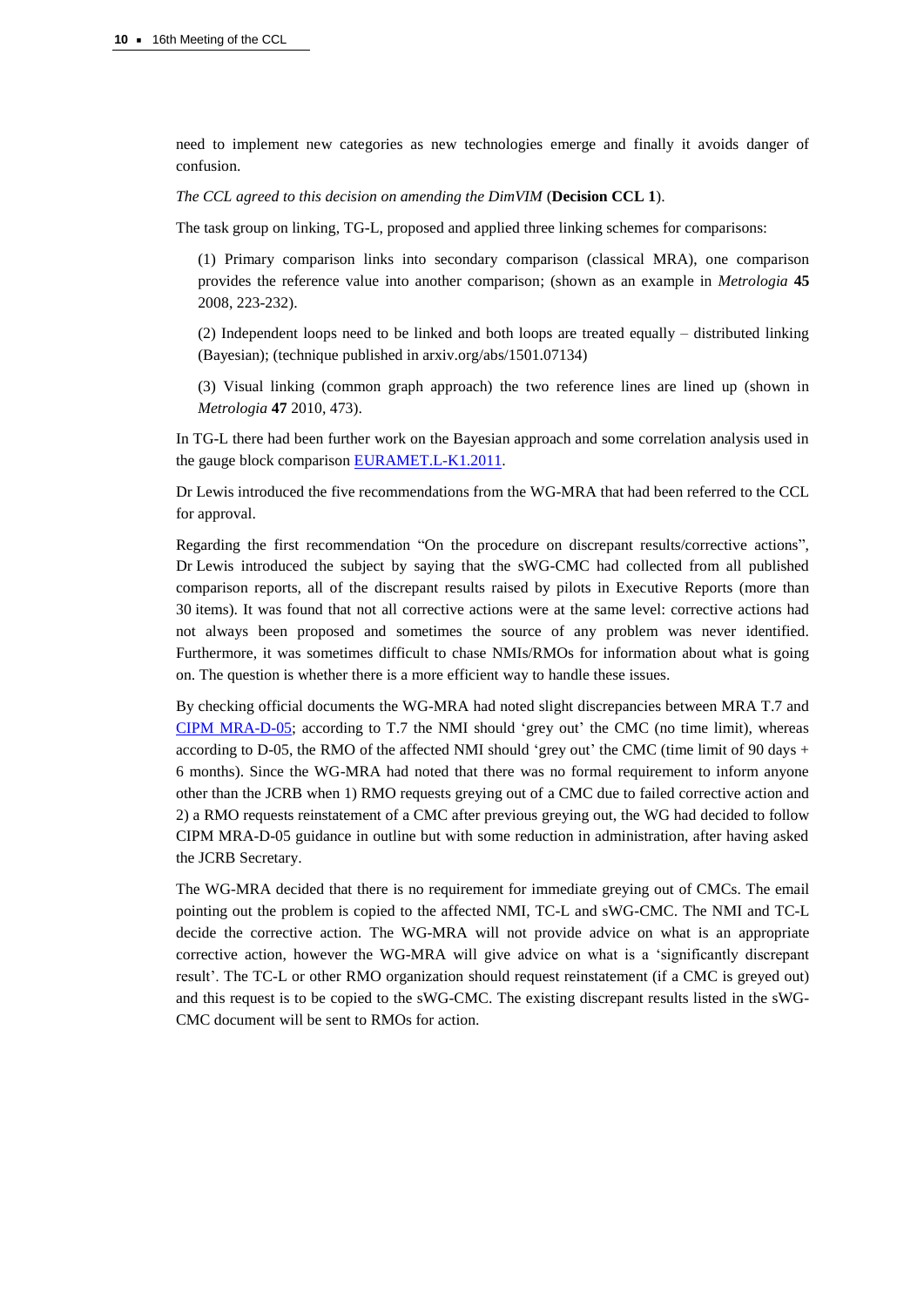## **Recommendation WGMRA 1 (2015)**

The CCL Working Group on the MRA (WG-MRA),

**considering** that:

- the RMOs through their Technical Committees are best placed to investigate, agree upon, and monitor any necessary corrective actions (proposed by member NMIs) for solving issues of poor performance in comparisons;
- the guidance on this matter, given in document CIPM MRA-D-05 and section T.7 of the MRA Technical Appendix is not always followed and may not be detailed enough;
- NMI Directors are considering ways to improve the efficiency of the MRA processes;

**recommends** the following procedure on discrepant results/corrective actions be adopted in CCL:

- after a discrepant result is confirmed in an agreed Final Report, this is communicated to the NMI, their RMO TC-Length and the sWG-CMC;
- the NMI proposes corrective actions which are agreed by the RMO (e.g. TC-L) within 90 days, informs the pilot of these (for inclusion in the Executive Report) and then implements them;
- successful implementation of corrective action allows the RMO (e.g. TC-L) to immediately request CMC reinstatement via the JCRB for any greyed out/enlarged uncertainty CMCs;
- unsuccessful corrective action (in the opinion of the RMO) requires the RMO to request greying out of CMCs via the JCRB;

**recommends** the sWG-KC to develop guidance for pilots on what constitutes a significantly discrepant result;

and **asks** CCL to ratify this procedure.

*The CCL agreed to this recommendation* (**Decision CCL 2**).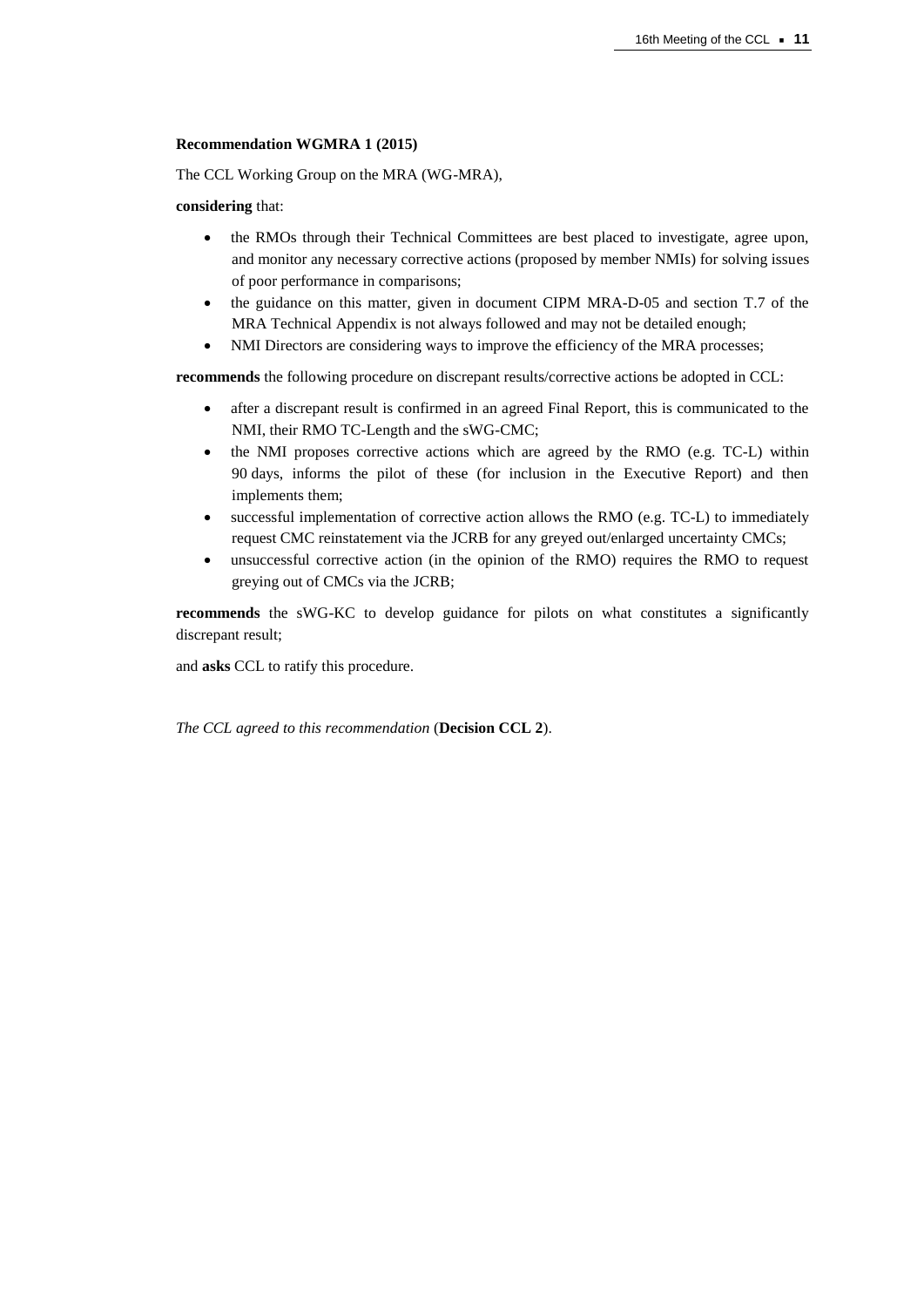Dr Lewis presented the remaining four recommendations from WG-MRA.

#### **Recommendation WGMRA 2 (2015)**

The CCL Working Group on the MRA (WG-MRA),

#### **considering** that:

- the CCL has accepted Recommendation WGMRA 1 (2015);
- the WG-MRA and in particular its sWG-CMCs have drawn up a list of discrepant comparison results casting some doubt on the validity of the relevant CMC claims;
- these discrepant comparison results have not yet been officially processed according to document CIPM MRA-D-05;
- there is now an agreed procedure for use within WG-MRA for handling these items;

**asks** the CCL to decide that:

- the WG-MRA shall inform the affected NMI/DIs of the problem with their comparison results, according to the list drawn up by sWG-CMC with this information being copied to the relevant TC-L committees in the RMOs;
- the NMI/DIs will propose (if not done so already) necessary corrective actions for these items to their local TC-L and these will be implemented and monitored by the RMO following the procedure outlined in RECOMMENDATION WGMRA 1 (2015);
- the Terms of Reference of WG-MRA and sWG-MRA should be amended to reflect the change in emphasis from 'coordinating' the CMC corrective actions to 'monitoring' them.

*The CCL agreed to this recommendation* (**Decision CCL 3**).

#### **Recommendation WGMRA 3 (2015)**

The CCL Working Group on the MRA (WG-MRA),

**considering** that:

- in many fields of length metrology, the same equipment and measuring process may be used to measure artefacts which are currently listed in separate CMC categories and that customer items sent for measurement may have similar features to standard artefacts but are unlikely to have existing CMC categories;
- a variety of artefacts all sharing the same feature of being essentially mono-dimensional are able to be calibrated by the same equipment/procedure, with very similar resulting uncertainties;
- these capabilities could be represented by a single generic one-dimensional length CMC;

**decides** that:

- the use of generic one-dimensional length CMCs in Appendix C of the MRA should be supported by CCL and that these CMC claims may be used for non-standard artefacts;
- these generic one-dimensional length CMCs shall each declare the lowest uncertainty possible with the technique on the best quality available artefact and the real uncertainty for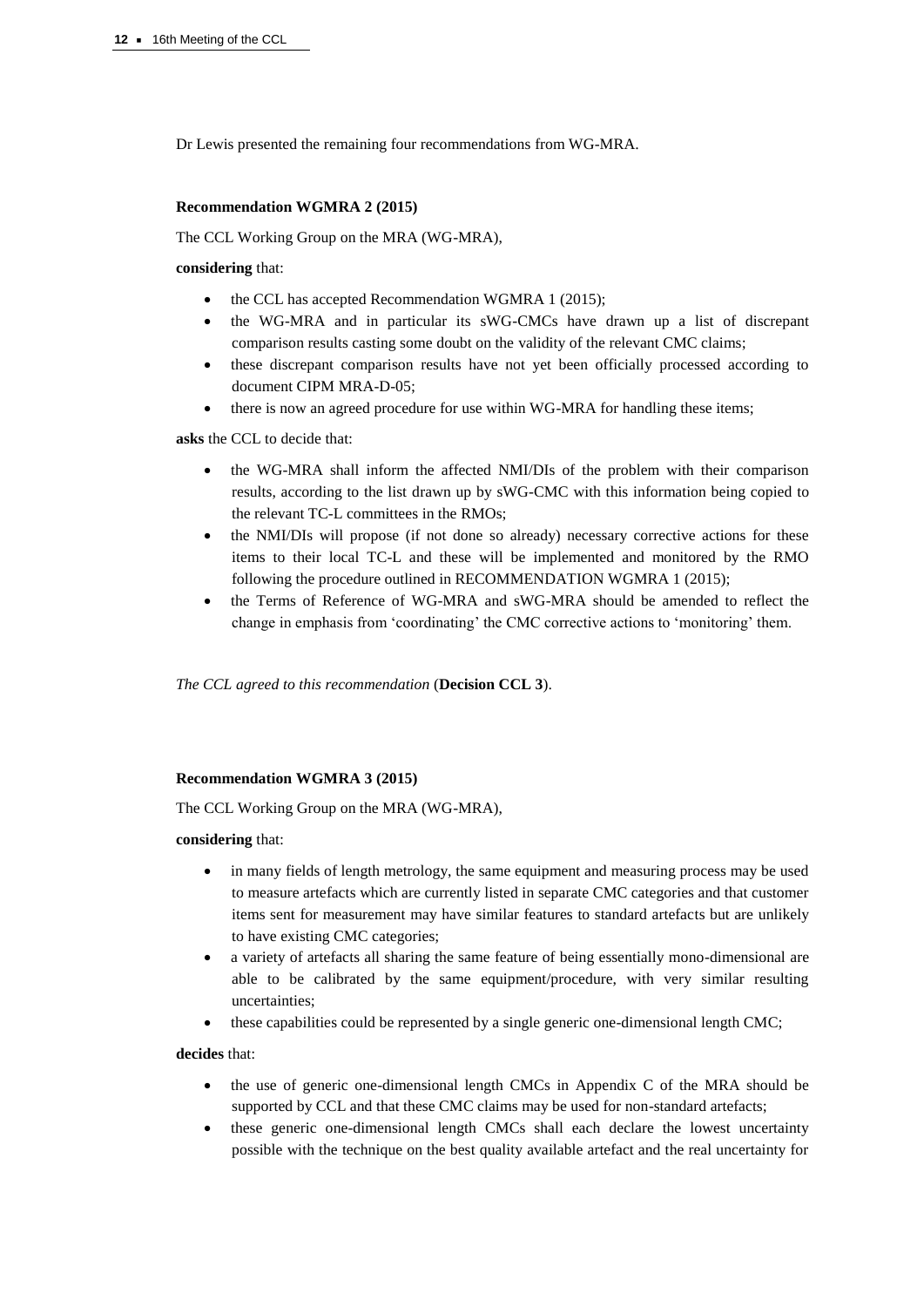each type of artefact shall be calculated by the respective NMI/DI at the time of actual measurement;

**asks** DG6 to elaborate the definition of the allowed boundaries for such generic CMCs, and to prepare the relevant guidance documentation and procedures;

and **requests** the CCL to ratify this decision.

*The CCL agreed to this recommendation* (**Decision CCL 4**).

#### **Recommendation WGMRA 4 (2015)**

The CCL Working Group on the MRA (WG-MRA),

### **considering** that:

- the second cycle of length key comparisons is already underway with the gauge block (CCL-K1) comparison having been started in 2011;
- according to the planning frequency, comparisons in angle metrology (K3), diameter (K4) and 1-D CMM artefacts (K5) are due to start very soon and their protocol documents are available or being prepared;
- the guidance document on key comparisons in length metrology (WG-MRA-GD-2) allows for comparisons of both classical and inter-RMO design;

**recommends** that:

- the CCL approves the K3, K4 and K5 key comparisons of the second cycle according to their tabled protocol documents and those to be submitted post meeting;
- the CCL approves the K3 and K4 comparisons to be of classical design (CCL comparison followed by RMO comparisons);
- the CCL approves the K5 comparison to be operated as two inter-RMO comparisons organised by EURAMET (EURAMET.L-K5.2015) and APMP (APMP.L-K5.2014).

*The CCL agreed to this recommendation* (**Decision CCL 5**).

#### **Recommendation WGMRA 5 (2015)**

The CCL Working Group on the MRA (WG-MRA),

**considering** that:

- the CCL has the authority (as described in CIPM MRA-D-01) to define the membership of CCL working groups;
- the CCL Working Group on the MRA (WG-MRA) has almost entirely *ex officio* membership (comprising two sub Working Groups containing RMO TC chairs or their Delegates, the Discussion Group moderators and comparison pilots);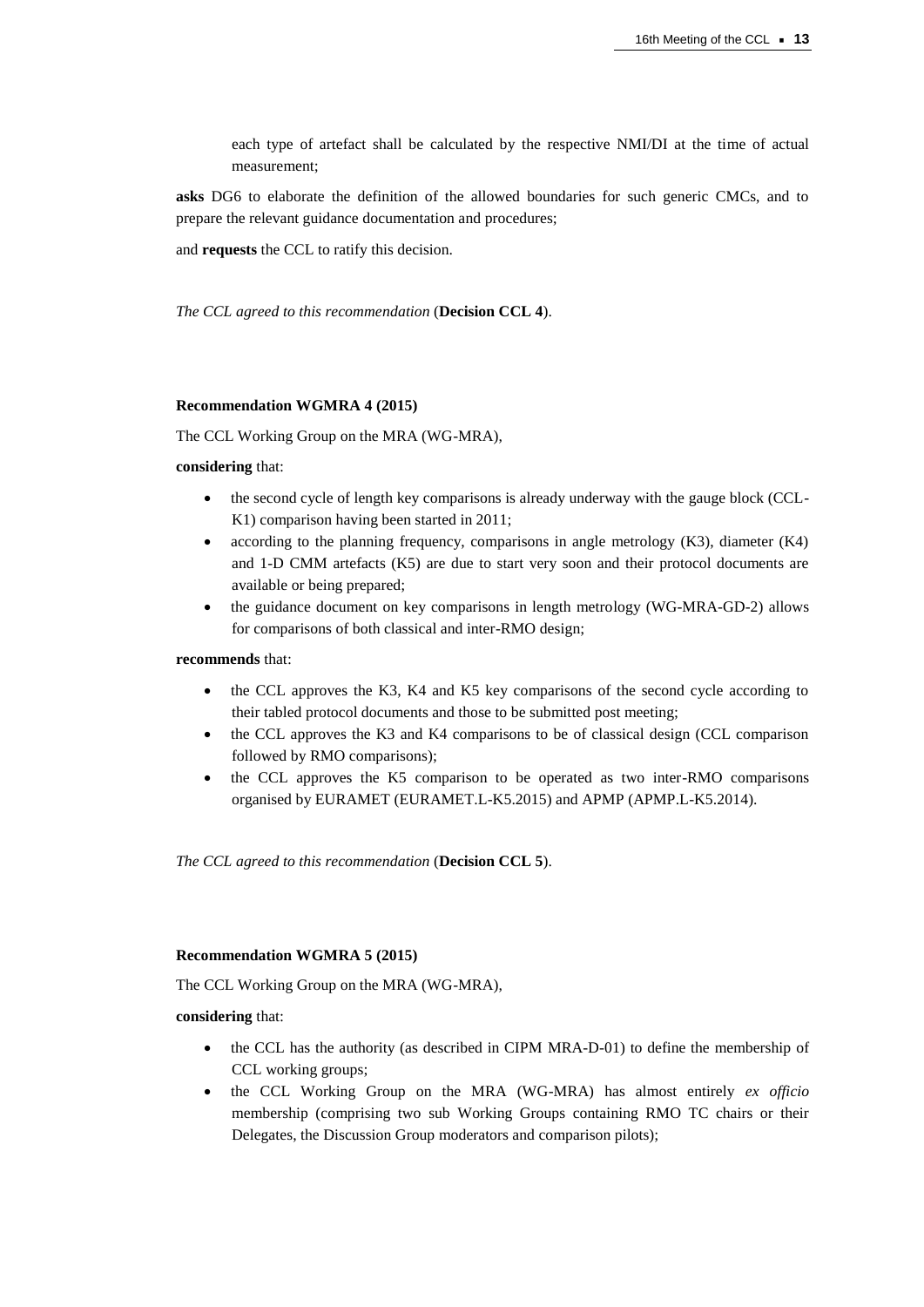- a small number of persons have requested 'named' (not *ex officio*) membership of WG-MRA (as detailed in tabled document CCL-15-09);
- the CCL now meets less frequently (every 3 years rather than every two years);

#### **recommends** that:

- the *ex officio* membership of WG-MRA may be refreshed when required (reflecting internal changes within the RMOs) without prior approval of the CCL, but with the CCL being kept informed of any changes;
- the 2 persons requesting membership of WG-MRA as non *ex officio* members be admitted as named members;
- the CCL ratifies these recommendations.

#### *The CCL agreed to this recommendation* (**Decision CCL 6**).

Some questions were raised by the delegates regarding the recommendation adopted by the WG-MRA. Dr Milton considered that "flexible scope" is used with different meanings in other communities and he proposed adding some clauses in the final text of the recommendation to explain it better. Moreover, he asked for clarification of the difference between "measurement" and "calibration" in the text. Dr Milton proposed looking towards document CIPM MRA-D-05 instead of T.7 regarding how to handle poor comparison performance.

Dr Riehle considered that it might be possible to change the membership of the WG without prior approval of the CCL since it would be sufficient with the approval of the President of the CCL. Dr Inguscio agreed with Dr Riehle that it would be possible with the approval of the president of the CCL.

According to action A.1 of the previous CCL meeting in 2012, WG-MRA carried out a survey on radiations to be added to the WGFS list of recommended radiations. The following three proposals were reported.

1) NPL proposed transitions in  $H^{13}C^{14}N$  over the range 1530 nm to 1565 nm to provide traceability for a range of absolute distance measuring interferometers for which there are many applications in dimensional metrology.

2) NMIJ proposed for absorbing atom <sup>85</sup>Rb,  $5S1/2 - 5P3/2$  (Fg = 2  $\rightarrow$  Fe = 2, Fg = 2  $\rightarrow$  Fe = 3) crossover resonance, the frequency 384 227 981 877.3(5.5) kHz. A Rb-stabilized diode laser was developed for use in a high-precision interferometer at the NMIJ. The light source is a commercially available external-cavity tuneable diode laser. The laser frequency was stabilized to a Doppler-free absorption line of Rb by the third-harmonic technique. The practical performance of the developed Rb stabilized diode laser was confirmed by measuring the lengths of gauge blocks up to 1000 mm. The laser was used for high-precision interferometers at NMIJ and it would be useful to have the values of the transition included in the list.

3) NMIJ proposed for the absorbing molecule  $^{127}I_2$ , a1 component, R(36)32-0, the frequency 564 074 632 419(8) kHz.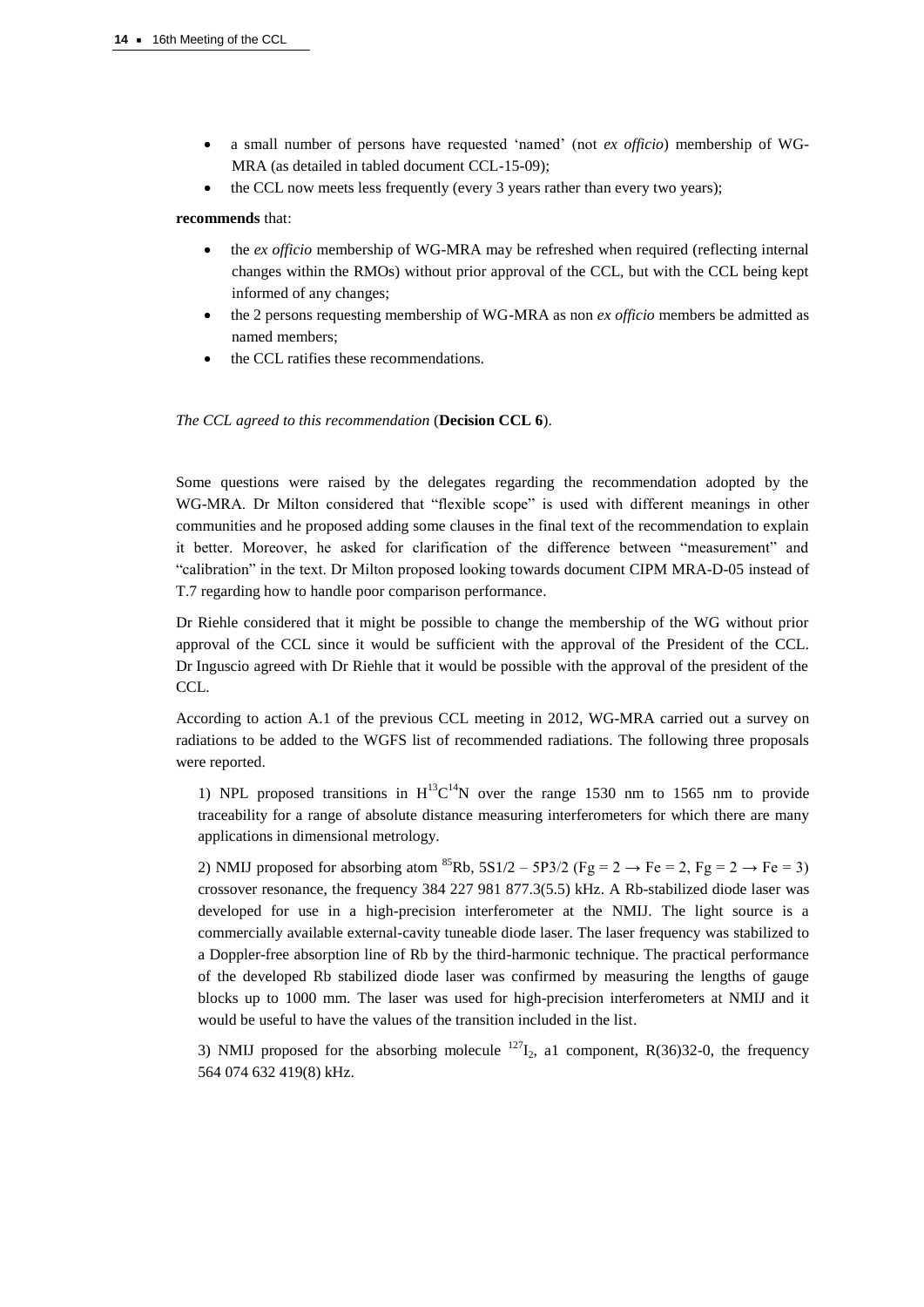# **5 REPORT FROM THE CCL WORKING GROUP ON DIMENSIONAL NANOMETROLOGY (WG-N)**

The co-chairmen of the CCL Working Group on Dimensional Nanometrology (WG-N) are Dr Dixson and Dr Bosse. Dr Dixson presented the report of the WG-N.

Dr Dixson recalled that four meetings had taken place after the formation of WG-N. The first meeting was held on 8 June 2010 at A\*STAR (Singapore) with Dr Lewis as rapporteur. It was held along with a one day symposium: 'Challenges and Trends in Nanometrology'. The second meeting took place on 19 September 2012 at the BIPM, with Dr Bergmans as rapporteur. The third was held on 12 November 2013 at the CMS/ITRI (Chinese Taipei), with Dr Lewis as rapporteur. The fourth and most recent meeting took place at the BIPM on 23 September 2015.

Dr Dixson presented comparisons organized by predecessor group DG7. In June 1998, Discussion Group 7 (DG7) for Nanometrology of the CCL/WGDM decided to perform a comparison for five different types of artefacts among interested NMIs: Photomask Linewidth (NANO1), Step Heights (NANO2), Linescales (NANO3), 1D Gratings (NANO4), 2D Gratings (NANO5). All the comparisons have been completed except NANO1.

In 2006 at the DG7 meeting, NIST proposed a linewidth comparison using AFM and measuring on a silicon wafer, called NANO6 that would be less ambitious in scope than NANO1.

With regard to planned and running comparisons, supplementary comparisons and pilot studies, there had been two comparisons on linewidth, NANO1 (photomask), NANO6 (silicon wafer) with one laboratory yet to make measurements and the Draft A report would be available in 2016. There had been one comparison APMP.L-S5 on Nanoparticle characterization where size is in the range 10 nm to 300 nm, and from three different materials (Au, Ag and PSL) to be measured with AFM, EM, DLS, DMA and SAXS. The open question is the measurand definition since the different measurement techniques have a small discrepancy.

Furthermore, Dr Dixson commented that there is a running comparison of EURAMET #1239 on surface roughness measured by AFM, which is coordinated by PTB and five samples have been circulated. There is a proposed activity on comparison of the nano roughness power spectrum. There is an ongoing activity to complete a guidance document on the use of transmission electron microscopy (TEM) as a conduit to link the Si lattice constant with nanostructure dimensions measured by AFM to achieve small MU. The current plan is to have a version ready for discussion with the CCQM in early 2016 and to publish the guidance document on the WG-N website in spring 2016.

A few slides regarding work on TEM and Si lattice traceability were presented.

The Nanoscale conference 2013 was held in Paris and the next one will be held in Wroclaw (Poland) in March 2016, the flyer is document CCL-WG/-N-15-71.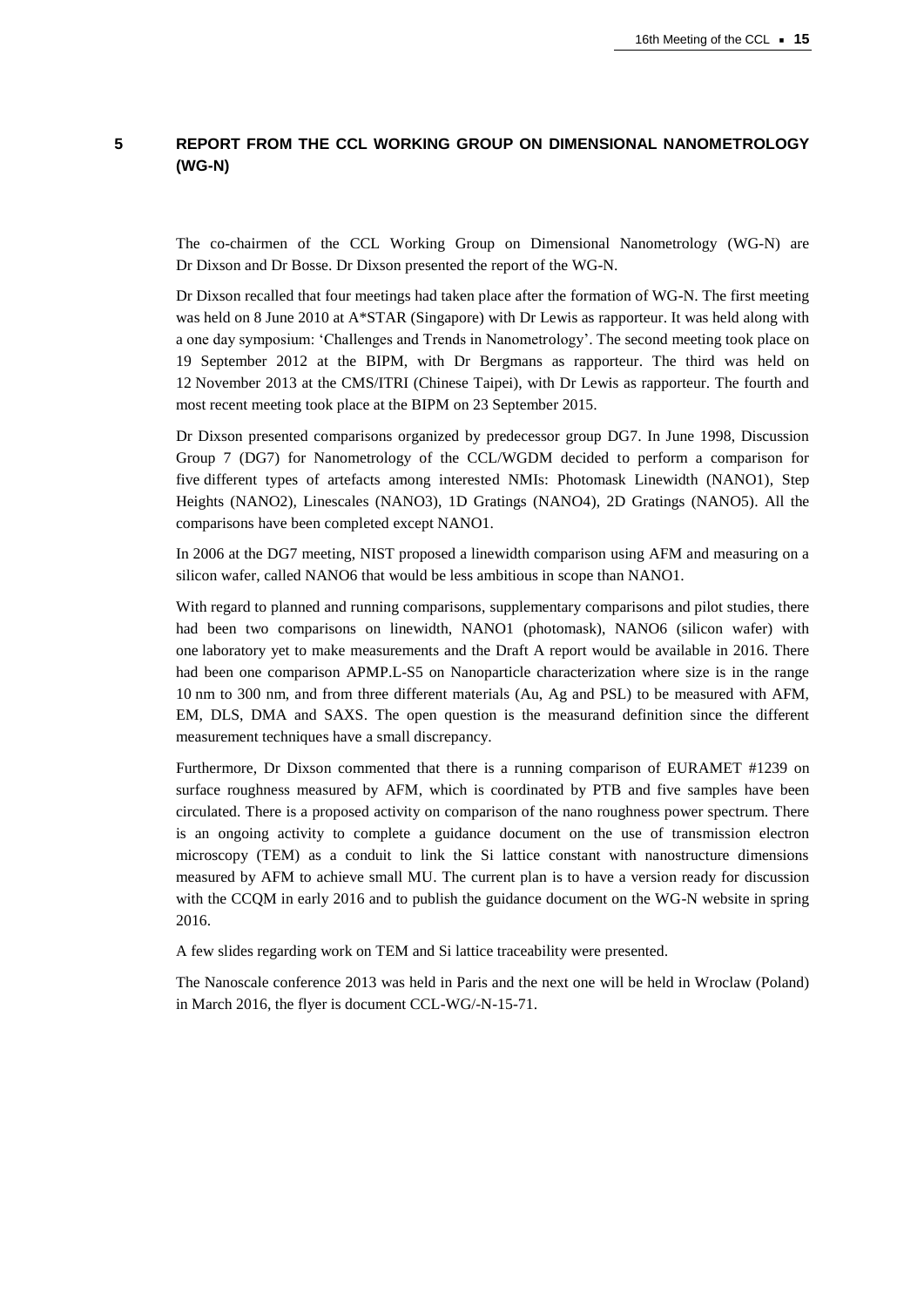### **6 REPORT FROM THE CCL WORKING GROUP ON STRATEGIC PLANNING (WG-S)**

The WG-S meeting had taken place at the BIPM on 22 September 2015 with Dr Inguscio as chairman, Dr Stone presented the report of the meeting.

Dr Stone recalled that three meetings had taken place after the last CCL. The first was in November 2013 in Chinese Taipei chaired by Dr Stone. A document entitled "issues of concern to the CCL" was produced in this meeting. The strategy document was updated and made public. One question raised at the meeting was whether the operation of K11 is actually a false economy since the cost of the calibration has been transferred to the node laboratories (from the closed length section at the BIPM). It was discussed whether a single KC on laser frequencies could reduce the workload but the other comparisons should be carried out anyway.

The second meeting took place in October 2014 in Austria and was chaired by Dr Lewis. He noted that the strategy document was updated and there was a CCL report, presentation and poster prepared for the CGPM and a discussion on closer interaction with VAMAS.

The last meeting took place on 22 September 2015 at the BIPM and was chaired by Dr Inguscio. Dr Stone informed the delegates that discussions at the meeting will be included in future revisions of the strategy document. It was decided to generate a short version for public viewing on the website with more impact for communicating with stakeholders and which is more easily updated, and a comprehensive original version to be updated only as required for future needs. There were discussions on the CIPM MRA review survey and feedback. It was noted that information on the practical realization of the metre is missing from the BIPM webpage, dealing with appendix 2 of the SI brochure, where the practical realizations are reported.

Dr Stone presented a summary of the CCL Strategy document. He showed that it dealt with the structure and history of CCL working groups; the principal techniques matrix for proposing which CCL key comparisons should be carried out; the CCL pioneered the creation of the DimVIM that represents the classification scheme of length service, this forms a template adopted by other CCs and accreditation bodies; and the concept of the scheme of interlinked CCL-RMO comparisons where RMO comparisons would try to include members of other regions to provide linkage between the regions in order to provide a more efficient scheme.

Dr Stone reminded the meeting of other tools which had been prepared to help streamline the CIPM MRA processes within the CCL such as guidance documents on formatting CMCs, methods of key comparison analysis, comparison protocols and templates.

Regarding future trends, Dr Stone presented several items identified in the CCL WGs and DGs. In nanotechnology several new comparisons are planned together with work on crystal lattice-based standards. In coordinate metrology, flexible measuring systems, such as CMMs, can measure many types of 1D object with the same technique and a single 'generic 1D' CMC entry is expected for such services, rather than treating them as separate artefacts. Other issues were: automated uncertainty analysis, new coordinate measurement via X-ray tomography, articulating arms, laser trackers and scanners, and indoor GPS. DG6 is undertaking actions on preparing for flexible scope CMCs for '1D generic' measurements.

Regarding angle measurement technology, the encoder technology is becoming more important while traditional artefacts such as angle blocks had been rapidly decreasing in importance. There are current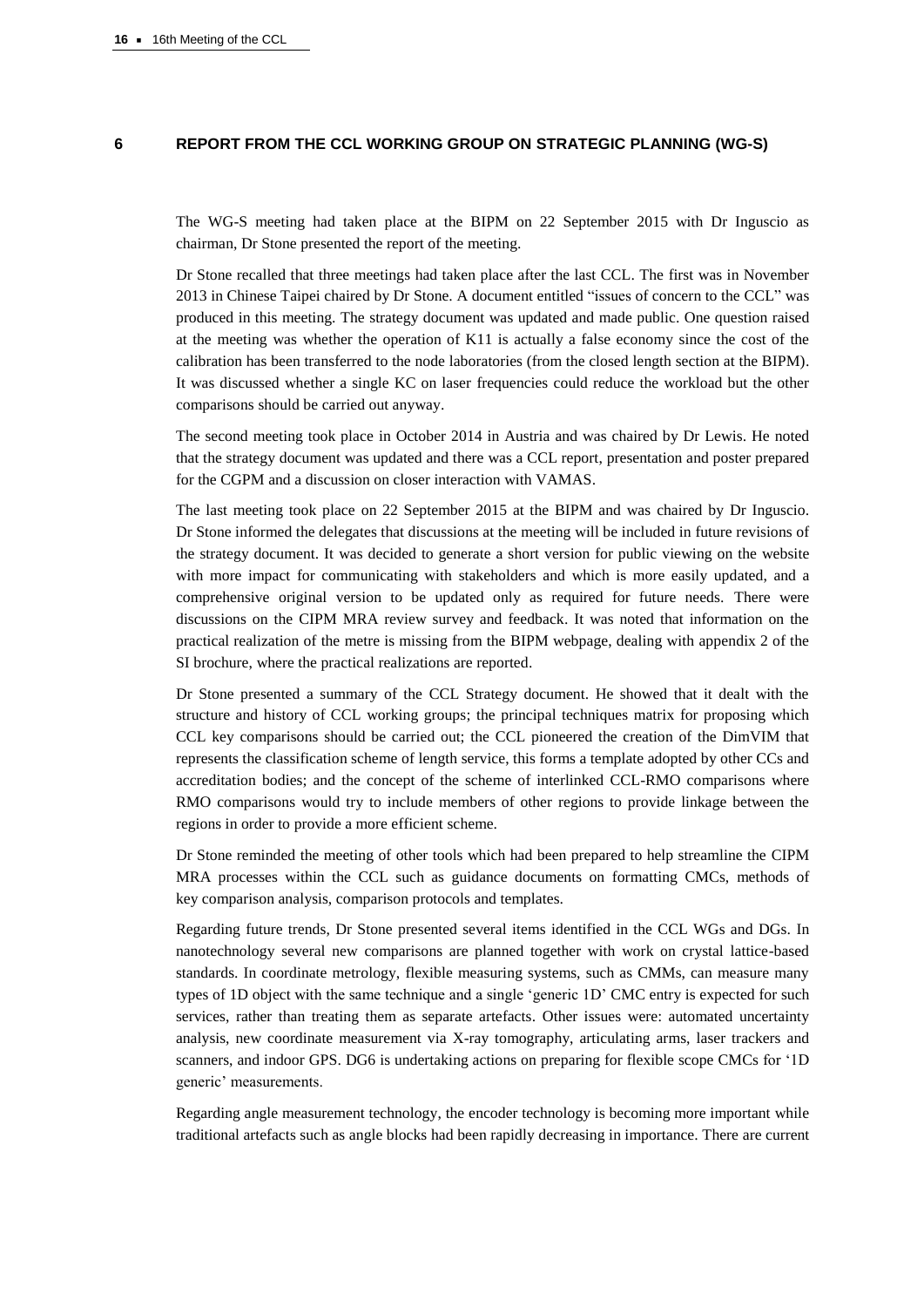actions for DG3: to give advice whether an optical encoder could be included in the next angle key comparison in addition to a polygon standard.

It was noted that in the field of absolute laser frequency measurements there had been widespread adoption of optical comb technology that might require new comb verification methods. Combs would be used not only in the laboratories but also in other fields.

There had been other needs and drivers for change: high data density; digital manufacturing; shop floor refractive index and thermal compensation; large areas assessment in manufacturing; intrinsically traceable metrology; and process metrology.

Dr Stone concluded by saying that WG-S attempts to anticipate future needs and works with other WGs to streamline/improve the CIPM MRA processes.

Dr Milton recalled that there is already a short version on the BIPM webpages. Dr Stone proposed writing a medium length version.

Dr Milton said that the webmaster should be informed of the problem regarding the SI brochure and Dr Stone would write a document describing the realization of the metre which could be uploaded to supply the missing information.

*Dr Stone would write a document describing the realization of the metre to be included in the SI brochure* **(Action 1).**

# **7 REPORT FROM THE CCL-CCTF FREQUENCY STANDARDS WORKING GROUP (WGFS)**

The WGFS 2015 meeting had taken place at the BIPM on 14 September 2015. The Report, prepared by both Dr Riehle and Dr Gill, which had been presented to the CCTF, was presented to the CCL by Dr Riehle. Dr Gill started by describing the different activities realized by the WGFS as the List of Recommended Frequencies (LoR), the Optical Frequency Ratios, and the Protocol for traceability of the metre directly from the Cs clock (K11 comb validation). Dr Gill informed the meeting that the CCTF had accepted the entries when the report had been presented to it.

Dr Gill mentioned that three meetings had taken place after the last CCL: the first in 2013 in Prague at the EFTF where there was discussion of the issue regarding how to deal with optical ratio, since direct measurements are limited by Cs realization with a limit of about  $2 \times 10^{-16}$ , but optical frequency ratio measurements could be better than  $10^{-17}$ . The second meeting had taken place in 2014 in Neuchatel at the EFTF where there had been a first attempt to deal with frequency values and ratios and with a review of the status of optical frequency standards. A subgroup for ions and neutral atom clocks had been established.

The most recent meeting had been held on 14 September 2015 at the BIPM where the new frequency values for the list were reviewed. No new entries were recommended in the list by the CCTF, but the meeting considered the request from the CCL to add new transitions. Several values were updated  $({}^{171}Yb^+$  octupole,  ${}^{171}Yb^+$  quadrupole,  ${}^{88}Sr^+$ ,  ${}^{40}Ca^+$ ,  ${}^{87}Sr$ ,  ${}^{171}Yb$ ,  ${}^{199}Hg$ ,  ${}^{1}H$ ,  ${}^{87}Rb$  microwave), and the value and uncertainty of a secondary realization of the second  $(^{87}Sr, ^{171}Yb, ^{171}Yb+$  octupole,  $171Yb+$  quadrupole,  $88Sr+$ ,  $87Rb$  microwave) was updated.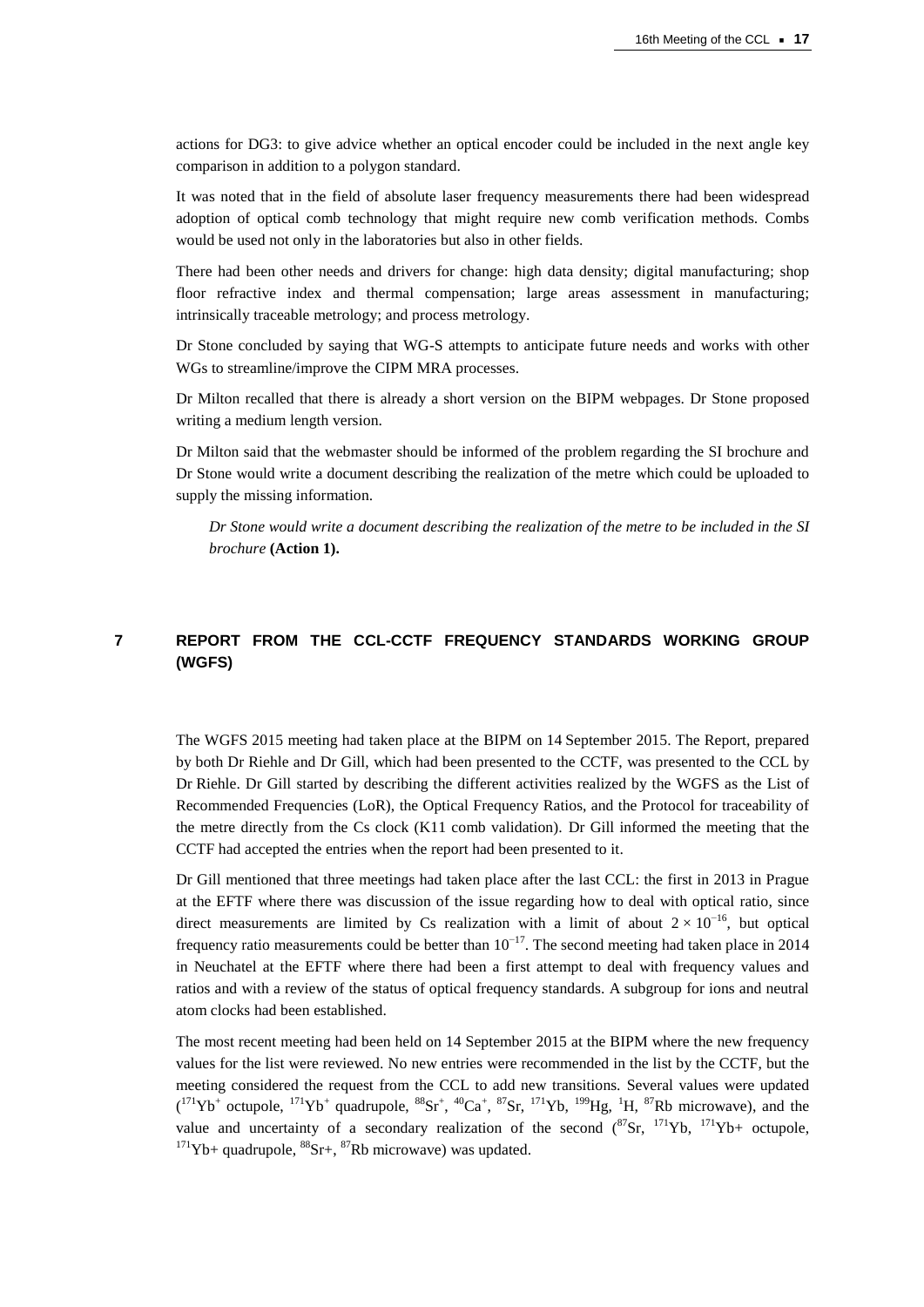The following transitions are relevant to the CCL (as was presented by Dr Lewis in the WG-MRA report).

1) NPL would like to include in the WGFS LoR frequencies of hydrogen cyanide  $[H^{13}C^{14}N]$ transitions (at around 1530 nm to 1565 nm) for absolute distance interferometry using frequencyswept lasers.

2) NMIJ would like to include in the LoR a particular saturated absorption crossover resonance at 384 THz (780 nm) in the <sup>85</sup>Rb D<sub>2</sub> line. There are previous publications with 3 kHz ( $\sim 1$  in 10<sup>11</sup>) reproducibility. This line is a crossover line.

3) NMIJ would like to include in the LoR a particular saturated absorption in  $^{127}I_2$  at 531 nm, which is used to stabilize a compact frequency-doubled 1062 nm DFB laser. The laser system has applications as a wave meter reference, a laser gravimeter, and as an absolute frequency marker for an astro-comb. The absolute frequency, pressure / power / modulation width data have been measured for the system.

WGFS has set up a study group comprising P. Gill, F. Riehle, F.-L. Hong and K. Hosaka to evaluate these requests and they had decided that:

1) Regarding the linear absorption band in the range 1530 nm  $-$  1565 nm of  $H^{13}C^{14}N$ , NIST had characterized this linear transition for telecom purposes at the  $5{\text -}10$  in  $10^8$  level. NPL would like to use these lines as reference for swept wavelength interferometry, but with lower uncertainty. This will require absolute measurements of saturated spectra of these transitions and measurements of shift and broadening coefficients for HCN pressure, laser intensity, electronic modulation and offsets. Data from Swan and Gilbert showed a mid-band measurement relative uncertainty of  $\sim 7 \times 10^{-9}$  (~1.5 MHz). Calculated data from the paper showed mid-band relative uncertainties of  $5 \times 10^{-9}$  (~ 1 MHz). Since there is an important difference between the NIST and previous values, WGFS considered that more work should be done on the Doppler-free absorption and the transitions were not added to the LoR.

2) Regarding the <sup>87</sup>Rb d/f crossover saturated absorption at 780 nm  $D_2$  line, there was a previous measurement from the JILA group with 5.5 kHz uncertainty. NMIJ had stabilized a tuneable ECDL commercial laser to this crossover via the 3rd derivative technique, for use in highprecision interferometers for long gauge blocks. Some shift coefficients had been investigated but there appeared to be more needed (e.g. temperature dependence of laser). NMIJ has measured the stabilities from  $4 \times 10^{-10}$  (0.01 s) to  $3 \times 10^{-12}$  (50 s).

The WGFS considered that the  ${}^{87}$ Rb crossover absorption for stabilizing a commercial 780 nm laser could be added to the LoR and recommends an enlarged uncertainty of 80 kHz ( $2 \times 10^{-10}$ ) in view of possible variability in laser design and the need for further characterization of crossover shifts with parameters.

*The WGFS will undertake necessary actions to include the <sup>87</sup>Rb d/f crossover saturated absorption at 780 nm D<sup>2</sup> line in the LoR at its next update.* **(Action 2).**

3) NMIJ developed a coin-sized frequency-doubled DFB laser stabilized to an  $^{127}I_2$  saturated absorption at 531 nm for different applications. NMIJ has measured stabilities of  $3 \times 10^{-12}$  at 1000 s together with the pressure shift, power shift, modulation shift and servo offset coefficients, and developed an uncertainty for certain conditions of 8 kHz ( $1.4 \times 10^{-11}$ ). NMIJ had measured the transition frequency over several measurement periods via a comb, giving a frequency of 564 074 632 419 (8) kHz. The recommendation of WGFS is that the uncertainty should be enlarged to 50 kHz  $(10^{-10})$ .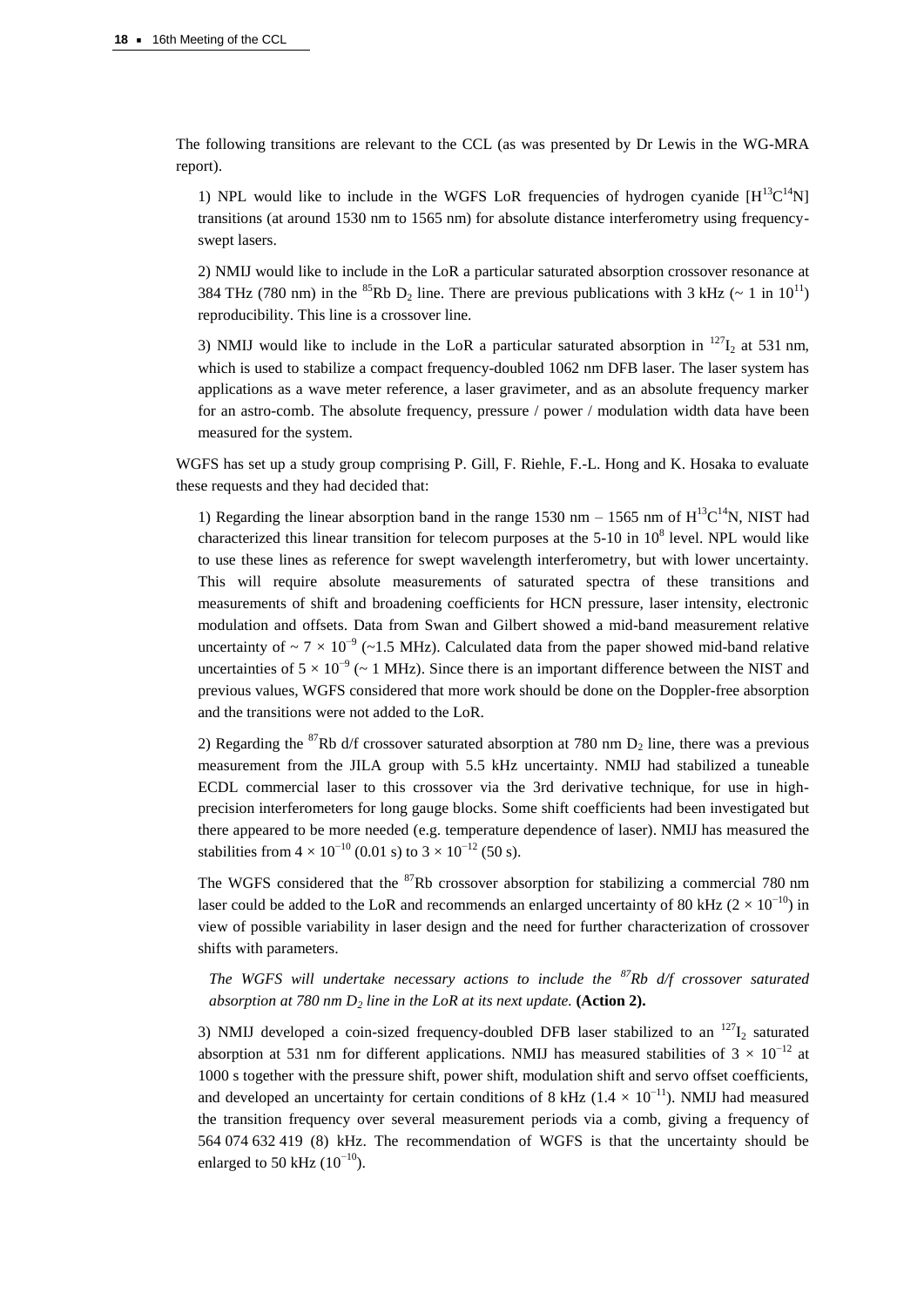*The WGFS will undertake necessary actions to include, with 50 kHz (10<sup>* $−10$ *</sup>) <i>uncertainty, the*  $^{127}I_2$ *saturated absorption at 531 nm in the LoR at its next update.* **(Action 3).**

There had been an ongoing joint research project on International Timescales with Optical Clocks (ITOC) funded by EMRP that aimed to carry out an absolute optical frequency measurement relative to caesium, local measurement optical against optical, transportable clock comparison and finally direct clock comparison via satellite. The optical fibre link was not guaranteed at the moment of the project preparation. There had been links between PTB and Syrte, a link between NPL, a link between INRIM and Florence and INRIM to the Alps towards France.

Considering absolute measurements, it would be possible to deduce some frequency ratios from several different measurements. For example, Yb+ / Sr could be measured either directly or indirectly by combining two or more other frequency ratio measurements.

There were different optical clocks with the absolute measurement with respect to caesium and some ratios between them. The aim is to develop methods for analyzing all available data from clock comparison experiments to check the level of internal self-consistency and to derive optimal values for the ratios between their operating frequencies. The methodology is to use a least-squares adjustment procedure, based on the approach used by CODATA to provide a self-consistent set of recommended values of the physical constants. All data will be stored as frequency ratios (optical frequency ratios, microwave frequency ratios or optical-microwave frequency ratios). The methodology was tested and produced results that confirmed that the prudent approach adopted by the WGFS proved to be justified. The effect of correlation had to be taken into account in the methodology used to build a self–consistent set.

Dr Gill presented the updated values of the LoR that were relevant to Time and Frequency (mostly secondary representations of the second). WGFS had the approval of the CCTF for the updated frequencies and provided a draft recommendation of the CCTF to the CIPM.

The WGFS asked the CCL to consider the recommendations in respect of those frequencies in which the CCL had indicated an interest, and also to indicate its support, with the CCTF, for the updated frequencies for the LoR for last week's CCTF-approved LoR values, and recommendation to the CIPM.

Dr Lecoq asked whether the WGFS had discussed the fact that the crossover line in Rb is the average of two atomic lines. Dr Riehle considered that it was the same issue with overtone lines. Dr Lewis asked, with regard to the HCN lines, what the situation is for this transition and considered that it would be useful to use the values of some transitions to have traceability in the measurement. Dr Riehle recalled that the situation was different for the recommended unstabilized He-Ne laser that is useful for length metrology where there is considerable expertise in the field and a specific group had published the results in a paper. Instead for HCN it is a linear absorption and the unique publication is not enough to support the recommendation. Dr Gill added that when the results are obtained by the fitting of Doppler curves of linear absorption, there are important sources of errors. Dr Inguscio commented that there are two important aspects in the list, optical clocks with the accuracy issue and stabilized lasers, the workhorse for length metrology and he stressed that the fibre link is important to compare clocks. Dr Gill commented about the success of ITOC where campaigns of comparisons with satellites were carried out that needed a lot of effort.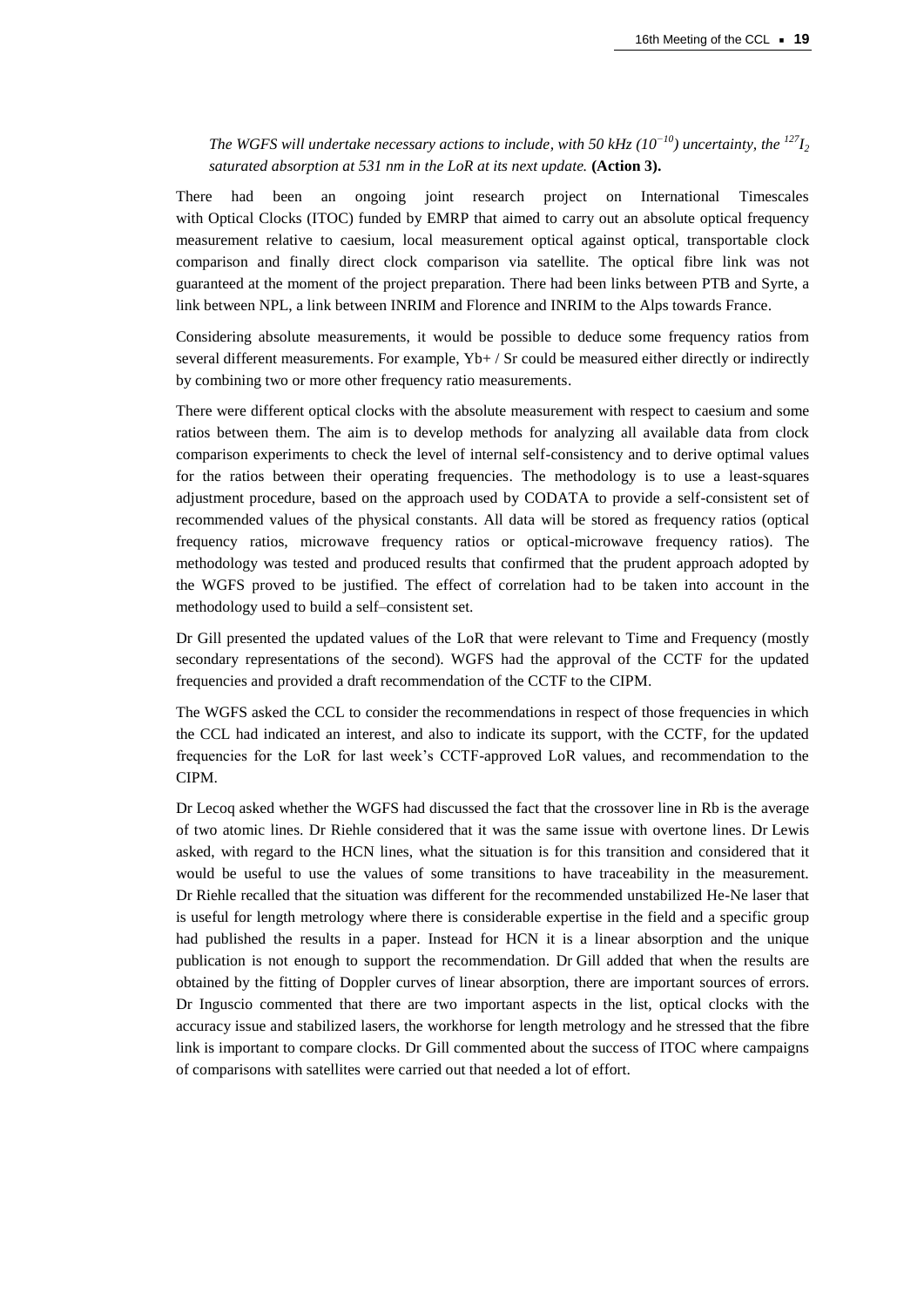# **8 REPORTS FROM THE DISCUSSION GROUPS**

The Discussion Group (DG) moderators presented short reports from their respective DGs.

**DG1 - Gauge blocks**. The report was presented by Dr Lewis who mentioned that discussion groups are not only designed around MRA issues but also around technical discussions. In this discussion group there were 34 members because the calibration of gauge blocks is one of the most popular services across all the regions.

The technical discussions since the last CCL meeting were:

- discretization of allowed nominal lengths in the KCDB;
- range of uncertainties offered to customers by CMC claims;
- range of measurands offered by different NMIs;
- errors and improvements in international standards.

There had been a certain number of comparison activities on gauge blocks by the RMOs and CCL.

There are new trends in recent research papers:

- a move towards the use of double-ended interferometers for non-wrung gauge blocks, though this showed that other effects such as phase correction and alignment became more important;

- the operation of precision interferometers for non-gauge block items, over extended temperatures;

- updating of older styles of interferometer either to use lasers or phase-stepping;
- new phase-stepping algorithms being applied to gauge block interferometers;
- studies on long-term trends and stabilities;
- use of new light sources e.g. fs combs.

The presentation concluded with a list of papers published on this topic.

Dr Lewis commented about the trend of customers in the different CMCs offered by NMIs.

**DG2 - Thermal expansion coefficient**. The report was presented by Dr Takatsuji.

Dr Takatsuji informed the delegates that there had been no requests to start new comparisons but following the discussion in the group some activities could be started. Dr Takatsuji considered that coefficient of thermal expansion (CTE) is not a hot topic, but it is an important parameter in some fields, such as the space industry. Calibration of CTE at room temperature is not often required in NMIJ, whereas long-term stability of materials is of interest.

Dr Bosse commented that the PTB carries out calibration of CTE at room temperature for industries with applications in precision engineering and there are also applications at cryogenic temperatures for materials used in space missions and at elevated temperatures for materials like piezo transducers.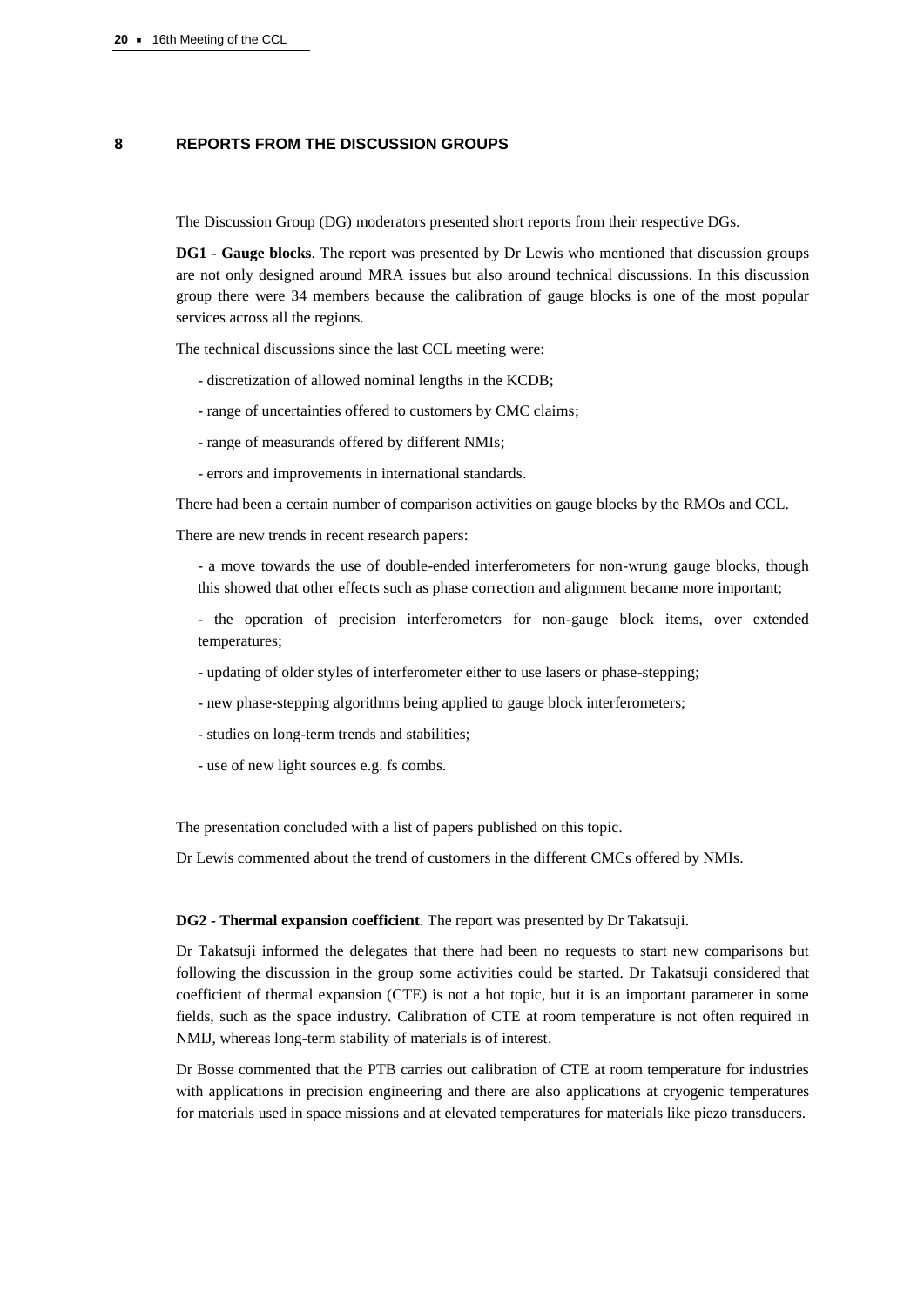Dr Lewis commented that the interest in CTE is cyclical over time and at NPL there is a group on materials that measure CTE over temperature ranges of more than 100 °C.

**DG3 - Angle standards and equipment**. The report was presented by Dr Kruger.

Dr Kruger said that most of the discussions in DG3 had been about comparisons of angle standards and presented a table with the angle calibrations as covered under the DimVIM and a table with the CMCs for angle calibration with the comparisons.

The DG had discussed the start of a new CCL comparison on an angular encoder, since these devices had smaller uncertainty with a larger range compared to autocollimators. Since only five NMIs have had this CMC the decision was to re-run a traditional polygon and an encoder comparison. A few polygons were investigated for use as an artefact. The previous comparison used a Starret Webber 12-sided polygon. It is likely that a 12-sided polygon will be used again.

Outcomes from European project EMRP SIB58 'Angle' will be included in the final protocol of the next comparison.

**DG4 – Diameter standards**. The report was presented by Dr Stone. He informed the meeting that there were 17 members in the group and that there had been four comparisons related to diameters:

[APMP.L-K4,](http://kcdb.bipm.org/appendixB/KCDB_ApB_info.asp?cmp_idy=851&cmp_cod=APMP%2EL%2DK4&page=1&search=2&cmp_cod_search=APMP%2EL%2DK4&met_idy=&bra_idy=&epo_idy=&cmt_idy=&ett_idy_org=&lab_idy=&cou_cod=) measurements of internal and external diameter, was finished in June 2014 with the executive report accepted in 2015. It was piloted by CMS/ITRI and included 13 other participants.

[SIM.L-K4.2009:](http://kcdb.bipm.org/appendixB/KCDB_ApB_info.asp?cmp_idy=1050&cmp_cod=SIM%2EL%2DK4%2E2009&page=1&search=2&cmp_cod_search=SIM%2EL%2DK4%2E2009&met_idy=&bra_idy=&epo_idy=&cmt_idy=&ett_idy_org=&lab_idy=&cou_cod=) This SIM comparison of inner and outer diameter was completed with the acceptance of the executive report in July 2015. This comparison was piloted by NIST and included three other SIM laboratories (CENAM, INMETRO, and INTI). All results were well within the claimed uncertainties.

[EURAMET.L-K4.2005.1:](http://kcdb.bipm.org/appendixB/KCDB_ApB_info.asp?cmp_idy=1381&cmp_cod=EURAMET%2EL%2DK4%2E2005%2E1&page=1&search=2&cmp_cod_search=EURAMET%2EL%2DK4%2E2005%2E1&met_idy=&bra_idy=&epo_idy=&cmt_idy=&ett_idy_org=&lab_idy=&cou_cod=) The comparison was still in progress. This was a comparison of outer diameter measurements only, intended to assess corrective action of some laboratories that had problems in EUROMET.L-K4.2005. Measurements began in October 2013 and were scheduled to finish in June 2014. Participants are VSL (Pilot), INRIM, NPL, MIRS, and SMD.

[CCL-K4.2015:](http://kcdb.bipm.org/appendixB/KCDB_ApB_info.asp?cmp_idy=1504&cmp_cod=CCL%2DK4%2E2015&page=1&search=2&cmp_cod_search=CCL%2DK4%2E2015&met_idy=&bra_idy=&epo_idy=&cmt_idy=&ett_idy_org=&lab_idy=&cou_cod=) Planning was complete and the protocol was expected to be approved at this meeting. The pilot would be ready to begin circulating the artefacts in October, 2015. Measurements are scheduled to be finished in February 2017. Measurements included: external diameters of rings, cylinders, and spheres, internal diameters of rings, and roundness and straightness measurements. Artefacts included both steel and tungsten carbide with a range of diameters and surface finish. The scope is thus fairly ambitious. The participants are NIST(Pilot), METAS, INRIM, CEM, CMS/ITRI, NIM, NIMT, INMETRO, CENAM, VNIIM, and NMISA.

There is only one potential topic for discussion that had been communicated to the moderator. John Stoup (NIST) had recently asked if the state of art of sphere diameter measurement is such that spheres might usefully replace gauge blocks as mastering artefacts for CMM measurements.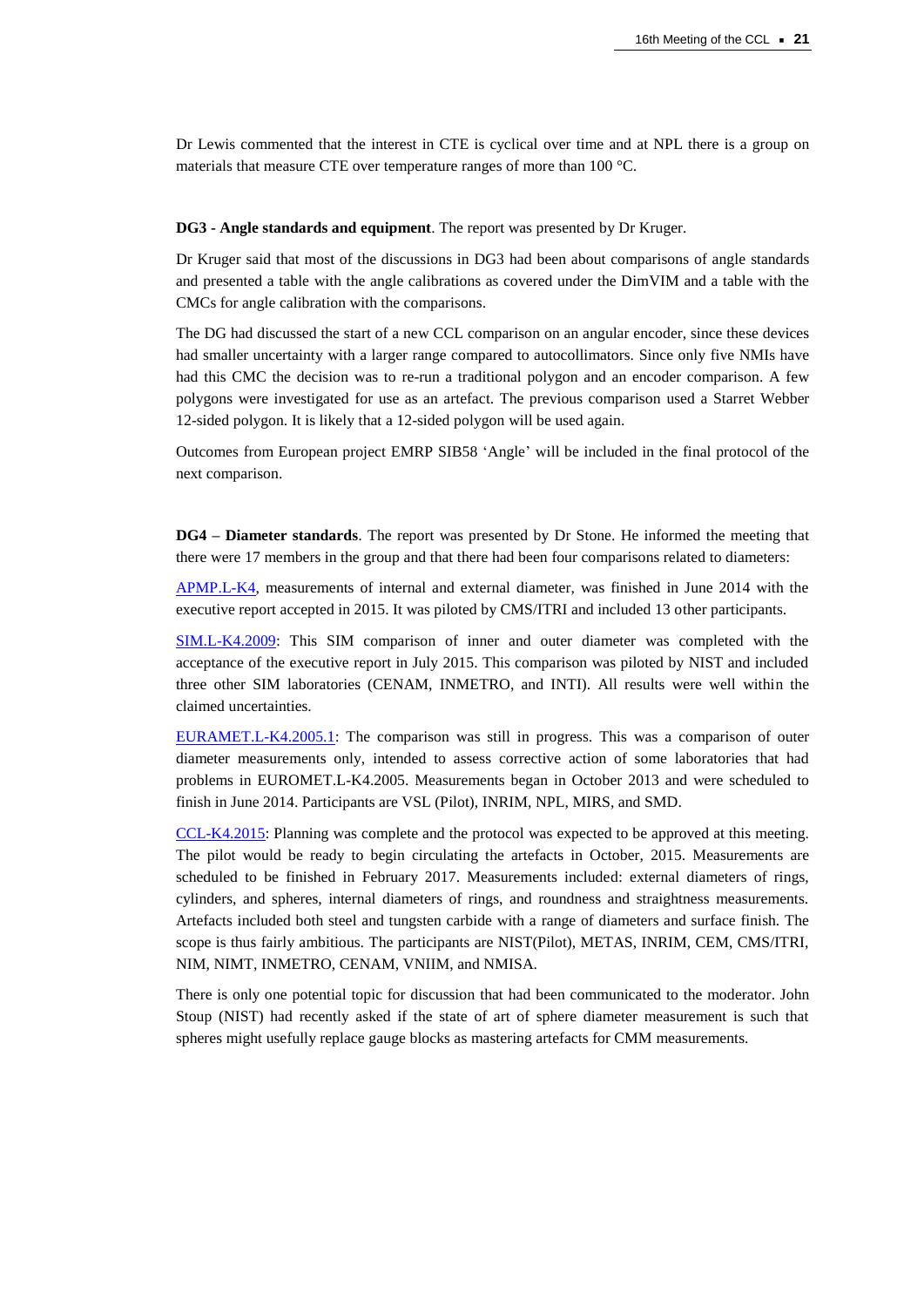**DG5 – Step gauges**. The report had been prepared by Dr Prieto who was not present at the CCL. The report was presented by Dr Lewis.

With regard to comparison activity, Dr Lewis presented [APMP.L-K5.2006.1,](http://kcdb.bipm.org/appendixB/KCDB_ApB_info.asp?cmp_idy=1241&cmp_cod=APMP%2EL%2DK5%2E2006%2E1&page=1&search=2&cmp_cod_search=APMP%2EL%2DK5%2E2006%2E1&met_idy=&bra_idy=&epo_idy=&cmt_idy=&ett_idy_org=&lab_idy=&cou_cod=) which was registered in the KCDB on 22 August 2012. It is a bi-lateral comparison on step gauge calibration, a follow-up of the previous [APMP.L-K5.2006.](http://kcdb.bipm.org/appendixB/KCDB_ApB_info.asp?cmp_idy=748&cmp_cod=APMP%2EL%2DK5%2E2006&page=1&search=2&cmp_cod_search=APMP%2EL%2DK5%2E2006&met_idy=&bra_idy=&epo_idy=&cmt_idy=&ett_idy_org=&lab_idy=&cou_cod=) The comparison is complete and the final Report has been published but not yet submitted to WG-MRA.

The comparison [APMP.L-K5.2014](http://kcdb.bipm.org/appendixB/KCDB_ApB_info.asp?cmp_idy=1440&cmp_cod=APMP%2EL%2DK5%2E2014&page=1&search=2&cmp_cod_search=APMP%2EL%2DK5%2E2014&met_idy=&bra_idy=&epo_idy=&cmt_idy=&ett_idy_org=&lab_idy=&cou_cod=) was registered in the KCDB on 24 February 2015. The comparison consisted of measuring a 620 mm length step gauge with a 10 mm step. Participants were: KRISS (Pilot), NIM, NIMT, NMIA and KIM-LIPI.

A technical protocol has been prepared for the comparison EURAMET.L-K5.2016. This is presented under agenda point 11 (document CCL/15-13). Twenty laboratories including the pilot had requested to participate in the comparison, 14 of these are EURAMET members, of whom, all but one have a current CMC for step gauges. The remaining six participants are from other regions. This includes all laboratories from SIM and AFRIMET with a step gauge CMC under the MRA, plus two from APMP to act as linking laboratories between EURAMET L-K5.2016 and APMP-K5.2014. Two artefacts (a 620 mm step gauge and a "new design" 1020 mm step gauge) will be circulated in two independent loops, both starting and ending at the pilot laboratory. For the longer loop, there will be intermediate measurements by the pilot laboratory in order to confirm artefact stability.

The new type of step gauge had similar metrological dimensions to a KOBA step gauge but had been machined from a single piece of ceramic (so the 'slugs' will not move during shipping) with a relatively low CTE (2.3 ppm/K), which is not common for step gauges. Measurements were estimated to last from December 2015 until December 2017.

**DG6 – Coordinate metrology**. The report was presented by Dr A. Balsamo.

Dr Balsamo presented the member list and recalled that there had been a decision to discontinue the K6 comparison topic because it was considered too expensive and not representative of the measurements performed for customers. There had been two topics of discussions: 1D flexible (or generic) artefacts and measurand and the opportunity to resume K6 on "true" coordinate standards. There were two possible interpretations for the term "flexible". From the customer viewpoint since they are not interested in how calibrations are done but they are interested in extending the range of calibrated artefacts. From the NMIs' viewpoint, they would like to calibrate various artefacts with the same CMC without submitting many conventional CMCs and they are also interested in extending the range of calibrated artefacts.

The future action will be to continue the discussion on this topic and prepare an updated document to submit to the CCL/WG-MRA at the next meeting.

With regard to the second topic of discussion, to resume K6 on "true" coordinate standards, since the metre is defined in 1D and the coordinate metrology is in 3D and there are no KCs about 3D artefacts, the question is whether a dedicated KC is needed. There had been no discussion on this topic; the discussion was mainly on the 1D flexible CMC.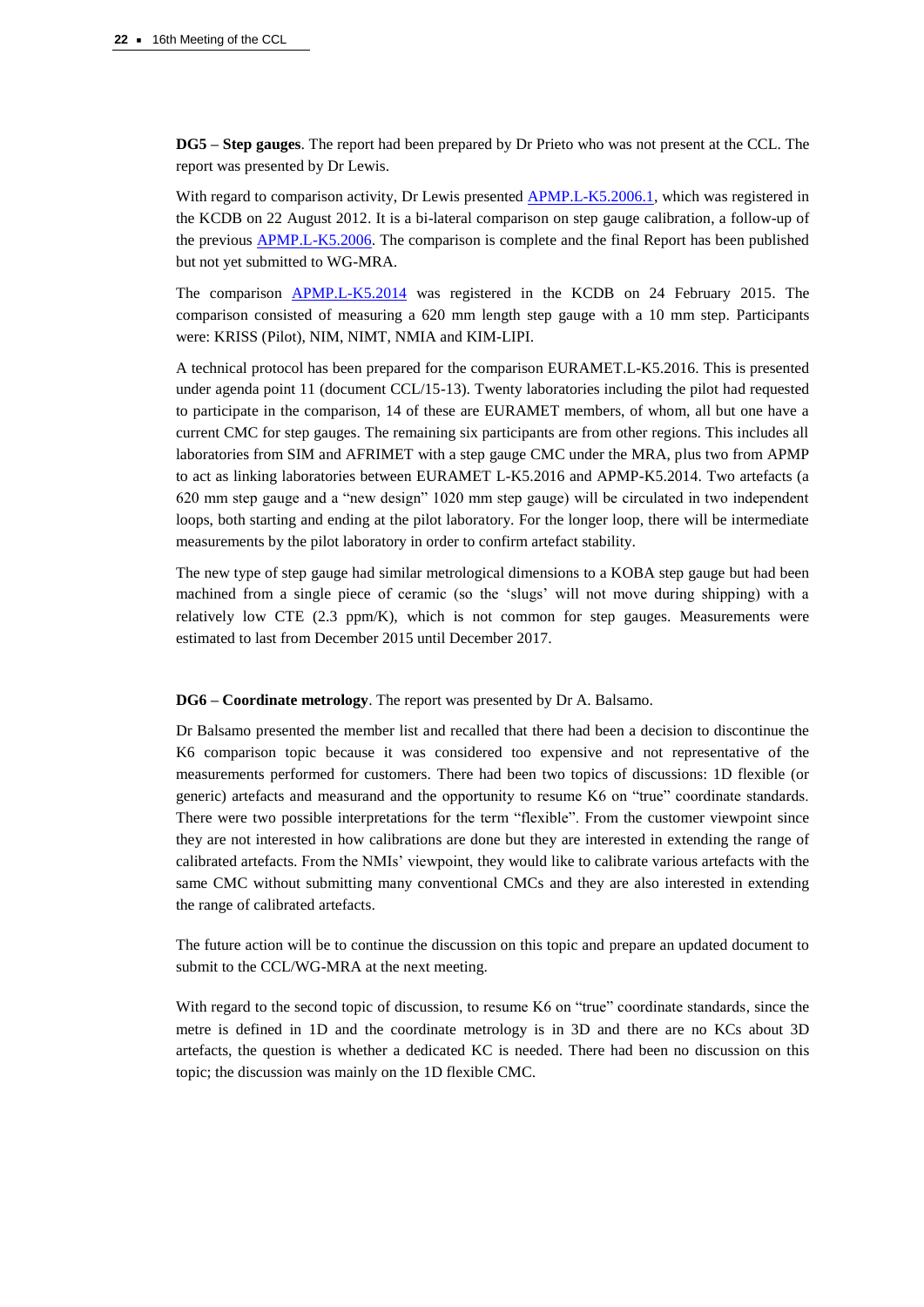**DG7 – Line Scales**. The report was presented by Dr Bosse. The member list had changed and there were some new members in the discussion group. The discussion concentrated on the planning of a 2D grid plate comparison and the issue of optical size metrology of structures (bidirectional optical measurements). In addition international comparisons for MRA purposes were prepared and organized.

In February 2012 the final report of the results of [EURAMET.L-K7.2006](http://kcdb.bipm.org/appendixB/KCDB_ApB_info.asp?cmp_idy=782&cmp_cod=EUROMET.L-K7.2006&prov=exalead) (Pilot: MIRS, 100 mm line scales, 31 participants; two loops in parallel) had been published on the KCDB website and in *Metrologia*. The Executive Report has also been distributed.

The line-scale comparison APMP.L-K7-2014, using a 500 mm scale was under way. The comparison, piloted by KRISS, started in April 2015 and the circulation of the transfer standard (owned by KRISS, manufactured by Mitutoyo using a low thermal expansion substrate material-Clearceram) was expected to be finished at the end of 2016. Fifteen NMIs participated, mostly from APMP with the addition of one laboratory from AFRIMETS, and two laboratories from EURAMET and SIM each.

The next CCL-K7 comparison on line scales is scheduled to start in 2018.

The topics that the DG7 had identified as interesting for industry are:

- setting up an infrastructure for an improved traceability chain for high-precision optical size reference measurements on well-defined structures (e.g. photomasks) to optical CMM measurements on different types of measurement objects;
- extending the analysis of line-scale comparisons with respect to condensed measurement results to be used for linking, where possible;
- extending the measurement capabilities of high precision line-scale comparators, e.g. for determination of straightness or roundness deviations of features; standards with graduations calibrated for position and straightness may be valuable references for industrial 2D comparators as well as the recently developed 1.5D length encoder systems;
- calibration of length encoders in addition to classical line scales, possibly using a length encoder system as a transfer standard for DG 7 comparison measurements;
- how to take into account the application of interferometers as well as graduated standards and scale-based measurement systems for calibration and position feedback purposes in measurement instrumentation as well as manufacturing equipment, e.g. lithography wafer scanners and machine tools and analyse the requirements from these applications on calibration aspects of graduated scales at the NMI and accredited laboratory level;
- customers frequently ask about line width and from edge-to-edge distances with line scale calibration. These would be useful for calibration of vision CMMs.

**DG8 – Surface Texture**. The report, prepared by Dr Baker, was presented by Dr Herrmann.

Dr Herrmann presented the membership list and inter-comparison scheme with three different loops.

Dr Herrmann presented a list of discussion topics regarding 2D stylus profilometry, microscopy / optical profiling, 3D (areal), software, industry and CMCs, in particular the risk of having an increase in the number of CMCs. One issue was whether numerous types of standards listed by the KCDB could be simplified.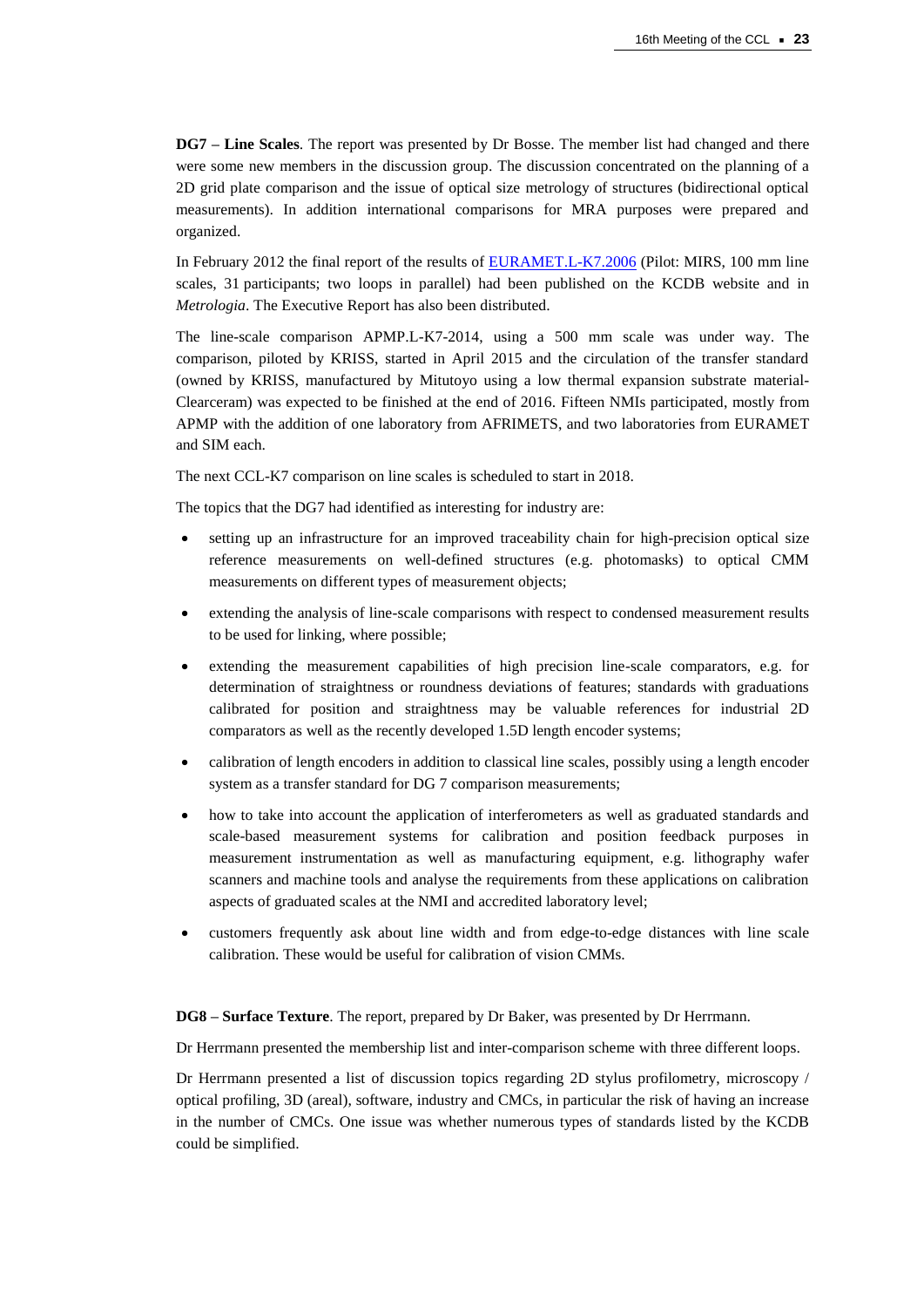Dr Lewis raised a point regarding software, where different versions of software give a different result with the same data.

Dr Thalman asked if the question regarding the KCDB could be addressed to DimVIM. Dr Matus, manager of the DimVIM, said that he had not been asked about the subject. Dr Herrmann will ask Dr Baker to clarify this point.

*Dr Herrmann will ask Dr Baker to clarify the point regarding simplification of the CMCs in the KCDB for the topic of surface metrology* **(Action 4).**

**DG11 – Lasers**. The report was presented by Dr Matus. There are 25 members in the DG11, most are CCL members, some are CCTF members. The aim is to discuss recent research relevant to the CCL, events and ideas for comparisons. Dr Matus recalled that there was a single key comparison active and showed the good results of the comparison starting from 2009. A total of 36 NMIs from all RMOs participated in the KC. The KC was distributed on five node laboratories and NMIT acted as a host laboratory. INRIM offered to be a node laboratory in case one of the (European) nodes decides to discontinue. The expected workload was about 4-5 per year (from published CMCs and the repetition cycle).

Dr Matus presented the list of reports and mentioned that revision of the technical protocol is a topic of DG11 that it is about to be drafted by the DG moderator according to the new CCL guidance document templates. A fourth measurement method called "self-confirmation" is planned to be included in the protocol. More and more lasers are operated according to method 2 and as a consequence they have a smaller uncertainty with respect to the lasers with method 3.

An important topic for the future is the fact that only the He-Ne laser at 633 nm is used outside NMIs in dimensional metrology and there is the possibility that it will no longer be produced in the future. For other wavelengths the situation could be even worse.

Dr Thalman asked whether the term *Mise en Pratique* laser should be abandoned in favour of traceable stabilizer laser. Dr Matus replied that this topic had been discussed.

# **9 CCL MEMBERSHIP AND MEMBERSHIP OF WORKING GROUPS. INCLUDING REQUESTS TO JOIN**

Dr Lewis, as chair of WG-MRA, presented the question of membership of the CCL and the WGs.

The context of the topic is that according to document CIPM MRA-D-01 "The CIPM will carry out a formal review of the membership of the CCs every four years in the year following a meeting of the CGPM although the CC President may propose changes at each CIPM meeting" and since CGPM met in 2014, the CIPM should review CCL membership in 2015.

Currently there are 24 members of the CCL, one official observer (IPQ) and two requests to be official observers.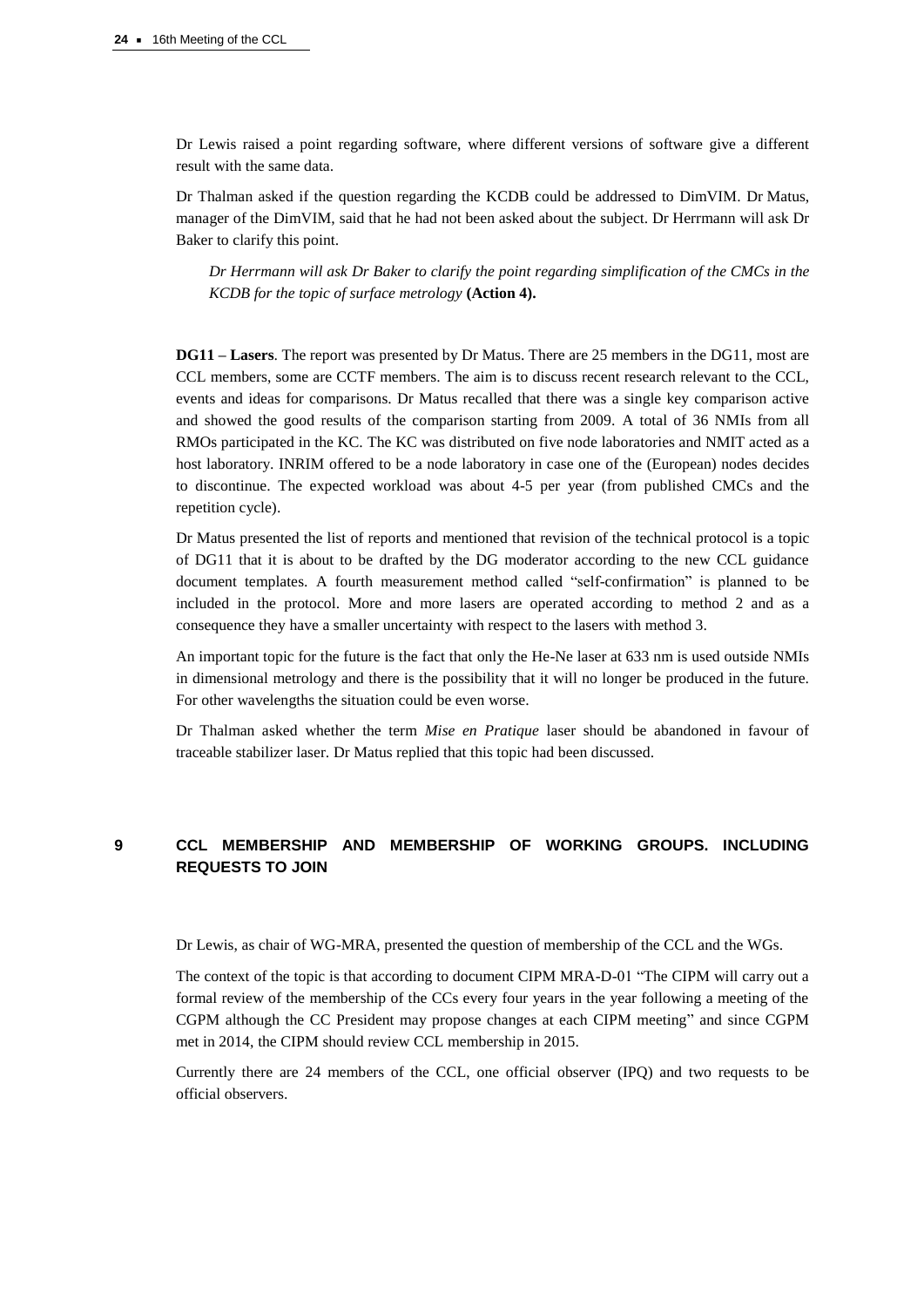Dr Lewis presented the updated list of the WG-N and asked the CCL for approval. The CCL decided to accept the updated list of membership of WG-N as tabled in document CCL/15-05.

*CCL approves the membership lists of WG-N* **(Decision CCL 7).**

Dr Lewis presented the updated list of the WG-S, as tabled in document CCL/15-09, traditionally chaired by the president of the CCL, and asked the CCL for approval. The CCL decided to accept the updated list of membership of WG-S.

*CCL approves the membership lists of WG-S* **(Decision CCL 8).**

Dr Lewis recalled the current situation of the chairmanship of the different WGs: WG-S (CCL President), WG-Nano (joint chairs: Dr Bosse and Dr Dixson, started 2009), WG-MRA (chair Dr Lewis, started late 2012). The proposal is that WG chairs should state what they understand their current terms should be. WGs should nominate new chairs, when necessary, for approval by the CCL President. Nominations should include the anticipated term (maximum 4 years). Approval from the whole CCL meeting is not required.

Dr Thalman considered that 6 years is too long, because the workload is too important to do, he proposed either 3 years or 4 years, without the formal process of approving or electing a new chairman at CCL meetings, but between the meeting CCL and to give the WG the responsibility of choosing the candidate and proposing the person to the President of the CCL for approval.

Dr Balsamo supported Dr Thalman's proposal of 3 or 4 years. He added that the chairman could be confirmed and go to 6 years: if the cycling of the chair is dependent on the cycling of the CCL it is more efficient.

Dr Milton said that the length of term is not a matter for the BIPM, since other CCs have a very long term.

Dr Gill said that the chairmen of WGFS are in the third year of their term, ending in 2018.

After some discussions, the CCL decided that each CCL Working Group shall propose a new candidate for chairmanship together with the period for chairmanship that cannot be longer than 4 years. The formal approval of the proposed chairmanship is the responsibility of the President.

*CCL approves the Chairmanship of Working Groups* **(Decision CCL 9).**

There followed a presentation by two candidates (ITRI-CMS and SASO) to join the CCL as observers.

## **Presentation on ITRI-CMS (Chinese Taipei) by Dr Lan.**

The ITRI, founded in 1973, is a non-profit, non-government R&D organization and CMS was founded in 1985. Chinese Taipei was accepted as an Associated of the General Conference in 2002. In 2003 it posted its first entry in the CMC database. Currently, there are 58 items in 14 categories. In the dimensional metrology area there are 26 staff, divided between optical frequency, length, geodesy and nano. Some research applications were presented, in particular gauge block length measurement by dual-laser, absolute distance measurement by dual compact ultrafast fibre lasers, three-dimensional measurement systems and technology, AFM for critical dimensions and nanoparticle size.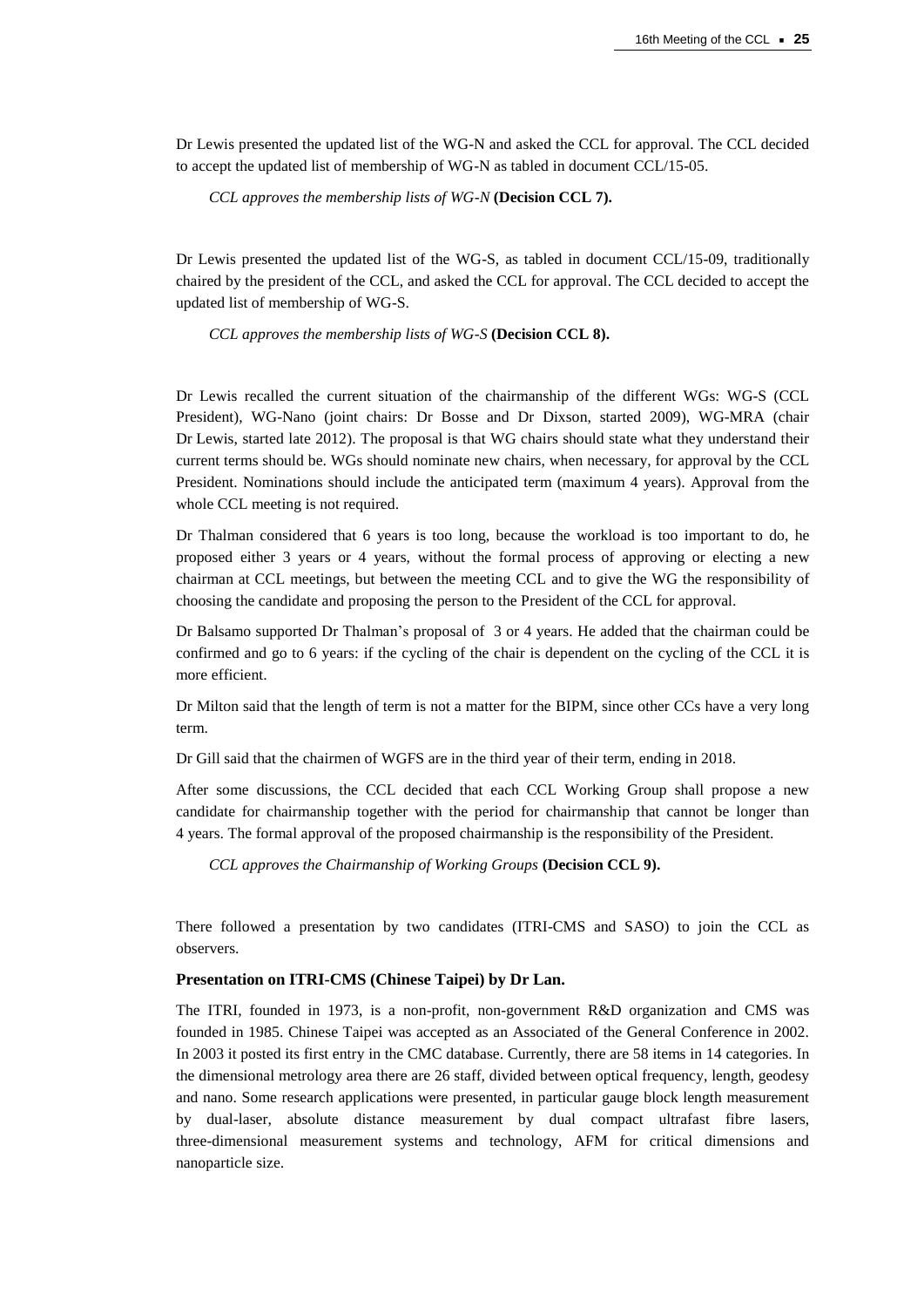Dr Lan presented the international comparisons where CMS is involved, the international meetings they hosted, and participation in International Standardization Committees.

Dr Inguscio asked whether geodesy is an activity in common with other laboratories and Dr Lan answered that it is a research activity for the length group only.

Dr Milton thanked him for the presentation and asked about involvement in APMP and the level of performance in comparisons. Dr Milton asked Dr Lan to forward this information to the secretary.

*Dr Lan will forward information on CMS-ITRI's involvement in APMP and the level of performance in comparisons to the CCL Executive Secretary (Dr Robertsson)* **(Action 5).**

#### **Presentation on SASO (Saudi Arabia) by Dr Alqahtani.**

Dr Alqahtani presented the activities of the Saudi Arabian NMI: National Measurement and Calibration Center (NMCC) part of the Saudi Standards, Metrology and Quality Organization (SASO).

Dr Alqahtani said that Saudi Arabia has a population of about 20 million. The Saudi economy is based on petrol and petrochemicals. NMCC was established in 1986 and is the first reference for measurement and calibrations in Saudi Arabia. The Center is responsible for maintaining and keeping national, reference, secondary and working standards, and enhancing their accuracy whenever required. It also calibrates measurement instruments and standards to the highest level of accuracy for governmental and private agencies as well as GCC member states.

There are different departments in the institute: mass, time, temperature, chemical, electrical, length laboratories and 50 people work at NMCC.

Dr Alqahtani presented the measurement capability of the different quantities together with the source of traceability. In particular for dimensional laboratory they have a different gauge block comparator and iodine stabilized He-Ne laser both traceable to UME (Turkey). For temperature and time/frequency they are also traceable to UME. NMCC participated in comparisons in mass, pressure and in particular in length with the comparison of the laser He-Ne/I2 at 633 nm where they have just received the draft a report of the inter-comparison under CCL. NMCC issues about 70 calibration certificates a year for gauge blocks and one for laser standards.

Following the two presentations, Dr Inguscio said he would report the situation to the CIPM and asked the candidate NMIs to complete the necessary documentation.

*Dr Inguscio to report on the situation of both candidates for CCL membership to the CIPM*  **(Action 6).**

*Dr Lan and Dr Alqahtani to complete the documentation required for their applications for membership of CCL* **(Action 7).**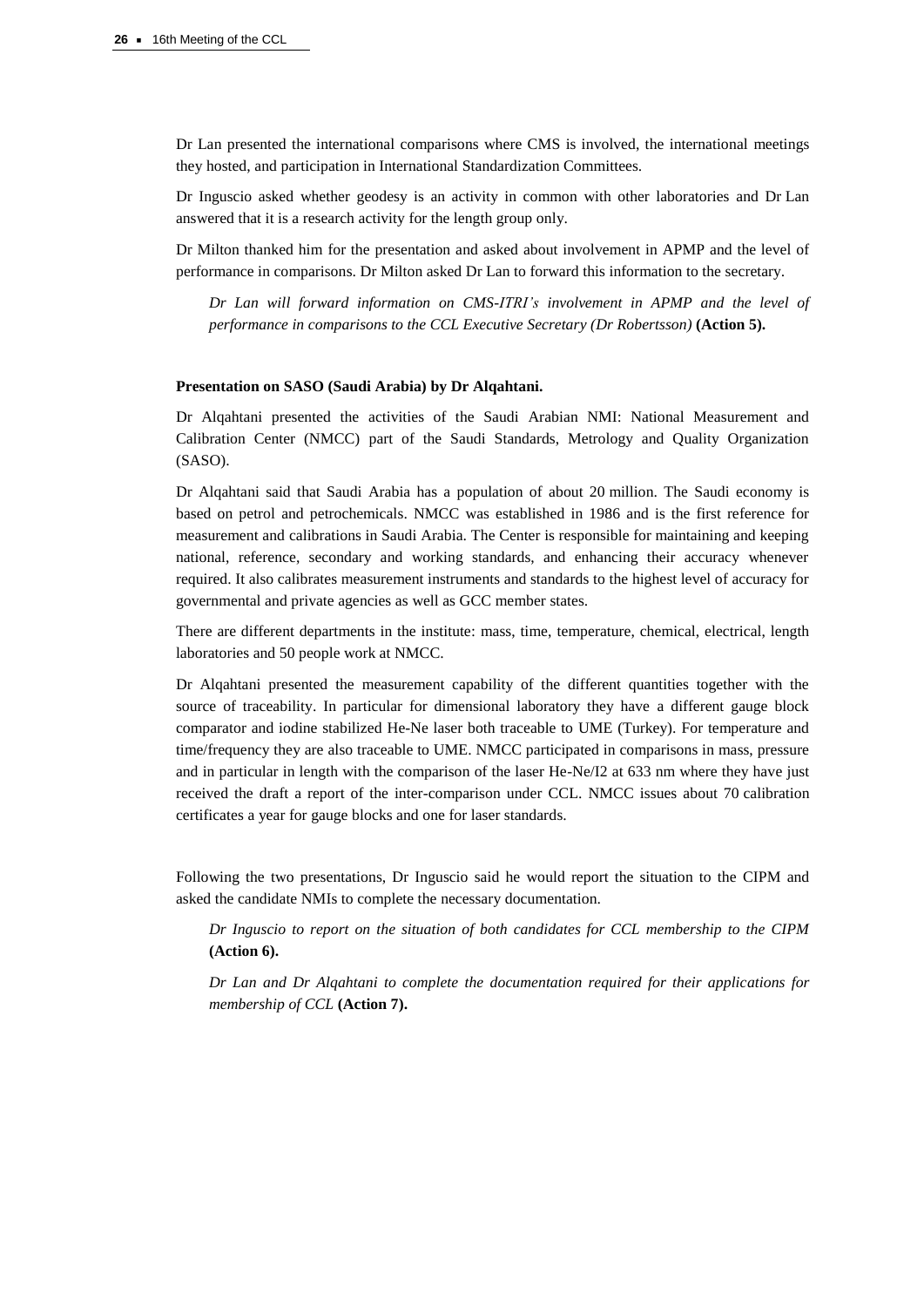## **10 REPORTS FROM THE REGIONS ON ANY NON-MRA ACTIVITIES, ITEMS OF INTEREST**

The report from AFRIMETS was presented by Dr Kruger.

The chairman is Dr Kruger and the vice chair is Dr Mutale. No meeting was held in 2015. There are a growing number of AFRIMETS countries joining the international metrology community with four countries as Member States and eight countries as Associates.

With regard to comparisons in length, the SADCMET comparisons LS1, LS7 and LS11 had ended with only four NMIs submitting their results. Two new end standards (gauge blocks) mechanical comparisons were registered in the BIPM KCDB. There are challenges in performing training as-well as writing technical guidelines.

In the area of length research, South Africa and Egypt submitted a joint research project on interferometry measurements of gauge blocks, using double ended interferometry. Part of the project is the comparison of end standards (gauge blocks).

Dr Kruger presented a Line scale system developed for AFRIMETS' NMIs. Dr Kruger showed the comparison database with the AFRIMET and SADCMET comparison.

The report from EURAMET was presented by Dr Bosse. He presented the EMRP and EMPIR research programmes co-funded by the European Commission and implemented by EURAMET. EMRP started in 2009 and will end in 2017 in the 7th EU Framework Programme: 23 states participated. EMPIR started in 2015 and has a duration of 10 years. It is realised as an Article 185 initiative, has an overall financial volume of 600 MEuro, equally contributed by EURAMET members and the European Commission and is under the Horizon 2020 Work Programme. Twenty states are participating. EMPIR is structured into four modules:

- science with Targeted Programme (TP) Fundamentals, Energy Environment and Health;
- innovation with TP industry;
- pre-normative;
- capacity building with TP for SI broader scope and TP Research potential.

In EMPIR external partners are funded.

A table with the different thematic calls in the different TPs was presented.

Dr Bosse presented the Strategic Research Agenda (SRA) for metrology in Europe. The drafted version is available for consultation on the internet.

For the EMPIR 2014 industry call, the Joint Research Projects (JRPs) related to TC-L were presented. The new EURAMET TC-L website was also presented.

Dr Bosse commented that the Nanoscale and Macroscale conference series are registered as EURAMET TC-L projects #1342 and #1343, they are co-located with TC-L and/or CCL-WG meetings. The next Nanoscale conference would be held in Wroclaw University of Technology (Poland), in March 2016.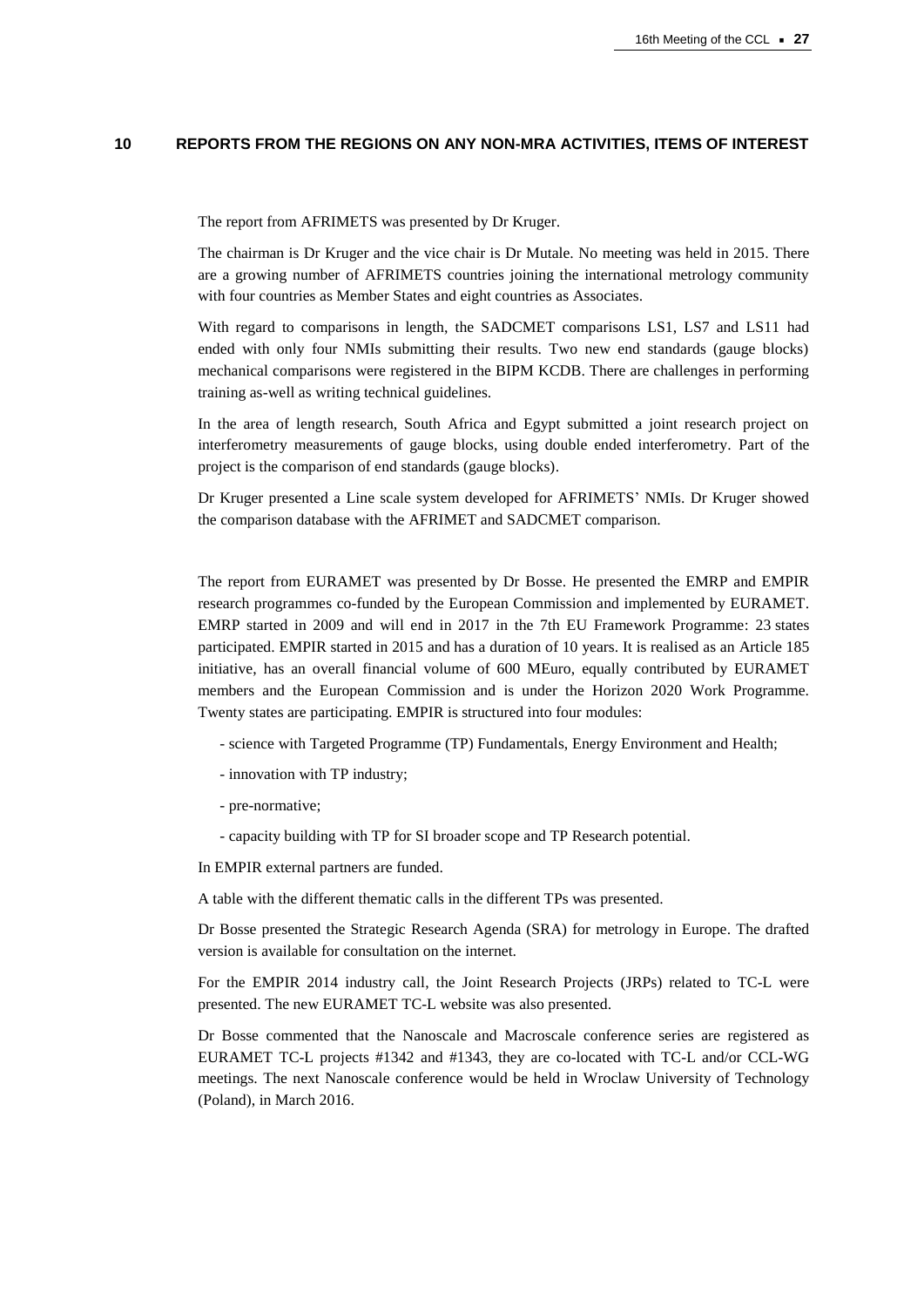Macroscale was held in 2014: Dimensional and related measurements at the macroscopic scale. It was organized by BEV and PTB in co-operation with CCL and EURAMET TC-L, and was held on 28-30 October 2014 at the BEV.

TC-L has contact persons from 35 NMIs and five NMIs participating as official observers. At the 2014 meeting at BEV (Austria) there were observers/guests from Saudi Arabia, Ukraine and South Africa. Occasionally TC-L has also had observers/guests from Tunisia and Egypt.

The next TC-L meeting will be at CEM (Spain) on 26-27 October 2015 with a half day TC-L workshop in preparation for EMPIR calls 2016. A full day workshop on Angle metrology (SIB 58) would be held the next day.

The TC-L meeting 2016 is planned to be held at the VSL (the Netherlands) on 17-19 October 2016.

Dr Bosse ended by thanking Dr Lassila for successfully chairing TC-L for the last 4 years.

The report from **APMP** was presented by Dr Kang.

A workshop from APMP DEC about temperature measurement for precise length metrology was held in 2012 at NIMT (Thailand) with 36 attendees from eight developing economies in APMP.

In 2012 a one day workshop was held before the APMP TCL in Wellington (New Zealand) with 14 participants from nine economies. The two themes were Large Scale Optics and Metrology Education for length metrology.

In 2013 at NIMT, there was a NIMT-NMIJ Joint Seminar on Coordinate metrology in Industry. It was organized by NMIJ, NIMT, and co-organized by the JICA Thai office. There were 142 participants.

In 2013 at NPLI, New Delhi (India) there was a NPLI-NMIJ Joint Seminar on Coordinate metrology in Industry. It was organized by NMIJ and NPLI and was sponsored by Dr Takatsuji and Dr Kang.

A workshop on Coordination of Industrial Standard to Metrological Standard, was held in Chinese Taipei in 2013. There were 28 participants.

In 2014 at NIMT, there was an APMP TCL-DEC training course on calibration of laser frequency using iodine stabilized He-Ne laser and optical comb, with 22 participants. It was sponsored by PTB, APMP-DEC and NMIJ,.

In 2014 at KRISS there was GMA Group Course, Metrology in Length & Dimensional Measurement, with 16 participants from 11 economies.

Dr Kang commented that some courses were supported, others were free.

The last TCL workshop was held in 2014 in the Republic of Korea with the themes: Angle Metrology, Surface and Form Metrology.

In 2014 the TCL chair was transferred from Dr Takatsuji to Dr Kang.

Regarding SIM. Dr Stone said that he will be replaced by Karina Bastida from INTI as the chair of SIM TC-L.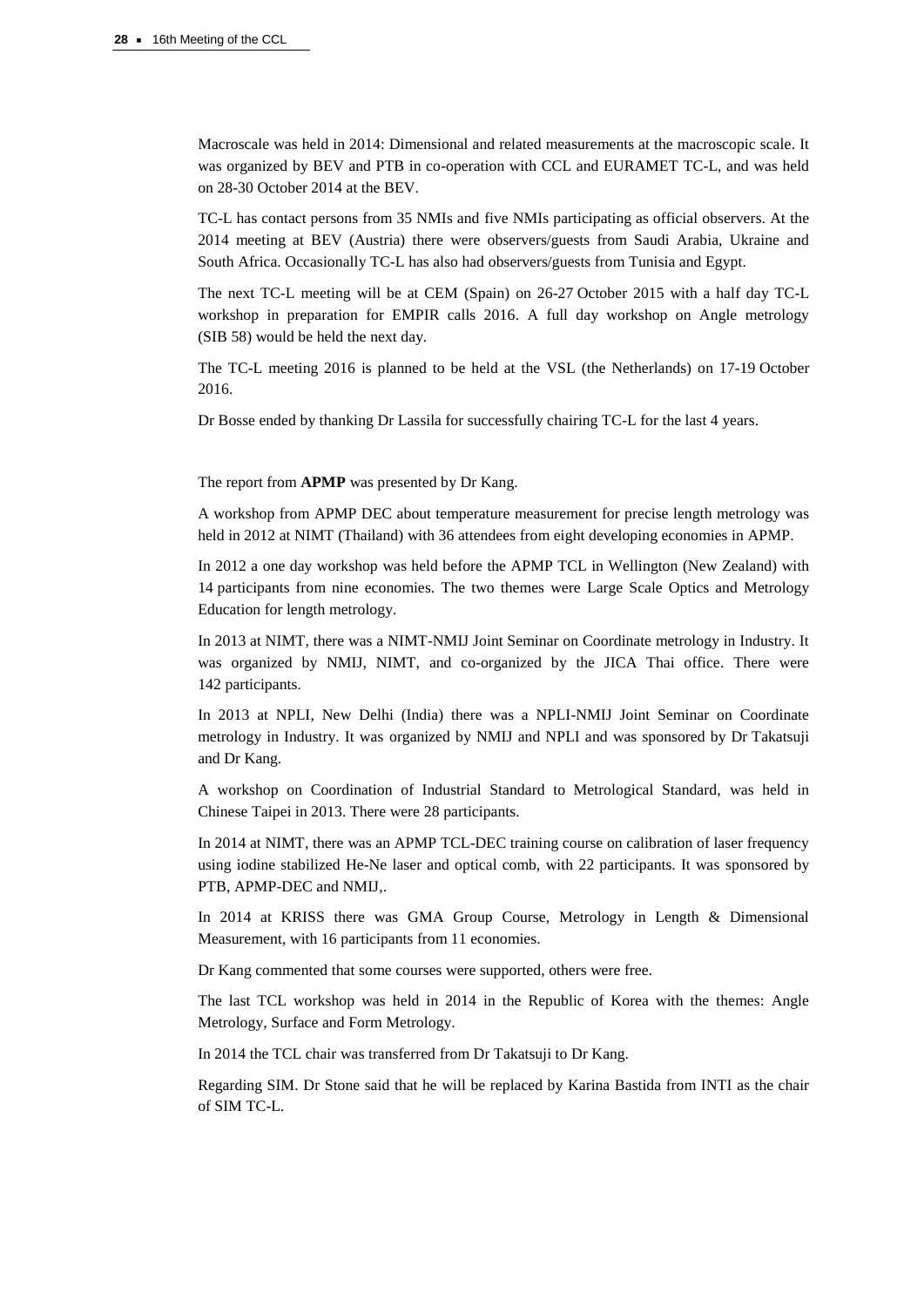## **11 PROPOSALS FOR NEW KEY COMPARISONS**

Dr Lewis presented the situation of the second cycle of key comparisons in length metrology.

K1 on gauge blocks is running as CCL-K1, the RMO versions will follow and some are already under way.

K2 is not active.

K3 (angle) is preparing for start in 2017. It will consist of classical CCL then RMO comparisons.

K4 (diameter), the protocol is ready for approval and the pilot will be NIST. It will consist of classical CCL then RMO comparisons. The participation list is under discussion.

K5 (step gauges), the protocol is ready for approval (minor post meeting edits). It will be a pair of inter-RMO comparisons (APMP, EURAMET).

K6 (CMM 2D), is not an active topic but is being discussed.

K7 (linescales) is not required until 2018.

K8 (surface texture) is not required until 2019.

The approval of cycle 2 for K3 and K4 was discussed and decided in agenda point 4 (Decision CCL 5).

Regarding K5, Dr Lewis presented the Draft protocol and informed that it will be run as two RMO comparisons:

- APMP.L-K5 piloted by KRISS with one loop with one artefact; a Mitutoyo 620 mm steel step gauge.

- EURAMET.L-K5 piloted by NPL with two artefacts in two loops; Mitutoyo 620 mm steel step gauge and Hexagon monolithic ceramic 1020 mm step gauge. It will run from December 2014 to August 2015. Dr Lewis pointed out that this is not strictly a CCL comparison, so CCL approval is not necessary, and WG-MRA has delegated authority to review and approve comparison protocols, but the protocol was shown to CCL for information.

The protocol has been tabled as meeting document CCL-15-13. It is ready for approval by the TC-L to be held in October 2015. No objections from the CCL were raised.

Dr Bosse informed that PTB has no longer CMCs, they stopped the service about ten years ago, and they have an accredited laboratory (Zeiss) and he wonders whether it could join the comparison. Dr Lewis said that they would contact the pilot of the comparison to ask. Dr Picard asked whether other commercial laboratories would like to join and Dr Bosse recalled that other laboratories had joined the other EURAMET supplementary comparison. Dr Milton said there are circumstances where CCs want to allow non-NMIs to participate in KCs, when there is high-level competence or when it is to provide an opportunity to demonstrate the performance. The commercial laboratory should sign a form that covers confidentiality disclosure. EURAMET has its own rules. Dr Bosse stated that in this case the accredited laboratory is not interested in being a DI. Dr Lewis added that there is an issue since the commercial laboratory could know the results of the comparison in advance.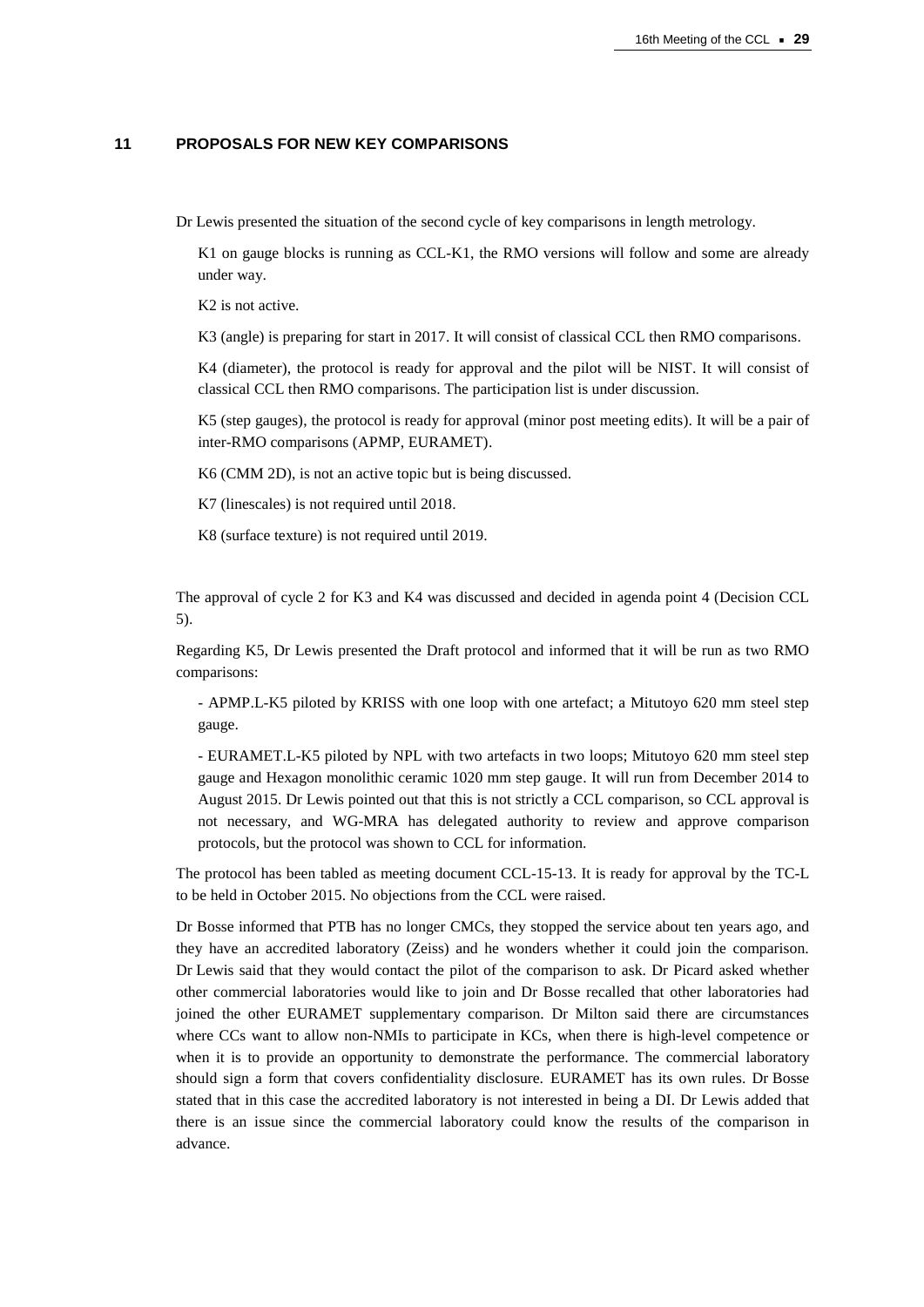## **12 CCL INPUT TO THE MRA REVIEW**

Dr Lewis reported on the CCL members' responses to the CCL survey on review and revision of the CIPM MRA. The responses were anonymized by the CCL Executive Secretary and WG-MRA chair collated them and issued a summary document, which was discussed briefly at the WG-MRA meeting.

It was decided that a possible update/revision of the CIPM MRA should be discussed at the NMI Directors' meeting in October 2015 The CCL President asked WG-MRA to prepare a CCL version of the CCQM survey that was to be used via the Survey Monkey software/website. A set of standard questions, tailored to the needs of the CCL, were sent to NMIs to be returned in time for input to the NMI Directors' meeting that would be held in October 2015.

The WG-MRA prepared four questions on the following topics:

- the CMC review process;
- CMCs for which there is no direct comparison evidence;
- flexible scope CMCs (e.g. proposal for 1-D CMM measurements);
- numerical linking between different comparisons.

The summary document of extracted key comments sent in response to the survey is available as CCL-15-19-CCL MRA survey - short summary. The document contained the following conclusions on specific items.

- The CMC review process in length metrology works well at the intra-RMO stage but has had delays at the inter-RMO stage. It is now faster and a further gain could be made by removing the need for the inter-RMO review;

- CMCs for which there is no comparison evidence are already handled well, based on other evidence, and with further guidance, this should continue;

- Flexible scope CMCs should probably be allowed (as a way of bringing a wider range of popular measurements under the MRA) but procedures for assessing competence need to be developed;

- Numerical linking of artefact based comparisons (used to underpin CMCs) is not required. Numerical linking should be reserved for comparisons which are close to the SI metre realization (e.g. the former *mise en pratique*/single frequency list). Linking is not always necessary/recommended for other comparisons;

- Some additional improvements can and should be made to reduce the timescales of comparisons and more clarity is needed in the text of the CIPM MRA (remove ambiguities).

The document contains the recommendations from the CCL to the NMI Directors' Meeting.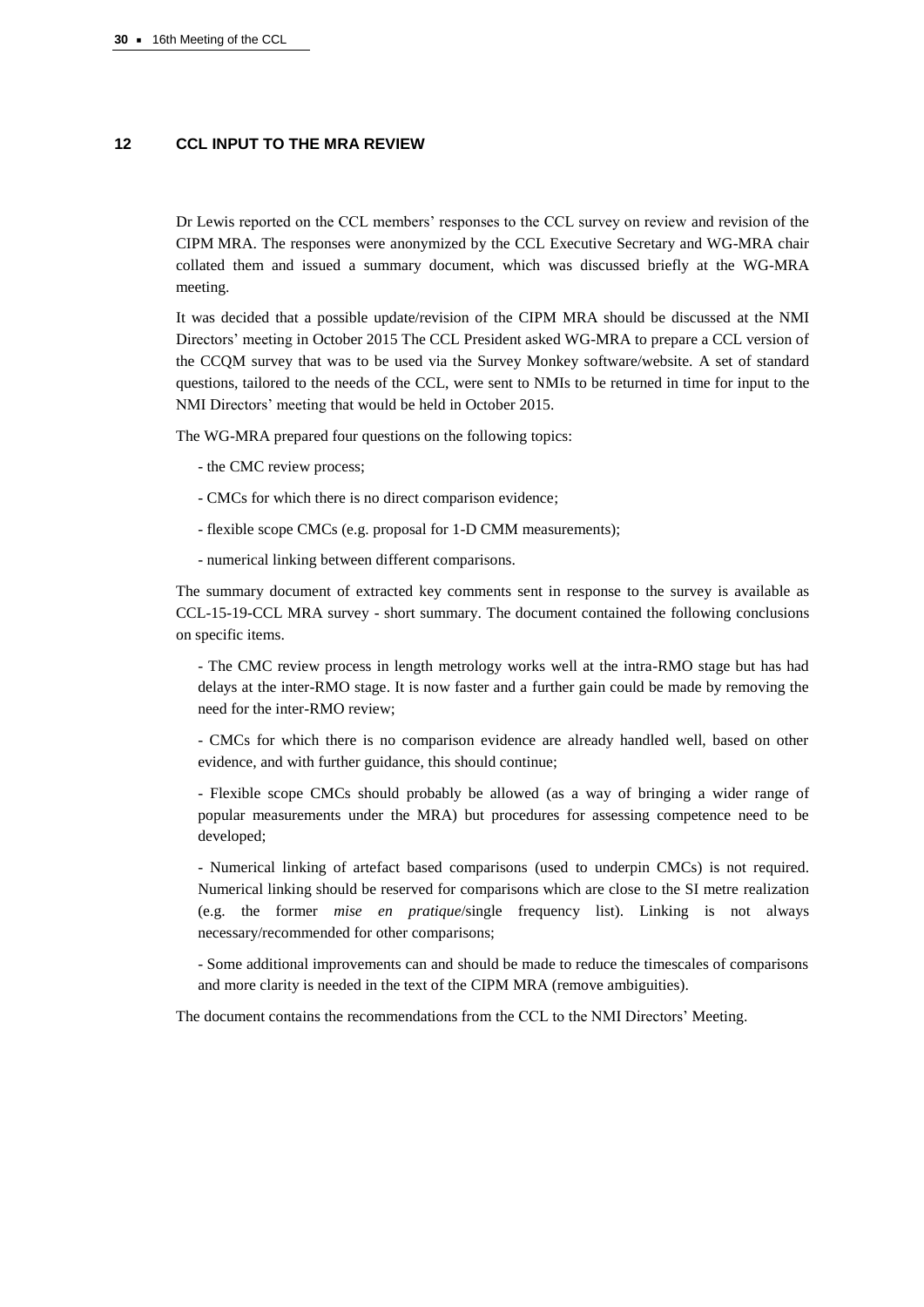Regarding the benefit of the MRA vs. the cost of delivery:

- the current workload of comparisons is already quite significant, especially for smaller NMIs and that time is expended at the expense of work on new developments - any efforts to reduce the workload of pilots are gratefully welcomed;

- flexibility in approaches to the MRA workload (such as the comparison schemes in CCL) whilst not strictly following MRA text, achieve the same goals at lower costs and should be allowed;

- inter-RMO review of CMCs that have already had detailed review adds cost and delays. Remove inter-RMO review but retain an appeal process or set up a single CMC review panel (across RMOs) for all CMCs in a field and replace both inter- and intra-RMO review by this panel.

Regarding the text of the CIPM MRA and its enforcement:

- improve the text of the MRA so that the requirements for supporting CMC claims are clearly differentiated from demonstrating equivalence of national measurement standards, e.g. optional numerical linking of non-SI realization comparisons;

- provide better clarity on the role of key and supplementary comparisons (MRA suggests that key comparisons are for national standards, supplementary are for CMC support);

- clarify the position on measurement CMCs (in addition to calibration CMCs);

- enforce shorter timescales, give detailed recommendations on some currently flexible terms e.g. significant deviation (KC results);

- bring more of the enforcement/procedural text into the MRA itself (so there are fewer updates to track across additional documents).

Regarding further improvements in terms of CMCs, comparisons, services:

- allow more flexible schemes of comparisons where suitable (not always the classical CCL and linked RMO comparisons);

- explicitly allow CMCs with non-comparison evidence (to discourage over-zealous accreditors);

- allow flexible scope CMCs – this would extend the coverage of the MRA to areas where this is in demand from accreditation agencies;

- CMCs should remain as being details of actual services and not reduced to underpinning generic concepts (as proposed in some recent position papers).

Regarding the governance level – by CIPM or by CC or by JCRB:

- broad support for higher-level governance on bringing the MRA up to date, revising text, clarify where possible;

- operation of KCs and decisions on CMCs should remain at the CC and RMO TC level – they have the detailed technical knowledge;

- reiterate that flexibility may be key to reducing costs of the MRA and governance at each level should be aware of this, e.g. CMC reviewers may have to expect that not all documents (e.g. local procedures) may be available in other languages.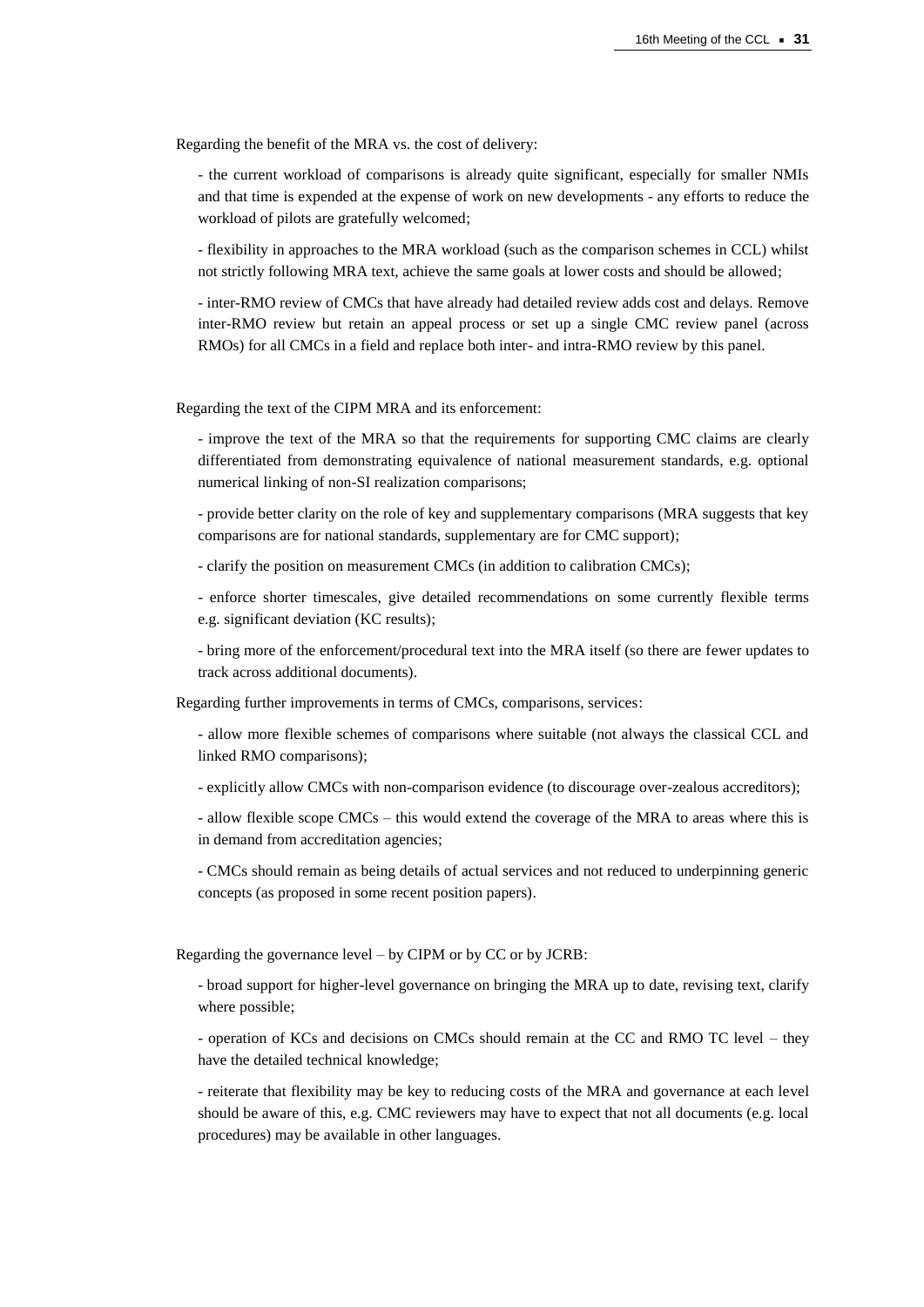Regarding the development of the actual KCDB technology:

- standardizing the units used for each service category e.g. range in mm, uncertainty in nm, would make it easier for users to directly compare results;

- suggestion (previously tabled at the CCL) to follow the guidance from ILAC and international standards and change CMCs from numerical value equations to quantity equations, so that they are in the same format as required by ILAC for accreditation scopes;

- offer better ways of exporting the data. For the more popular service categories, 17 screens of a small number of results is difficult to examine – better to export a table of values or allow just one large screen of data;

- easier search via synonyms would be useful. Could use existing translation documents e.g. CCL DimVIM.

Dr Lewis ended his presentation and Dr Milton thanked him for the work done on the survey and asked which document they would send to the meeting. Dr Lewis proposed sending the presentation and attaching the short summary as an appendix. Dr Milton proposed using the short summary itself and proposed the addition of a footnote to explain the meaning of flexible scope. Dr Milton considered that it is not likely that the text of CIPM MRA will be rewritten.

## **13 RECOMMENDATIONS TO THE CIPM**

Dr Lewis presented the updated version of the five recommendations from the WG-MRA that were discussed and approved in agenda point 4, which took into account the different contributions of the CCL delegates.

The CCL approved the text of the Recommendation presented by Dr Gill on new transition frequencies to be included or updated in the existing list of "Recommended values of standard frequencies for applications including the practical realization of the metre and secondary representations of the second". Contrary to what happened in past CCL meetings, the list proposed by Dr Gill contained only the frequency of the transitions relevant to CCL, the frequency of the transitions relevant to CCTF will be merged in the final recommendation submitted to the CIPM.

This list of frequencies had been previously approved by the CCL-CCTF (FSWG), which was held on 14 September 2015.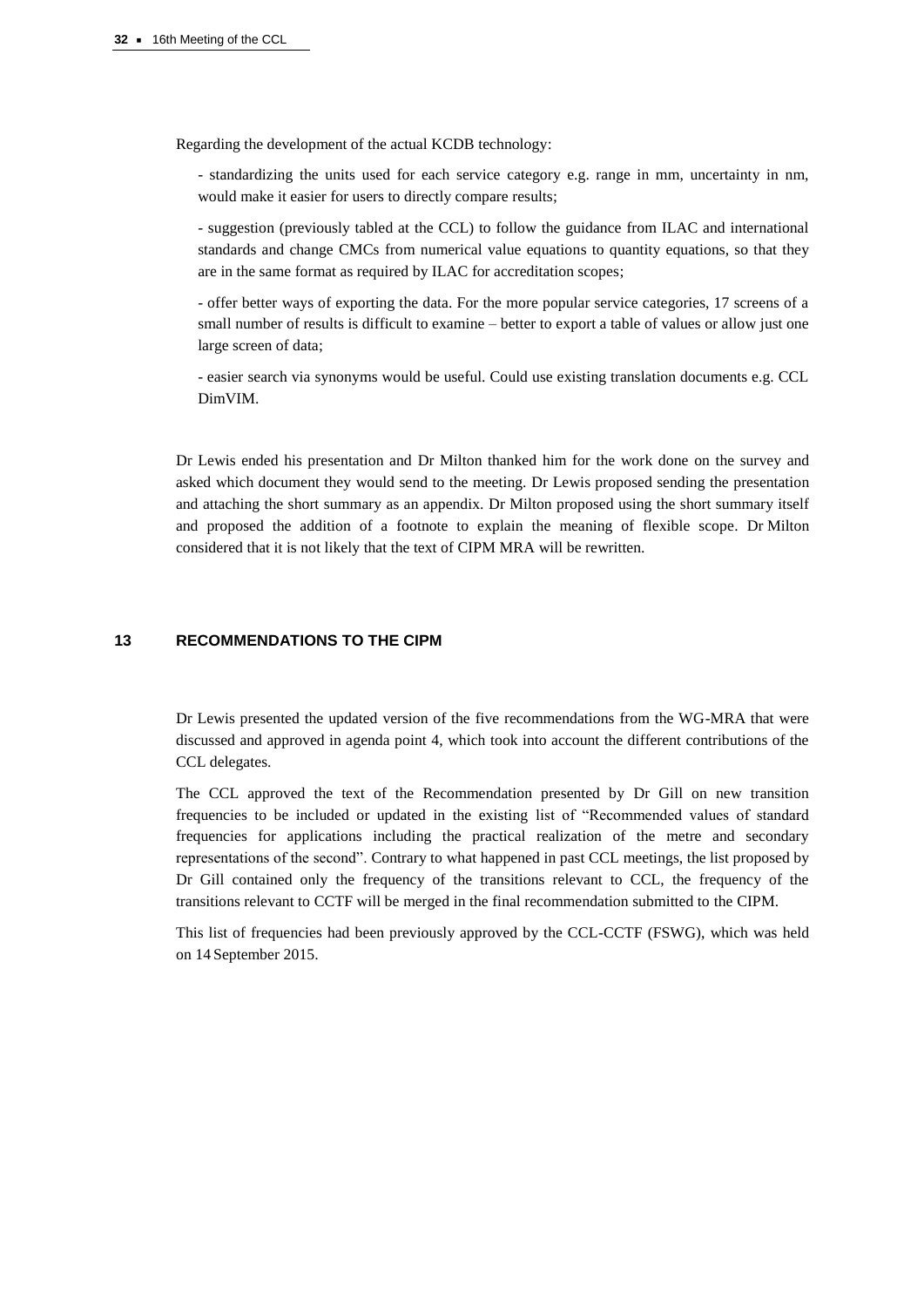## **RECOMMENDATION CCL 1 (2015): Updates to the list of standard frequencies**

The Consultative Committee for Length (CCL),

## **considering** that

- a common list of "Recommended values of standard frequencies for applications including the practical realization of the metre and secondary representations of the second" has been established;
- the CCL-CCTF Frequency Standards Working Group (WGFS) has reviewed several candidates for updating the list;

#### **recommends**

that the following transition frequencies shall be included in the list of recommended values of standard frequencies:

Absorbing molecule  $^{127}I_2$ , saturated absorption a<sub>1</sub> component, R(36)32-0 transition.

The values  $f_{a1} = 564\,074\,632.42\,\text{MHz}$  $\lambda_{\text{cl}}$  = 531 476 582.65 fm

with an estimated relative standard uncertainty of  $1 \times 10^{-10}$  apply to the radiation of a frequency-doubled diode DFB laser, stabilized with an iodine cell external to the laser.

Absorbing atom  $87Rb$  crossover between the d and f hyperfine components of the saturated absorption at 780 nm (D2 transition)

The values  $f_{\text{d/f crossover}} = 384\,227\,981.9\,\text{MHz}$  $\lambda$  d/f crossover = 780 246 291.6 fm

with an estimated relative standard uncertainty of  $5 \times 10^{-10}$  apply to the radiation of a tunable External Cavity Diode Laser, stabilized using the  $3<sup>rd</sup>$  derivative technique.

Note: The value of the standard uncertainty is assumed to correspond to a confidence level of 68 %. However, given the very limited number of available data there is a possibility that in hindsight this might not prove to be exact.

**and asks** the CIPM for approval.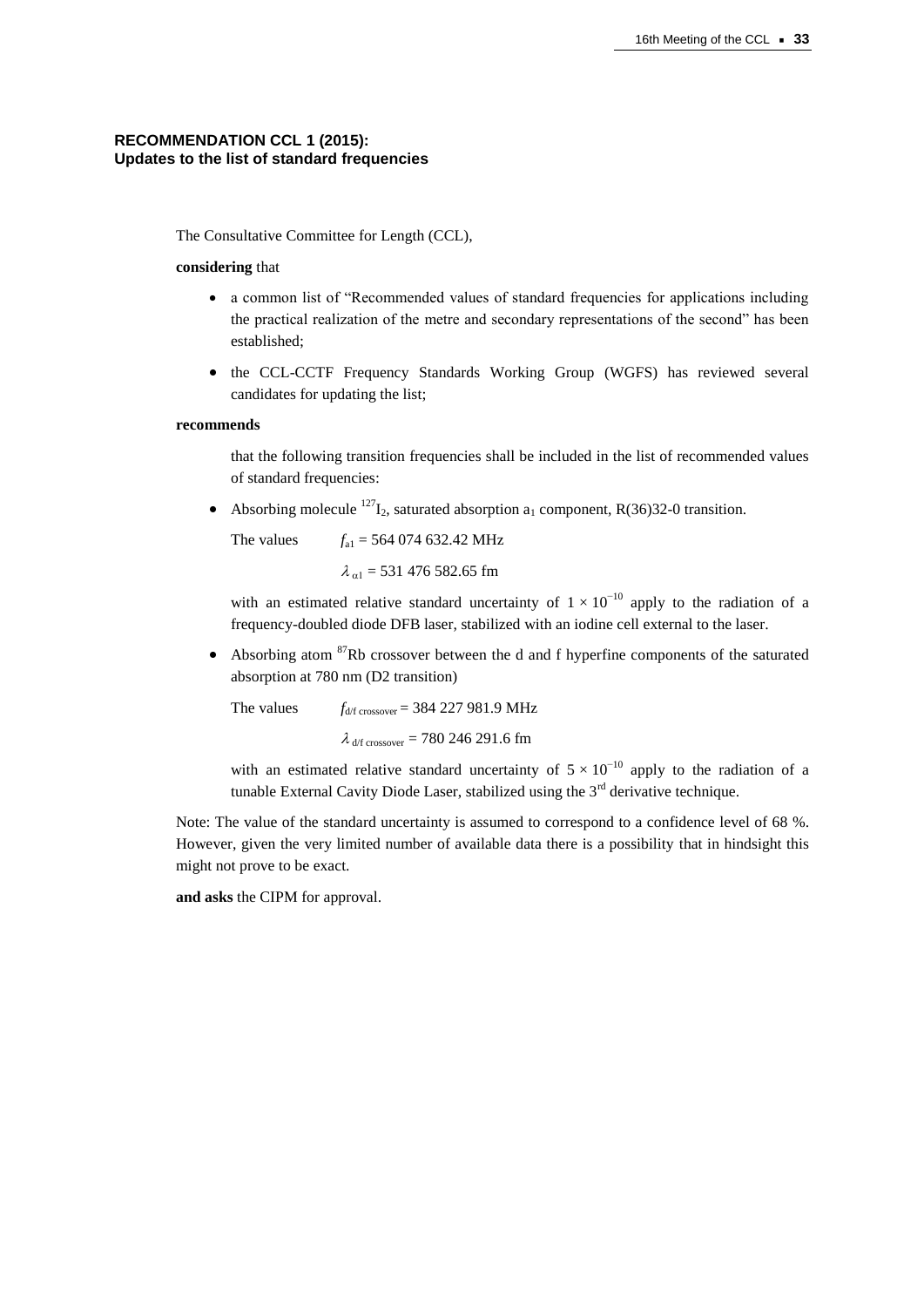# **14 ANY OTHER BUSINESS**

None.

# **15 NEXT MEETING OF THE CCL**

It was agreed that the next meeting of the CCL would be held in September 2018 just after the CCTF meeting.

The meeting was closed at 13:20.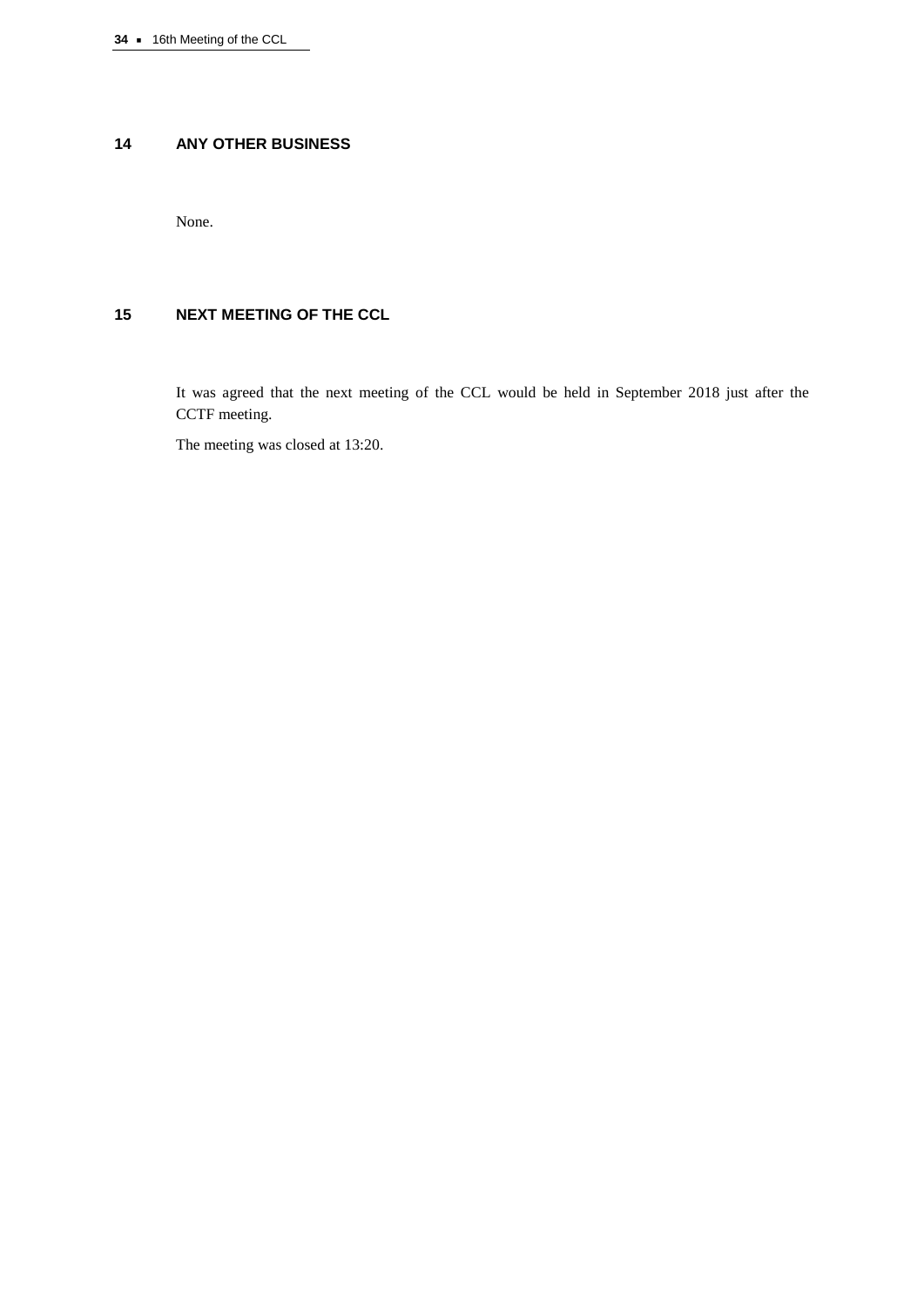# **Appendix L 1.**

# **Working documents submitted to the CCL at its 16th meeting**

Open working documents of the CCL can be obtained from the BIPM in their original version, or can be accessed on the BIPM website:

[http://www.bipm.org.cc/AllowedDocuments.jsp?cc=CCL](https://www.bipm.org.cc/AllowedDocuments.jsp?cc=CCL)

Documents restricted to Committee Members can be accessed at the [restricted website.](https://www.bipm.org/cc/CCL/Restricted/WorkingDocuments.jsp)

| Documents        |                                                   |
|------------------|---------------------------------------------------|
| CCL/15-02        | Report from 15th CCL                              |
| $CCL/15-02.1$    | List of actions from the 15th CCL meeting         |
| CCL/15-04        | Report from WG-MRA                                |
| CCL/15-04.1      | Additional                                        |
| CCL/15-08.1      | DG1 report to the CCL                             |
| CCL/15-08.1-ppt  | DG1 presentation to the CCL                       |
| CCL/15-08.11     | DG11 report to the CCL                            |
| CCL/15-08.11 ppt | DG11 report to the CCL, presentation              |
| CCL/15-08.2      | DG2 report to the CCL                             |
| CCL/15-08.3      | DG3 report to the CCL                             |
| CCL/15-08.4      | DG4 report to the CCL                             |
| CCL/15-08.5      | DG5 report to the CCL                             |
| CCL/15-08.6      | DG6 report to the CCL                             |
| CCL/15-08.6-ppt  | DG6 report to the CCL, presentation               |
| CCL/15-08.7      | DG7 report to the CCL                             |
| CCL/15-08.8      | DG8 report to the CCL                             |
| CCL/15-09        | CCL membership 17 September 2015                  |
| CCL/15-10.1      | <b>AFRIMETS</b> report                            |
| CCL/15-10.2      | EURAMET TC-L report to the CCL                    |
| CCL/15-11        | Comparison cycle 2 introduction                   |
| CCL/15-12        | CCL-K4. 2015 Technical protocol 18 September 2015 |
| $CCL/15-13$      | Proposal for K5 comparison, EURAMET               |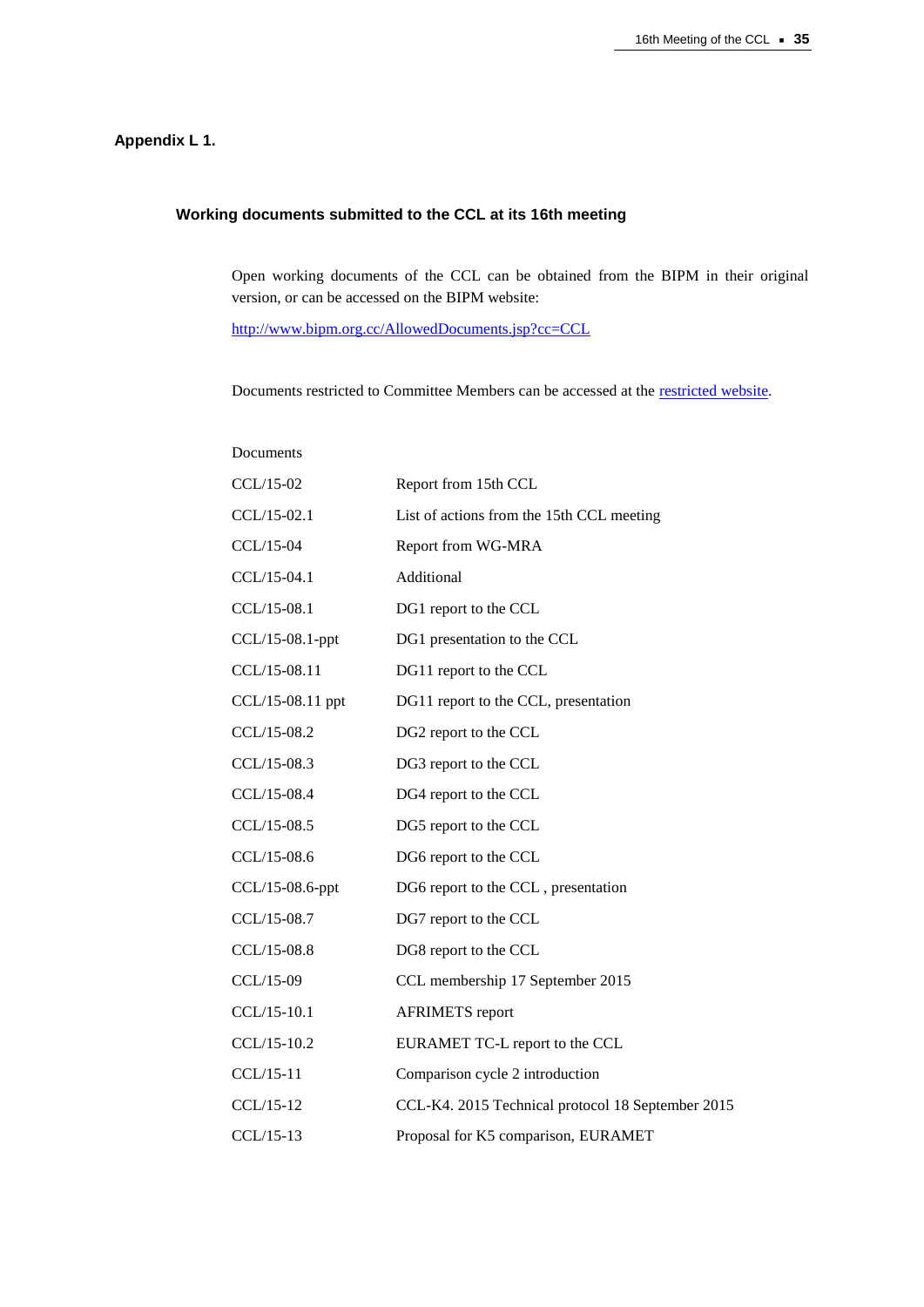| $CCL/15-13.1$ | EURAMET.L-K5 2016 Tech. Prot. v 1.4 |
|---------------|-------------------------------------|
| $CCL/15-19.1$ | MRA survey, short summary           |
| $CCL/15-19.2$ | CCL input to the MRA review         |
| $CCL/15-20$   | Final recommendations CCL 2015      |
| $CCL/15-21$   | Resolutions from WG MRA             |
| $CCL/15-72$   | Proposal for CMC actions            |
| $CCL/15-ES-1$ | Some information                    |
|               |                                     |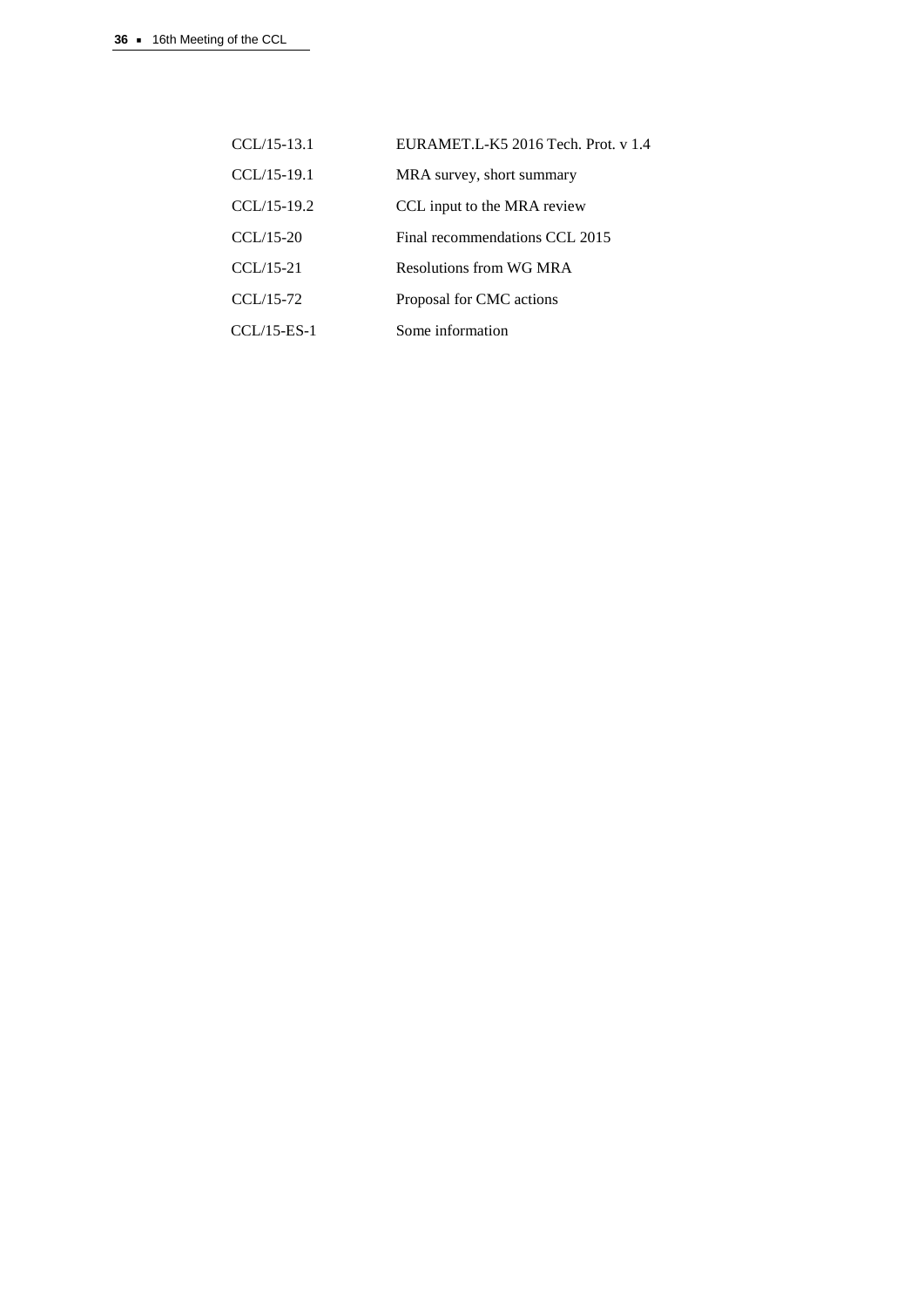## **Appendix L 2.**

#### **List of decisions made by the CCL at its 16th meeting**

This list is a summary of the decisions made by the CCL at its 16th meeting.

#### **DECISION CCL 1 (2015) – Amending the DimVIM**

CCL decided to approve the proposed amendment of the DimVIM, viz. merging service category 1.1.1 "stabilized lasers of the *mise en pratique*" with category 1.1.2 "other stabilized lasers" into a new entry 1.1.1 called "frequency stabilized lasers".

#### **DECISION CCL 2 (2015) – Procedure for discrepant result corrective actions**

CCL decided that the WG-MRA proposal for dealing with corrective actions after discrepant results in comparisons will be adopted, viz.

after a discrepant result is confirmed in an agreed Final Report, this is communicated to the NMI, their RMO TC-Length and the sWG-CMC;

the NMI proposes corrective actions which are agreed by the RMO (e.g. TC-L) within 90 days, informs the pilot of these (for inclusion in the Executive Report) and then implements them;

successful implementation of corrective actions allows the RMO (e.g. TC-L) to immediately request CMC reinstatement via the JCRB for any greyed out/enlarged uncertainty CMCs;

unsuccessful corrective action (in the opinion of the RMO) requires the RMO to request greying out of CMCs via the JCRB;

the sWG-KC will develop guidance for pilots on what constitutes a significantly discrepant result.

#### **DECISION CCL 3 (2015) – Dealing with the existing list of discrepant results**

The CCL decided that the WG-MRA shall inform the affected NMI/DIs of the problem with their comparison results, according to the list drawn up by sWG-CMC with this information being copied to the relevant TC-L committees in the RMOs. The NMI/DIs will propose (if not done so already) necessary corrective actions for these items to their local TC-L and these will be implemented and monitored by the RMO following the procedure outlined in DECISION CCL 2 (2015). The Terms of Reference of WG-MRA and sWG-MRA should be amended to reflect the change in emphasis from 'coordinating' the CMC corrective actions to 'monitoring' them.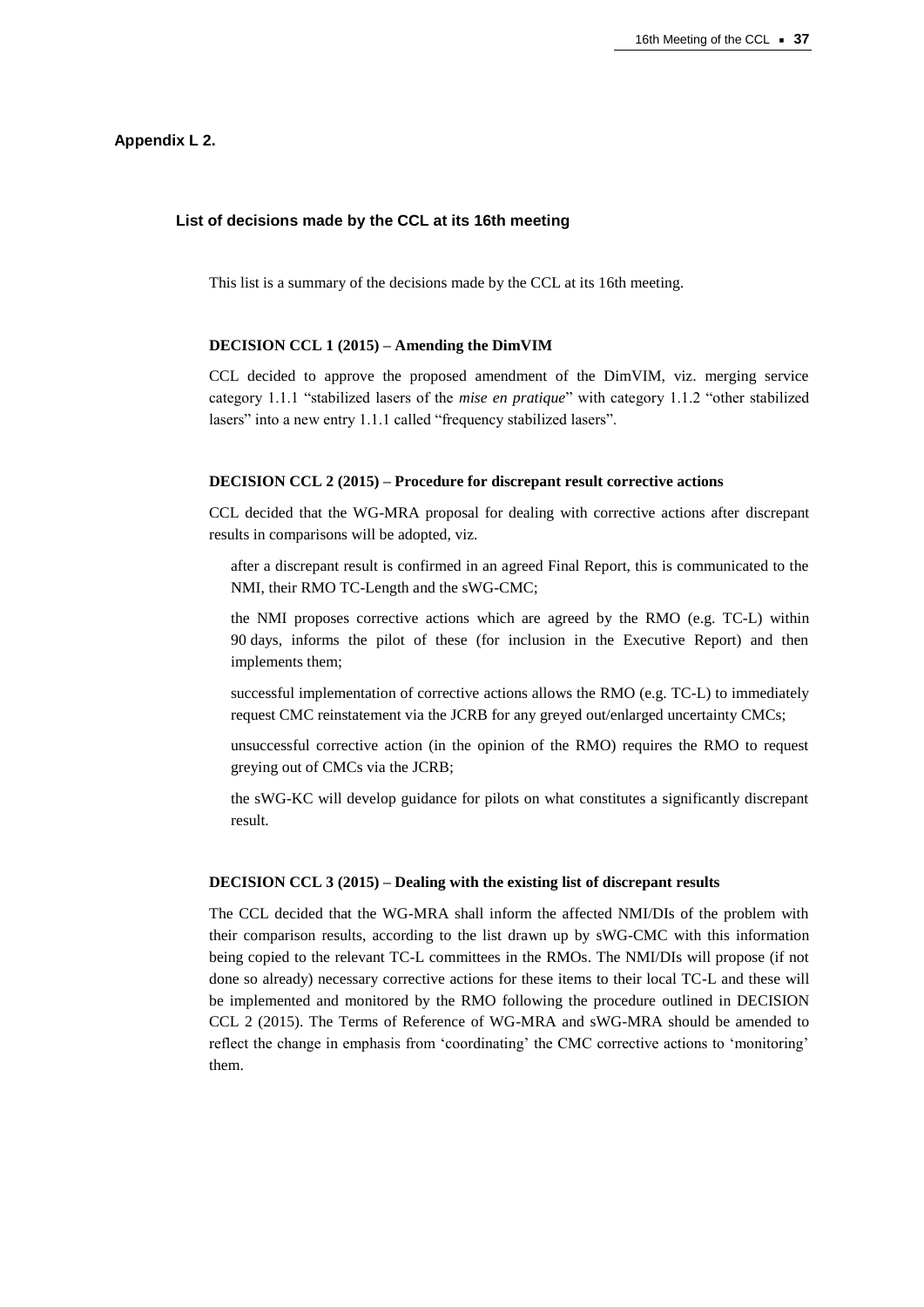# **DECISION CCL 4 (2015) – The use of generic 1-D CMCs in Appendix C**

The CCL decided that the use of generic one-dimensional length CMCs in Appendix C of the MRA should be supported and that these CMC claims may be used for non-standard artefacts. These generic one-dimensional length CMCs shall each declare the lowest uncertainty possible with the technique on the best quality available artefact and the real uncertainty for each type of artefact shall be calculated by the respective NMI/DI at the time of actual measurement. DG6 will elaborate the definition of the allowed boundaries for such generic CMCs, and to prepare the relevant guidance documentation and procedures.

## **DECISION CCL 5 (2015) – Starting the K3, K4 and K5 comparisons (cycle 2)**

The CCL decided to approve the K3, K4 and K5 key comparisons of the second cycle according to their tabled protocol documents and those to be submitted post meeting. The CCL decided that the K3 and K4 comparisons will be of classical design (CCL comparison followed by RMO comparisons). The CCL decided that the K5 comparison will be operated as two inter-RMO comparisons organized by EURAMET (EURAMET.L-K5.2015) and APMP (APMP.L-K5.2014).

#### **DECISION CCL 6 (2015) – Membership of WG-MRA**

The CCL decided that the *ex officio* membership of WG-MRA may be refreshed when required (reflecting internal changes within the RMOs) without prior approval of the CCL, but with the CCL being kept informed of any changes. The CCL decided to admit as non-*ex officio* members two candidates which had been proposed through the WG-MRA chair: Brian Eves (NRC), Yushu Shi (NIM).

#### **DECISION CCL 7 (2015) – Membership of WG-N**

The CCL decided to accept the updated list of membership of WG-N as tabled in document CCL/15-05.

## **DECISION CCL 8 (2015) – Membership of WG-S**

The CCL decided to accept the updated list of membership of WG-S as tabled in document CCL/15-09, namely the change of chair to be the new CCL President.

#### **DECISION CCL 9 (2015) – Chairmanship of Working Groups**

The CCL decided that each CCL Working Group shall propose a new candidate for chairmanship together with the period for chairmanship that cannot be longer than 4 years. The formal approval of the proposed chairmanship is the responsibility of the President.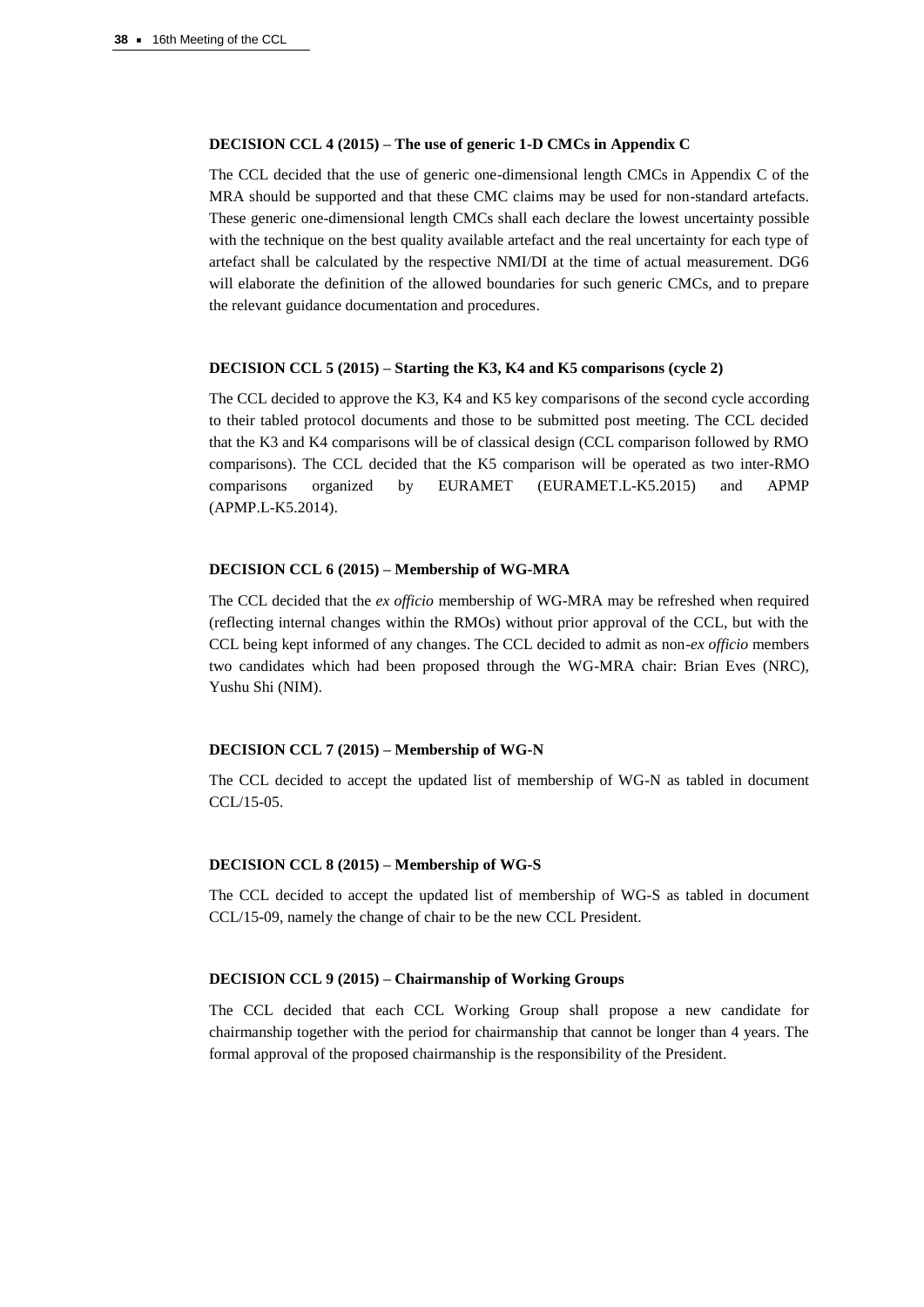# **Appendix L 3.**

# **List of actions resulting from the CCL 16th meeting**

This is a list of the actions decided upon during the 16th meeting of the CCL, including those carried forward from the 15th meeting.

| N <sub>o</sub> | <b>Action</b>                                                                                                                                                                     | <b>Status</b> |
|----------------|-----------------------------------------------------------------------------------------------------------------------------------------------------------------------------------|---------------|
| A.1            | Dr Stone would write a document describing the realization of<br>the metre to be included in the SI brochure.                                                                     |               |
| A.2            | The WGFS will undertake necessary actions to include the <sup>87</sup> Rb<br>$d/f$ crossover saturated absorption at 780 nm $D_2$ line in the LoR<br>at its next update.          |               |
| A.3            | The WGFS will undertake necessary actions to include, with 50<br>kHz ( $10^{-10}$ ) uncertainty, the $^{127}I_2$ saturated absorption at 531 nm<br>in the LoR at its next update. |               |
| A.4            | Dr Herrmann will ask Dr Baker to clarify the point regarding<br>simplification of the CMCs in the KCDB for the topic of surface<br>metrology.                                     |               |
| A.5            | Dr Lan will forward information on CMS-ITRI's involvement in<br>APMP and the level of performance in comparisons to the CCL<br>Executive Secretary (Dr Robertsson).               |               |
| A.6            | Dr Inguscio to report on the situation of both candidates for<br>CCL membership to the CIPM.                                                                                      |               |
| A.7            | Dr Lan and Dr Alqahtani to complete the documentation<br>required for their applications for membership of the CCL                                                                |               |